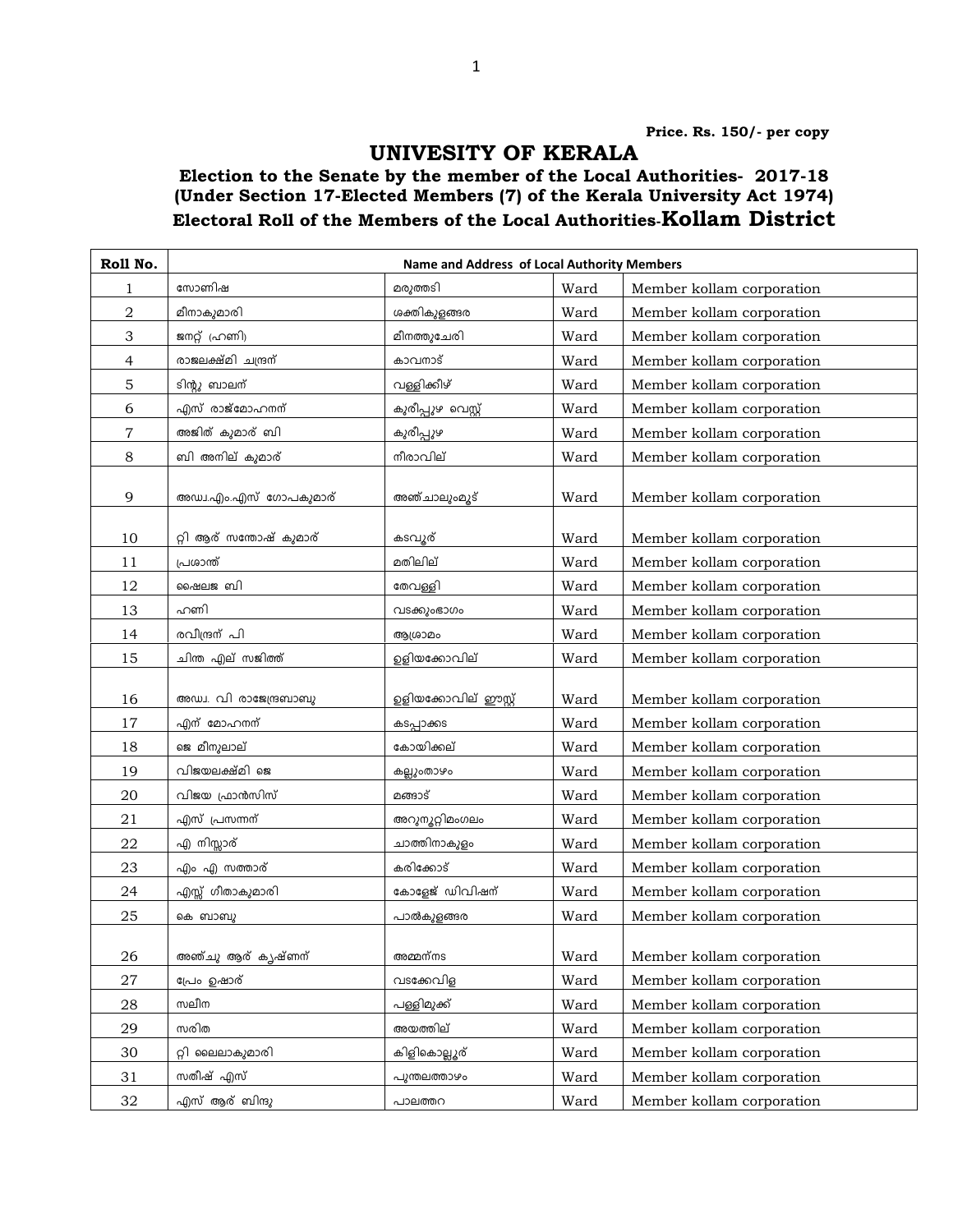| 33 | എന് സഹൃദയന്                      | മണക്കാട്                            | Ward | Member kollam corporation         |
|----|----------------------------------|-------------------------------------|------|-----------------------------------|
| 34 | എം സലിം                          | കൊല്ലൂര് വിള                        | Ward | Member kollam corporation         |
| 35 | എം നൌഷാദ്                        | കയ്യാലക്കല്                         | Ward | Member kollam corporation         |
| 36 | എസ് സുജ                          | വാളത്തുങ്കല്                        | Ward | Member kollam corporation         |
| 37 | <u>വി എസ്</u> പ്രിയദർശന്         | ആക്കോലില്                           | Ward | Member kollam corporation         |
| 38 | ബേബി സേവ്യര്                     | തെക്കുംഭാഗം                         | Ward | Member kollam corporation         |
| 39 | വി ഗിരിജ കുമാരി                  | ഇരവിപുരം                            | Ward | Member kollam corporation         |
| 40 | അഡ്വ ജെ. സൈജു                    | ഭരണിക്കാവ്                          | Ward | Member kollam corporation         |
| 41 | സന്ധ്യ ബൈജു                      | തെക്കേവിള                           | Ward | Member kollam corporation         |
| 42 | ഗിരിജ സുന്ദരന്                   | മുണ്ടക്കല്                          | Ward | Member kollam corporation         |
| 43 | ദീപ തോമസ്                        | പട്ടത്താനം                          | Ward | Member kollam corporation         |
| 44 | റീന സെബാസ്റ്റ്വന്                | കന്റോൺമെന്റ്                        | Ward | Member kollam corporation         |
| 45 | ശാന്തിനി ശുഭദേവന്                | ഉദയമാർത്താണ്ഡപുരം                   | Ward | Member kollam corporation         |
| 46 | <u>എ കെ ഹഫീസ്</u>                | താമരക്കുളം                          | Ward | Member kollam corporation         |
|    |                                  |                                     |      |                                   |
| 47 | അഡ്വ. വിനിത വിൻസന്റ്             | പള്ളിത്തോട്ടം                       | Ward | Member kollam corporation         |
| 48 | ബെർലിന്                          | പോർട്ട്                             | Ward | Member kollam corporation         |
| 49 | കെ വൽസലകുമാരി                    | കച്ചേരി                             | Ward | Member kollam corporation         |
| 50 | അഡ്വ. ഷീബ ആന്റണി                 | കൈക്കുളങ്ങര                         | Ward | Member kollam corporation         |
|    |                                  |                                     |      |                                   |
| 51 | കരുമാലില് കെ ഉദയാ സുകുമാരന്      | തങ്കശ്ശേരി                          | Ward | Member kollam corporation         |
| 52 | സുരേഷ് കുമാര് വി                 | തിരുമുല്ലവാരം                       | Ward | Member kollam corporation         |
| 53 | <u>ആനേപ്പില്</u> ഡോ.ഡി സുജിത്ത്  | മുളങ്കാടകം                          | Ward | Member kollam corporation         |
| 54 | പി ജെ രാജേന്ദ്രന്                | ആലാട്ടുകാവ്                         | Ward | Member kollam corporation         |
| 55 | എസ് ജയന്                         | കന്നിമേല്                           | Ward | Member kollam corporation         |
|    |                                  | <b>MUNICIPALITY</b>                 |      |                                   |
| 56 | പി.ശിവരാജന്                      | ആലപ്പാട്                            | Ward | member Karunagapally Municipality |
| 57 | ആശ അനില്                         | മാമ്പോഴില്                          | Ward | member Karunagapally Municipality |
|    |                                  | മരുതൂർകുളങ്ങര<br>എല്.പിഎസ്          |      |                                   |
| 58 | ബേബി ജസീന                        |                                     | Ward | member Karunagapally Municipality |
| 59 | ബി.രമണിയമ്മ                      | മരുതുർകുളങ്ങര                       | Ward | member Karunagapally Municipality |
| 60 | സുബൈദ.എം                         | ആമ്പാടിയില് മുക്ക്                  | Ward | member Karunagapally Municipality |
| 61 | ദീപ്തി എല്                       | നമ്പരുവികാല                         | Ward | member Karunagapally Municipality |
| 62 | ആര്. രവീന്ദ്രൻപിള്ള              | താച്ചയില്                           | Ward | member Karunagapally Municipality |
|    |                                  |                                     |      |                                   |
| 63 | സുപ്രഭ പ്രസന്നന്<br>നസീം അഹമ്മദ് | നമ്പരുവികാല ക്ഷീരസംഘം<br>പൂള്ളിമാന് | Ward | member Karunagapally Municipality |
| 64 |                                  |                                     | Ward | member Karunagapally Municipality |
| 65 | ശക്തികുമാര്. എസ്                 | താലൂക്ക് ഹോസ്പിറ്റല്                | Ward | member Karunagapally Municipality |
| 66 | മെഹര് ഹമീദ്                      | മുസ്ലിം എല്.പി.എസ്                  | Ward | member Karunagapally Municipality |
| 67 | സി.ഗോപിനാഥപണിക്കര്               | പുള്ളിമാന് ലൈബ്രറി                  | Ward | member Karunagapally Municipality |
| 68 | ശിവപ്രസാദ്                       | മൈക്രോവേവ്                          | Ward | member Karunagapally Municipality |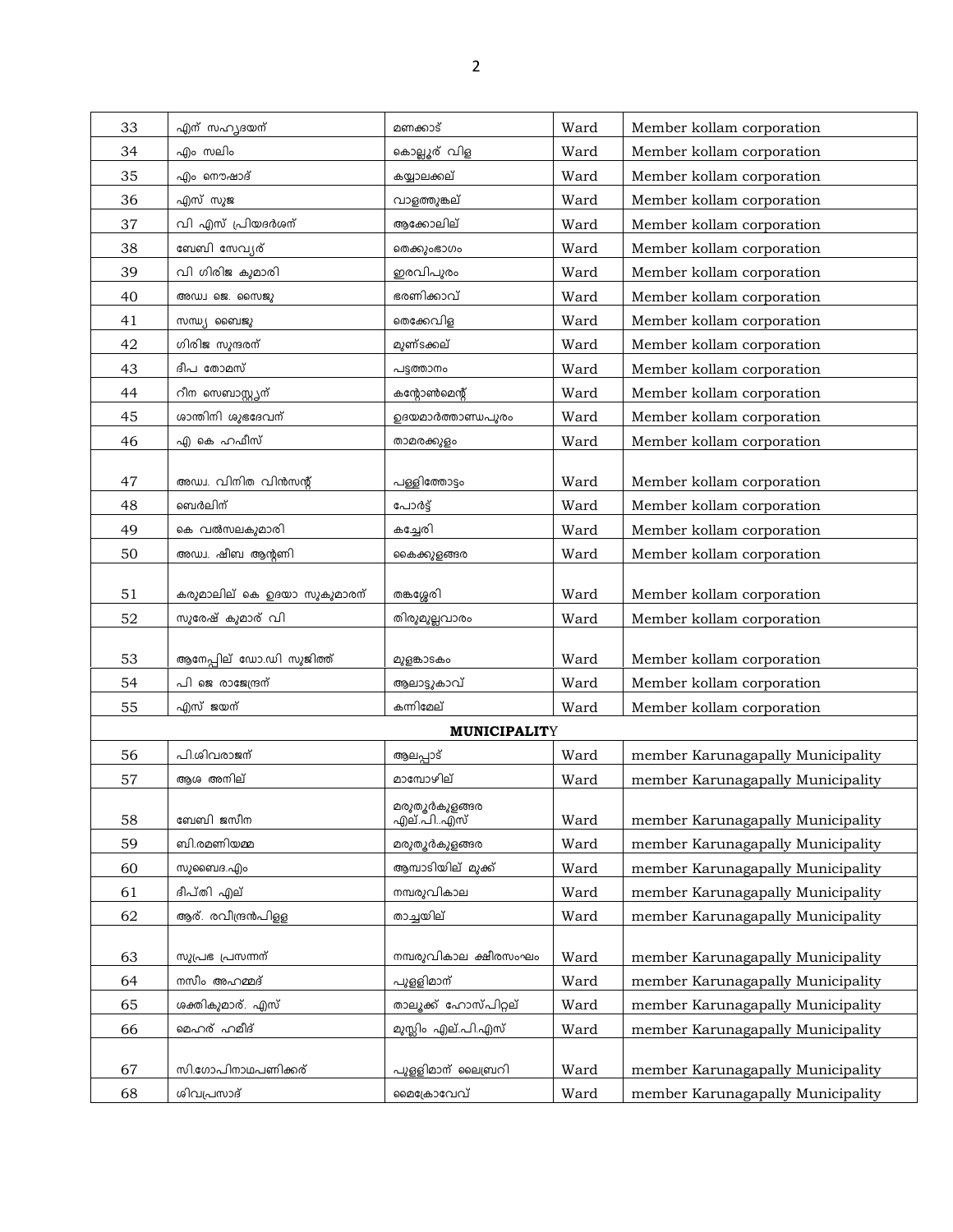| 69  | ടി.അജിതകുമാരി     | പടനായർകുളങ്ങര             | Ward | member Karunagapally Municipality |
|-----|-------------------|---------------------------|------|-----------------------------------|
| 70  | സി. വിജയൻപിള്ള    | കെ.എസ്.ആര്.റ്റി.സി        | Ward | member Karunagapally Municipality |
| 71  | ശാലിനി.കെ.രാജീവന് | കന്നേറ്റി                 | Ward | member Karunagapally Municipality |
| 72  | എന്.സി.ശ്രീകുമാര് | <u>കരുനാ</u> ഗപ്പളളി ടൌണ് | Ward | member Karunagapally Municipality |
| 73  | ബി.മോഹൻദാസ്       | തറയിൽമുക്ക്               | Ward | member Karunagapally Municipality |
| 74  | തമ്പാന്.പി        | കേശവപുരം                  | Ward | member Karunagapally Municipality |
| 75  | പ്രീതിമോള്        | ചെമ്പകശ്ശേരിൽകടവ്         | Ward | member Karunagapally Municipality |
| 76  | വസുമതി            | മൂത്തേത്ത് കടവ്           | Ward | member Karunagapally Municipality |
| 77  | പി.സുരേഷ്കുമാര്   | കോഴിക്കോട്                | Ward | member Karunagapally Municipality |
| 78  | സാബു.ജി           | കായിക്കര കടവ്             | Ward | member Karunagapally Municipality |
| 79  | അബ്ദുല് ഗഫൂര്     | പണിക്കർകടവ്               | Ward | member Karunagapally Municipality |
| 80  | എം. ഷംസൂദ്ദീന്    | റ്റി.റ്റി.ഐ               | Ward | member Karunagapally Municipality |
| 81  | ബി.ഉണ്ണിക്യഷ്ണന്  | അയണിവേലികുളങ്ങര           | Ward | member Karunagapally Municipality |
| 82  | എം.ശോഭന           | ചെറോലിമുക്ക്              | Ward | member Karunagapally Municipality |
| 83  | എം.കെ.വിജയഭാനു    | ഒട്ടത്തിൽമുക്ക്           | Ward | member Karunagapally Municipality |
| 84  | സക്കീന സലാം       | നെടിയവിള                  | Ward | member Karunagapally Municipality |
| 85  | ശോഭാ ജഗദപ്പന്     | പകൽവീട്                   | Ward | member Karunagapally Municipality |
| 86  | ജെ.അസ്ലം          | എസ്.കെ.വി സ്കൂള്          | Ward | member Karunagapally Municipality |
| 87  | സീനത്ത്. ഇ        | മാൻനിന്നവിള               | Ward | member Karunagapally Municipality |
| 88  | സുജി.എസ്          | പളളിക്കല്                 | Ward | member Karunagapally Municipality |
| 89  | മഞ്ജു. എം         | തുറയിൽകുന്ന്              | Ward | member Karunagapally Municipality |
| 90  | സുനിത സലിംകുമാര്  | ആലുംകടവ്                  | Ward | member Karunagapally Municipality |
| 91  | എ.ഷാജു            | അവണ്യര്                   | Ward | Member Kottarakkara Municipality  |
| 92  | ഷൂജ.എസ്           | മുസ്ലീംസ്ട്രീറ്റ്         | Ward | Member Kottarakkara Municipality  |
| 93  | ഷംല .എസ്          | ശാസ്താംമുകള്              | Ward | Member Kottarakkara Municipality  |
| 94  | കോശി.കെ.ജോണ്      | ചന്തമുക്ക്                | Ward | Member Kottarakkara Municipality  |
| 95  | ജ്യോതി മറിയം ജോണ് | കെ.എസ്.ആര്.ടി.സി          | Ward | Member Kottarakkara Municipality  |
| 96  | അജയകുമാര് എസ്സ്   | പഴയതെരുവ്                 | Ward | Member Kottarakkara Municipality  |
| 97  | എന്.സുരേഷ്        | കോളേജ്                    | Ward | Member Kottarakkara Municipality  |
| 98  | സൂസന് ചാക്കോ      | പുലമണ് റൌണ്               | Ward | Member Kottarakkara Municipality  |
| 99  | കാർത്തിക വി നാഥ്  | കുലശേഖരനല്ലൂര്            | Ward | Member Kottarakkara Municipality  |
| 100 | കെ ബി മീരാദേവി    | കിഴക്കേക്കര               | Ward | Member Kottarakkara Municipality  |
| 101 | ലീനാ ഉമ്മന്       | ഈയംകുന്ന്                 | Ward | Member Kottarakkara Municipality  |
| 102 | നെൽസണ് തോമസ്      | ഐസ്മുക്ക്                 | Ward | Member Kottarakkara Municipality  |
| 103 | പവിജ              | തോട്ടംമുക്ക്              | Ward | Member Kottarakkara Municipality  |
| 104 | ലീലാഗോപിനാഥ്      | ത്യക്കണ്ണമംഗല്            | Ward | Member Kottarakkara Municipality  |
| 105 | തോമസ്സ് പി മാത്യൂ | കടലാവിള                   | Ward | Member Kottarakkara Municipality  |
| 106 | ഷീബ ജോജേ          | വേലംകോണം                  | Ward | Member Kottarakkara Municipality  |
| 107 | സി.മുകേഷ്         | ഇ.റ്റി.സി                 | Ward | Member Kottarakkara Municipality  |
| 108 | ദിനേശ്കുമാര് പി   | അമ്പലപ്പുറം               | Ward | Member Kottarakkara Municipality  |
| 109 | എന് അനിരുദ്ധന്    | ആലുംപാറ                   | Ward | Member Kottarakkara Municipality  |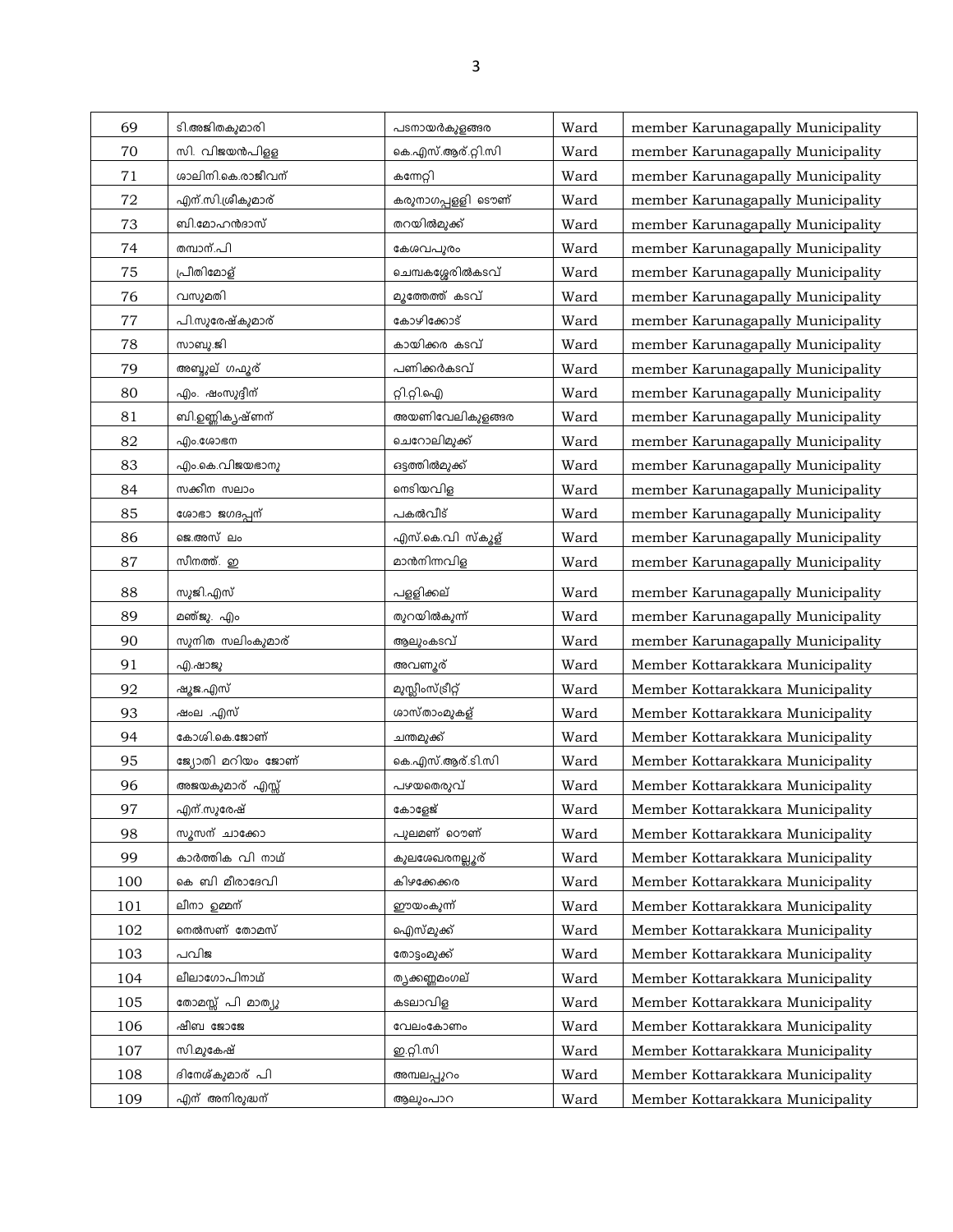| 110 | ഡി രാമകൃഷ്ണ പിളള             | കല്ലുവാതുക്കല്   | Ward | Member Kottarakkara Municipality |
|-----|------------------------------|------------------|------|----------------------------------|
| 111 | കൃഷ്ണന് കുട്ടി നായര്         | നീലേശ്വരം        | Ward | Member Kottarakkara Municipality |
| 112 | അന്പിളി                      | അമ്മൂമ്മമുക്ക്   | Ward | Member Kottarakkara Municipality |
| 113 | ശ്രീകല                       | കാടാംകുളം        | Ward | Member Kottarakkara Municipality |
|     |                              |                  |      |                                  |
| 114 | അഡ്വ. കെ ഉണ്ണികൃഷ്ണന് മേനോന് | ഗാന്ധിമുക്ക്     | Ward | Member Kottarakkara Municipality |
| 115 | ശ്യാമള അമ്മ ബി               | ൌണ്              | Ward | Member Kottarakkara Municipality |
| 116 | ഗീതാ സുധാകരന്                | റെയിൽവേസ്റ്റേഷന് | Ward | Member Kottarakkara Municipality |
| 117 | അഞ്ജു എ എസ്                  | പടിഞ്ഞാറ്റിന്കര  | Ward | Member Kottarakkara Municipality |
| 118 | എസ് ആര് രമേശ്                | ചെന്തറ           | Ward | Member Kottarakkara Municipality |
| 119 | സൈനുലാബ്ദീന്                 | പാലമൂട്          | Ward | Member Kottarakkara Municipality |
| 120 | ശ്രീജാകുമാരി . കെ            | പെരുംമ്പുഴ       | Ward |                                  |
| 121 | ഗിരിജാപ്രദീപ്                | വിനായകര്         | Ward | MemberParavur Municipality       |
| 122 | വി അംബിക                     | നെടുങ്ങോലം       | Ward | MemberParavur Municipality       |
| 123 | ജി . സുരേഷ് ബാബു             | പാറയിൽകാവ്       | Ward | MemberParavur Municipality       |
| 124 | റ്റി . ഷൈനി                  | കൊച്ചാലുംമൂട്    | Ward | MemberParavur Municipality       |
| 125 | സരിത . ആര്                   | പശുമണ്           | Ward | MemberParavur Municipality       |
| 126 | സിന്ധു . കെ                  | ആയിരവില്ലി       | Ward | MemberParavur Municipality       |
| 127 | കെ .പി . കുറുപ്പ്            | പേരാല്           | Ward | MemberParavur Municipality       |
| 128 | ആര് ഷീബ                      | ഒല്ലാല്          | Ward | MemberParavur Municipality       |
| 129 | നിഷാകുമാരി . പി              | കൃഷിഭവന്         | Ward | MemberParavur Municipality       |
| 130 | പ്രിജി ആര് ഷാജി              | മാർക്കറ്റ്       | Ward | MemberParavur Municipality       |
| 131 | സ്വർണ്ണമ്മസുരേഷ്             | ടൌണ്             | Ward | MemberParavur Municipality       |
| 132 | പ്രകാശ് വി                   | ആറ്റിൻപുറം       | Ward | MemberParavur Municipality       |
| 133 | സതീഷ് വാവറ                   | പുതിയിടം         | Ward | MemberParavur Municipality       |
|     |                              |                  |      |                                  |
| 134 | വിനോദ്ചന്ദ്രന് വി ആര്        | കോട്ടമുല         | Ward | MemberParavur Municipality       |
| 135 | ഷംജിത എസ് ആര്                | നേരുകടവ്         | Ward | MemberParavur Municipality       |
| 136 | സഹീറത്ത് എന്                 | തെക്കുംഭാഗം      | Ward | MemberParavur Municipality       |
| 137 | <u>സൌമ്യ</u> .എല്            | പുതിയകാവ്        | Ward | MemberParavur Municipality       |
| 138 | എ . ഷുഹൈബ്                   | വടക്കുംഭാഗം      | Ward | MemberParavur Municipality       |
| 139 | പരവൂര് സജീബ്                 | കുരണ്ടിക്കുളം    | Ward | MemberParavur Municipality       |
| 140 | യാക്കുബ്                     | ചില്ലക്കല്       | Ward | MemberParavur Municipality       |
| 141 | ബൈജു . എം                    | പൊഴിക്കര         | Ward | MemberParavur Municipality       |
| 142 | അനില് പ്രകാശ് ബി.            | അഞ്ചലാഫീസ്       | Ward | MemberParavur Municipality       |
| 143 | ഷീല . എസ്                    | മണിയംകുളം        | Ward | MemberParavur Municipality       |
| 144 | പ്രദീപ് .ജി                  | കുറുമണ്ടല്       | Ward | MemberParavur Municipality       |
| 145 | ദീപാസോമന്                    | പുറ്റിങ്ങല്      | Ward | MemberParavur Municipality       |
| 146 | ജയ എസ്                       | റയിൽവേസ്റ്റേഷന്  | Ward | MemberParavur Municipality       |
| 147 | സുധീര് ചെല്ലപ്പന്            | പുഞ്ചിറക്കുളം    | Ward | MemberParavur Municipality       |
| 148 | ഗീത . എസ്                    | കല്ലുംകുന്ന്     | Ward | MemberParavur Municipality       |
| 149 | ഗീത . എസ്                    | മാങ്ങാക്കുന്ന്   | Ward | MemberParavur Municipality       |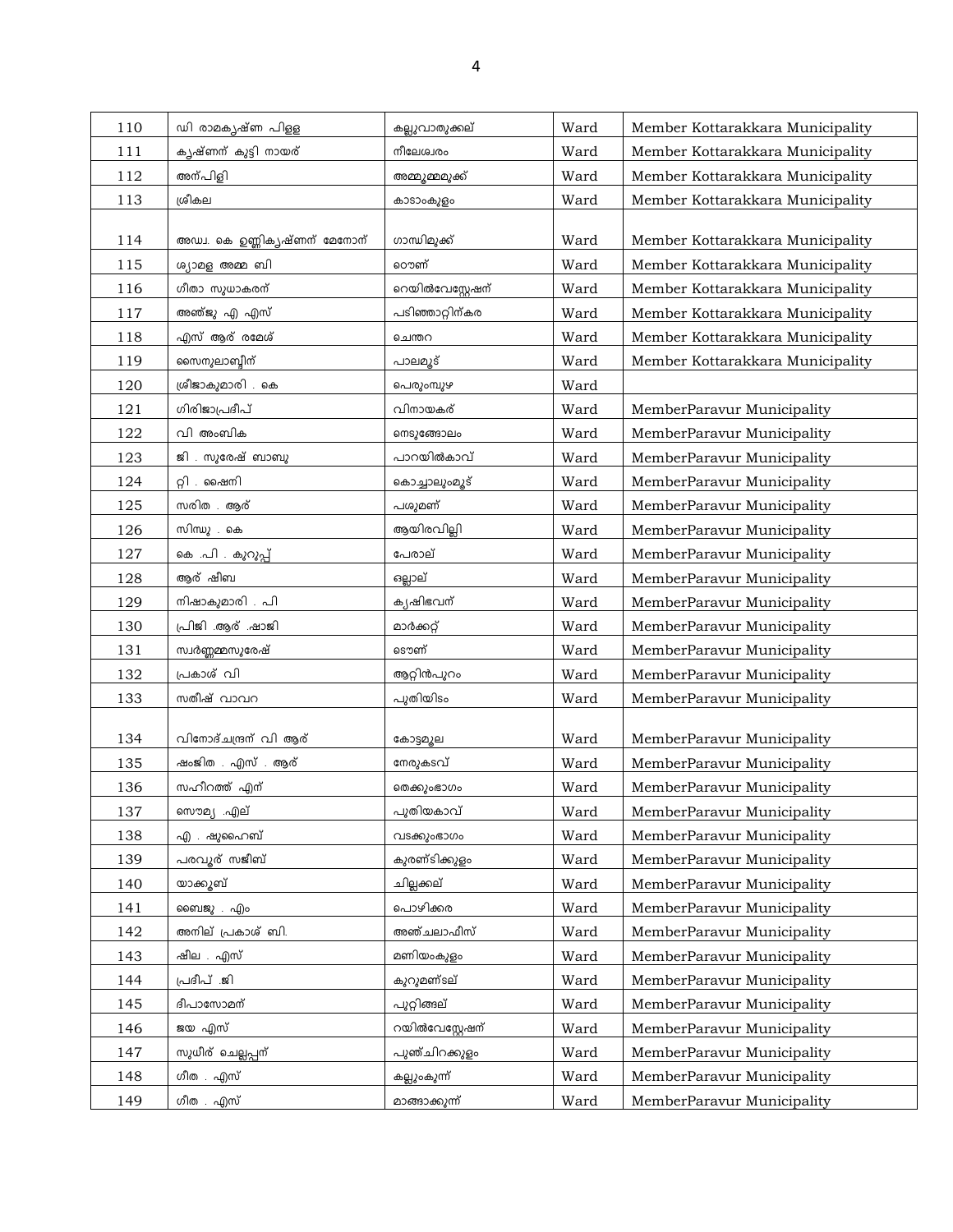| 150 | എസ് . അനിൽകുമാര്       | പുക്കുളം          | Ward | MemberParavur Municipality     |
|-----|------------------------|-------------------|------|--------------------------------|
| 151 | കെ . ജി . പ്രകാശ്      | യക്ഷിക്കാവ്       | Ward | MemberParavur Municipality     |
| 152 | സുജാത ബി               | ആരംപുന്ന          | Ward | Member Punalur Municipality    |
| 153 | ആര് വിനയന്             | കാഞ്ഞിരമല         | Ward | Member Punalur Municipality    |
| 154 | അബ്ദുള് റഹീം           | ചാലക്കോട്         | Ward | Member Punalur Municipality    |
| 155 | അംജത്ത് ബിനു           | പേപ്പർമില്        | Ward | Member Punalur Municipality    |
| 156 | സാബു അലക്സ്            | ണടുങ്കയം          | Ward | Member Punalur Municipality    |
| 157 | നെൽസണ് സെബാസ്റ്റയ്ന്   | ശാസ്താംകോണം       | Ward | Member Punalur Municipality    |
| 158 | വിളയില് സഫീര്          | മുസ്സാവരി         | Ward | Member Punalur Municipality    |
| 159 | സുശീല രാധാകൃഷ്ണന്      | നേതാജി            | Ward | Member Punalur Municipality    |
| 160 | സിന്ധു വി              | ഭരണിക്കാവ്        | Ward | Member Punalur Municipality    |
| 161 | ഗ്രേസി ജോണ്            | നെല്ലിപ്പള്ളി     | Ward | Member Punalur Municipality    |
| 162 | സുഭാഷ്.ജി.നാഥ്         | വിളക്കുവെട്ടം     | Ward | Member Punalur Municipality    |
| 163 | വി.ഓമനക്കുട്ടന്        | കല്ലാര്           | Ward | Member Punalur Municipality    |
| 164 | സബിന സുധീര്            | ഹൈസ്ക്കൂള്        | Ward | Member Punalur Municipality    |
| 165 | സഞ്ജു ബുഖാരി           | തുമ്പോട്          | Ward | Member Punalur Municipality    |
| 166 | അബ്ദുല് ലത്തീഫ്        | കലയനാട്           | Ward | Member Punalur Municipality    |
| 167 | താജുന്നിസ എം           | വാളക്കോട്         | Ward | Member Punalur Municipality    |
| 168 | പ്രസന്ന കൃഷ്ണന്        | കാരയ്ക്കാട്       | Ward | Member Punalur Municipality    |
| 169 | യമുന സുന്ദരേശന്        | താമരപ്പള്ളി       | Ward | Member Punalur Municipality    |
| 170 | സനിൽകുമാര് എസ്         | പ്ലാച്ചേരി        | Ward | Member Punalur Municipality    |
| 171 | ഷെർളി പ്രദീപ് ലാല്     | മൈലയ്കല്          | Ward | Member Punalur Municipality    |
| 172 | സുനിത എല്              | ഗ്രേസിങ് ബ്ലോക്ക് | Ward | Member Punalur Municipality    |
| 173 | ഝാൻസി                  | കക്കോട്           | Ward | Member Punalur Municipality    |
| 174 | എസ്.സുബിരാജ്           | ഐക്കരക്കോണം       | Ward | Member Punalur Municipality    |
| 175 | കനകമ്മ കെ              | കേളൻകാവ്          | Ward | Member Punalur Municipality    |
| 176 | പ്രഭ കെ                | അഷ്ടമംഗലം         | Ward | Member Punalur Municipality    |
| 177 | സിന്ധു ബൈജു            | മണിയാര്           | Ward | Member Punalur Municipality    |
| 178 | സുജി ഷാജി              | പരവട്ടം           | Ward | Member Punalur Municipality    |
| 179 | കെ രാജശേഖരന്           | തൊളിക്കോട്        | Ward | Member Punalur Municipality    |
| 180 | ജി ജയപ്രകാശ്           | പവൃർഹൌസ്          | Ward | Member Punalur Municipality    |
| 181 | എം എ രാജഗോപാല്         | കോമളംകുന്ന്       | Ward | Member Punalur Municipality    |
| 182 | ഇന്ദുലേഖ റ്റി          | കോളേജ്            | Ward | Member Punalur Municipality    |
| 183 | സിന്ധു ഗോപകുമാര്       | കലങ്ങുംമുകള്      | Ward | Member Punalur Municipality    |
|     |                        |                   |      |                                |
| 184 | ബി.സുരേന്ദ്രനാഥ തിലകന് | റൌണ്              | Ward | Member Punalur Municipality    |
| 185 | സാറാമ്മ തോമസ്          | ചെമ്മന്തൂര്       | Ward | Member Punalur Municipality    |
| 186 | ലളിതമ്മ എന്            | പത്തേക്കര്        | Ward | Member Punalur Municipality    |
|     |                        | Jilla Panchayath  |      |                                |
| 187 | സി. രാധാമണി            | കുലശേഖരപുരം       | Ward | Member Kollam Jilla Panchayath |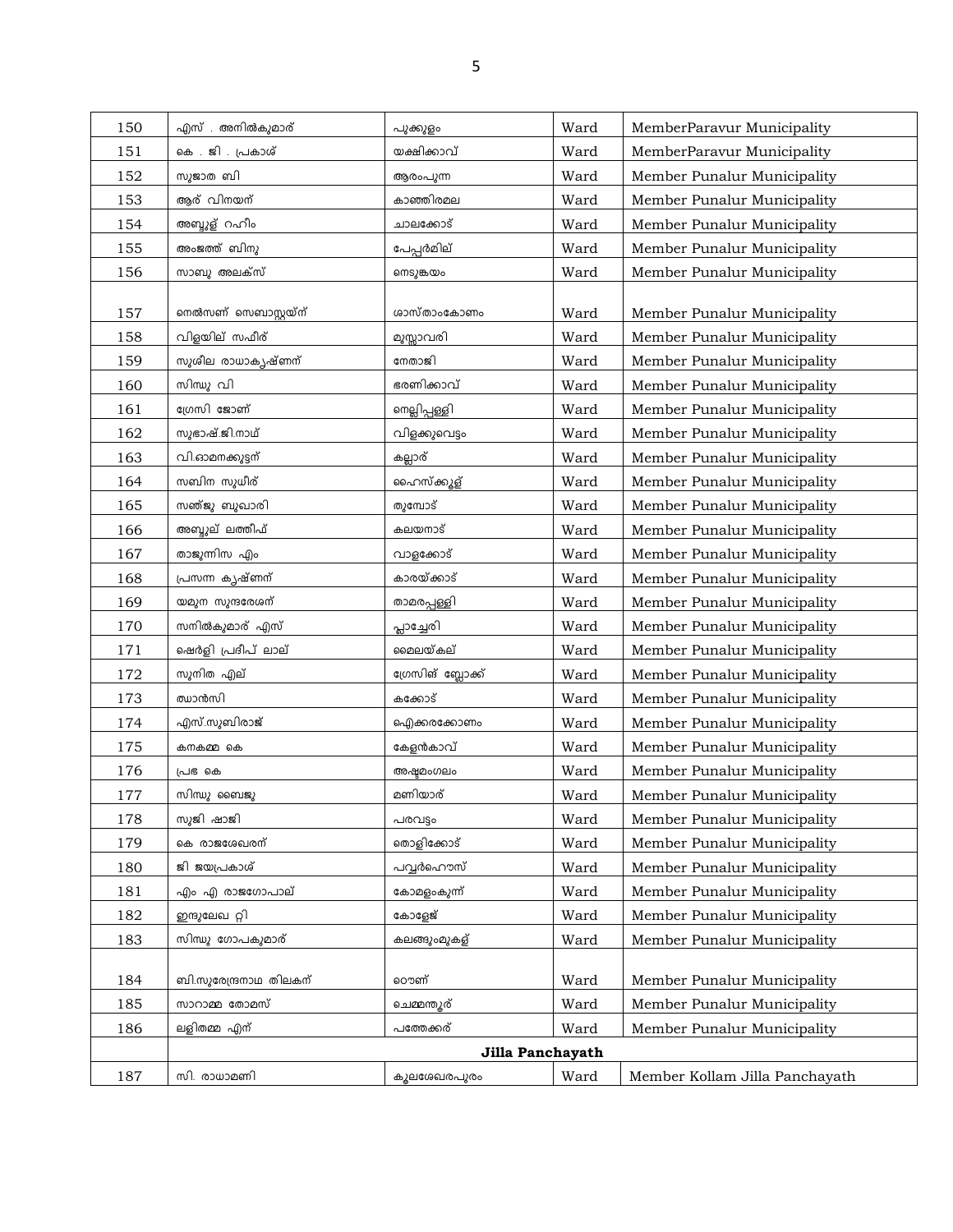| 188 | അഡ്വ. അനില്. എസ്. കല്ലേലിഭാഗം | ഓച്ചിറ                  | Ward | Member Kollam Jilla Panchayath |
|-----|-------------------------------|-------------------------|------|--------------------------------|
|     |                               |                         |      |                                |
| 189 | ശ്രീലേഖ വേണുഗോപാല്            | തൊടിയൂര്                | Ward | Member Kollam Jilla Panchayath |
| 190 | എം. ശിവശങ്കര പിള്ള            | ശൂരനാട്                 | Ward | Member Kollam Jilla Panchayath |
| 191 | കെ. ശോഭന                      | കുന്നത്തൂര്             | Ward | Member Kollam Jilla Panchayath |
| 192 | അഡ്വ. എസ്. പൂഷ്പാനന്ദന്       | നെടുവത്തൂര്             | Ward | Member Kollam Jilla Panchayath |
| 193 | ആര്. രശ്മി                    | കലയപുരം                 | Ward | Member Kollam Jilla Panchayath |
| 194 | ആഷാ ശശിധരന്                   | തലവൂര്                  | Ward | Member Kollam Jilla Panchayath |
|     |                               |                         |      |                                |
| 195 | അഡ്വ. എസ്. വേണുഗോപാല്         | പത്തനാപുരം              | Ward | Member Kollam Jilla Panchayath |
| 196 | സരോജിനി ബാബു                  | വെട്ടിക്കവല             | Ward | Member Kollam Jilla Panchayath |
| 197 | സരോജാദേവി ബി.                 | കരവാളൂര്                | Ward | Member Kollam Jilla Panchayath |
| 198 | അഡ്വ. ബിനു. കെ. സി.           | അഞ്ചല്                  | Ward | Member Kollam Jilla Panchayath |
| 199 | ഷീജ കെ. ആര്.                  | കൂളത്തൂപ്പുഴ            | Ward | Member Kollam Jilla Panchayath |
| 200 | പി. ആര്. പൂഷ്കരന്             | ചിതറ                    | Ward | Member Kollam Jilla Panchayath |
| 201 | ആ. എസ്. രമാദേവി               | ചടയമംഗലം                | Ward | Member Kollam Jilla Panchayath |
| 202 | ടി. ഗിരിജാകുമാരി              | വെളിനല്ലൂര്             | Ward | Member Kollam Jilla Panchayath |
| 203 | കെ. ജഗദമ്മ ടീച്ചര്            | വെളിയം                  | Ward | Member Kollam Jilla Panchayath |
| 204 | സി. പി. പ്രദീപ്               | നെടുമ്പന                | Ward | Member Kollam Jilla Panchayath |
| 205 | എന്. രവീന്ദ്രന്               | ഇത്തിക്കര               | Ward | Member Kollam Jilla Panchayath |
| 206 | വി. ജയപ്രകാശ്                 | കല്ലുവാതുക്കല്          | Ward | Member Kollam Jilla Panchayath |
| 207 | ഫത്തഹുദ്ദീന് എസ്.             | മുഖത്തല                 | Ward | Member Kollam Jilla Panchayath |
| 208 | ഷെർളി സത്യദേവന്               | കൊറ്റങ്കര               | Ward | Member Kollam Jilla Panchayath |
|     |                               |                         |      |                                |
| 209 | അഡ്വ. ജൂലിയറ്റ് നെൽസണ്        | കുണ്ടറ                  | Ward | Member Kollam Jilla Panchayath |
| 210 | ഡോ. കെ. രാജശേഖരന്             | പെരിനാട്                | Ward | Member Kollam Jilla Panchayath |
| 211 | എസ്. ശോഭ                      | ചവറ                     | Ward | Member Kollam Jilla Panchayath |
| 212 | ബി. സേതുലക്ഷമി                | തേവലക്കര                | Ward | Member Kollam Jilla Panchayath |
|     |                               | <b>Block Panchayath</b> |      |                                |
| 213 | താഹിറ ഷെരീഫ്                  | ഇടമണ്                   | Ward | member Anchal Block Panchayath |
| 214 | സുനിത                         | ആര്യങ്കാവ്              | Ward | member Anchal Block Panchayath |
| 215 | ധന്യ രാജു                     | തെന്മല                  | Ward | member Anchal Block Panchayath |
| 216 | രവീന്ദ്രന് പിള്ള.ജി           | കുളത്തുപ്പുഴ            | Ward | member Anchal Block Panchayath |
| 217 | മിനി റോയി                     | തിങ്കൾകരിക്കം           | Ward | member Anchal Block Panchayath |
| 218 | സജീന ഷിബു                     | അലയമണ്                  | Ward | member Anchal Block Panchayath |
| 219 | ഗിരിജാമുരളി                   | അഞ്ചല്                  | Ward | member Anchal Block Panchayath |
| 220 | ജി.എസ്.അജയകുമാര്              | ഇടമുളയ്ക്കല്            | Ward | member Anchal Block Panchayath |
| 221 | ഷിബു.കെ                       | അറയ്ക്കല്               | Ward | member Anchal Block Panchayath |
| 222 | പി.വി.പ്രശാന്ത്               | കുരുവിക്കോണം            | Ward | member Anchal Block Panchayath |
| 223 | ശ്രീലക്ഷ്മി.സി                | മാത്ര                   | Ward | member Anchal Block Panchayath |
| 224 | ആര്.ഷൈലജ                      | വെഞ്ചേമ്പ്              | Ward | member Anchal Block Panchayath |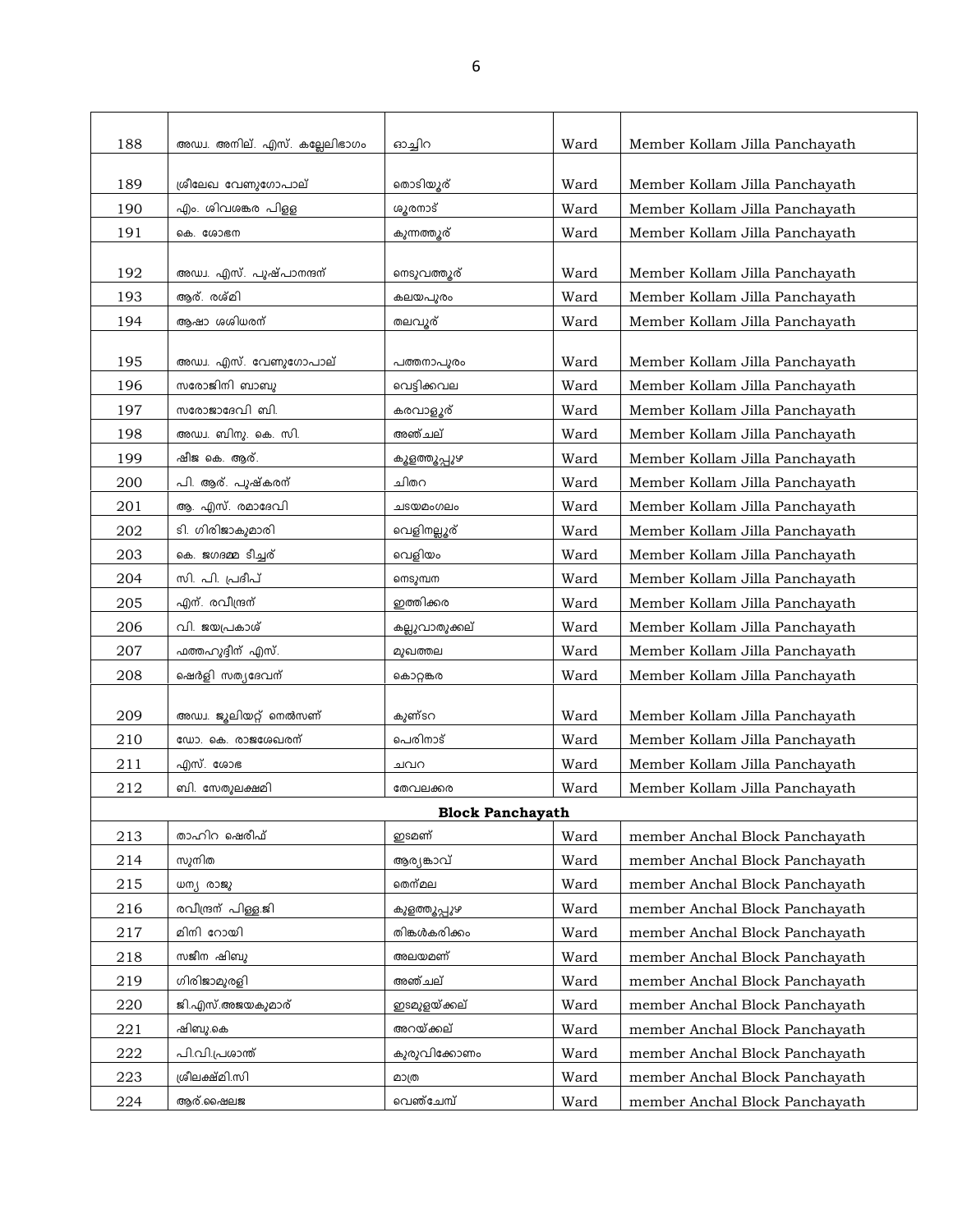| 225 | രഞ്ചു സുരേഷ്                        | കരവാളൂര്       | Ward | member Anchal Block Panchayath             |
|-----|-------------------------------------|----------------|------|--------------------------------------------|
| 226 | ജി.ശ്രീധരൻപിള്ള                     | ഏരൂര്          | Ward | member Anchal Block Panchayath             |
| 227 | ബാലചന്ദ്രന്.പി.ആര്                  | ആയിരനല്ലൂര്    | Ward | member Anchal Block Panchayath             |
|     |                                     |                |      | member Chadayamangalam Block               |
| 228 | സാം കെ ഡാനിയേല്                     | അമ്പലംകുന്ന്   | Ward | Panchayath<br>member Chadayamangalam Block |
| 229 | പുഷ്പകുമാരി സി                      | ഇളമാട്         | Ward | Panchayath                                 |
|     |                                     |                |      | member Chadayamangalam Block               |
| 230 | ബി ഷംല                              | ഇളവക്കോട്      | Ward | Panchayath                                 |
| 231 | ഫാത്തിമ മജീദ്                       | ഇട്ടിവ         | Ward | member Chadayamangalam Block<br>Panchayath |
|     |                                     |                |      | member Chadayamangalam Block               |
| 232 | അരുണ ദേവി                           | ചുണ്ട          | Ward | Panchayath                                 |
| 233 | എസ് സന്ധ്യ                          | തുടയന്നുര്     | Ward | member Chadayamangalam Block<br>Panchayath |
|     |                                     |                |      | member Chadayamangalam Block               |
| 234 | ജെ ബിജു                             | ചിതറ           | Ward | Panchayath                                 |
|     | ശബരീനാഥ്                            |                |      | member Chadayamangalam Block               |
| 235 |                                     | ചക്കമല         | Ward | Panchayath<br>member Chadayamangalam Block |
| 236 | നജീബത്ത് ജെ                         | മതിര           | Ward | Panchayath                                 |
|     |                                     |                |      | member Chadayamangalam Block               |
| 237 | എ സഫറുള്ളഖാന്                       | കുമ്മിള്       | Ward | Panchayath<br>member Chadayamangalam Block |
| 238 | ലില്ലി ഡി                           | കടയ്ക്കല്      | Ward | Panchayath                                 |
|     |                                     |                |      | member Chadayamangalam Block               |
| 239 | വെള്ളാർവട്ടം സെൽവന്                 | ആൽത്തറമൂട്     | Ward | Panchayath                                 |
| 240 | എന് എസ് സലീന                        | നിലമേല്        | Ward | member Chadayamangalam Block<br>Panchayath |
|     |                                     |                |      | member Chadayamangalam Block               |
| 241 | രാകേഷ് വി                           | ചടയമംഗലം       | Ward | Panchayath                                 |
| 242 | എസ് എസ് ശരത്                        | ഓയൂര്          | Ward | member Chadayamangalam Block<br>Panchayath |
| 243 | കെ.ജി.വിശ്വംഭരന്                    | വടക്കുംതല      | Ward | member Chavara Block Panchayath            |
|     | മുംതാസ് എ                           | തേവലക്കര       |      |                                            |
| 244 |                                     |                | Ward | member Chavara Block Panchayath            |
| 245 | കോയിവിളസൈമണ്                        | അരിനല്ലൂര്     | Ward | member Chavara Block Panchayath            |
| 246 | മുതാസ് എം.കെ                        | മുകുന്ദപുരം    | Ward | member Chavara Block Panchayath            |
| 247 | തങ്കമണിപിള്ള                        | കോയിവിള        | Ward | member Chavara Block Panchayath            |
| 248 | വിജയകുമാരി                          | തെക്കുംഭാഗം    | Ward | member Chavara Block Panchayath            |
| 249 | ഷീല                                 | നീണ്ടകര        | Ward | member Chavara Block Panchayath            |
| 250 | എന് മോഹൻലാല്                        | ചവറ            | Ward | member Chavara Block Panchayath            |
| 251 | അരുൺരാജ്                            | കൊറ്റംകുളങ്ങര  | Ward | member Chavara Block Panchayath            |
| 252 | ബിന്ദുകൃഷ്ണകുമാര്                   | ശങ്കരമംഗലം     | Ward | member Chavara Block Panchayath            |
| 253 | ബിന്ദുസണ്ണി                         | കോവിൽതോട്ടം    | Ward | member Chavara Block Panchayath            |
| 254 | പി സുധാകുമാരി                       | വടുതല          | Ward | member Chavara Block Panchayath            |
|     |                                     |                |      |                                            |
| 255 | കെ.എ.നിയാസ്                         | പന്മന          | Ward | member Chavara Block Panchayath            |
| 256 | തങ്കമണി ശശിധരന്                     | മൺട്രോതുരുത്ത് | Ward | member Chittumala Block Panchayath         |
| 257 | പി. ബാബു                            | കിഴക്കേ കല്ലട  | Ward | member Chittumala Block Panchayath         |
|     |                                     |                |      |                                            |
| 258 | ഉണ്ണിത്താ $\mathbb I$<br>കെ തങ്കപ്പ | ചിറ്റുമല       | Ward | member Chittumala Block Panchayath         |
| 259 | പ്ലാവറ ജോണ് ഫിലിപ്പ്                | മുളവന          | Ward | member Chittumala Block Panchayath         |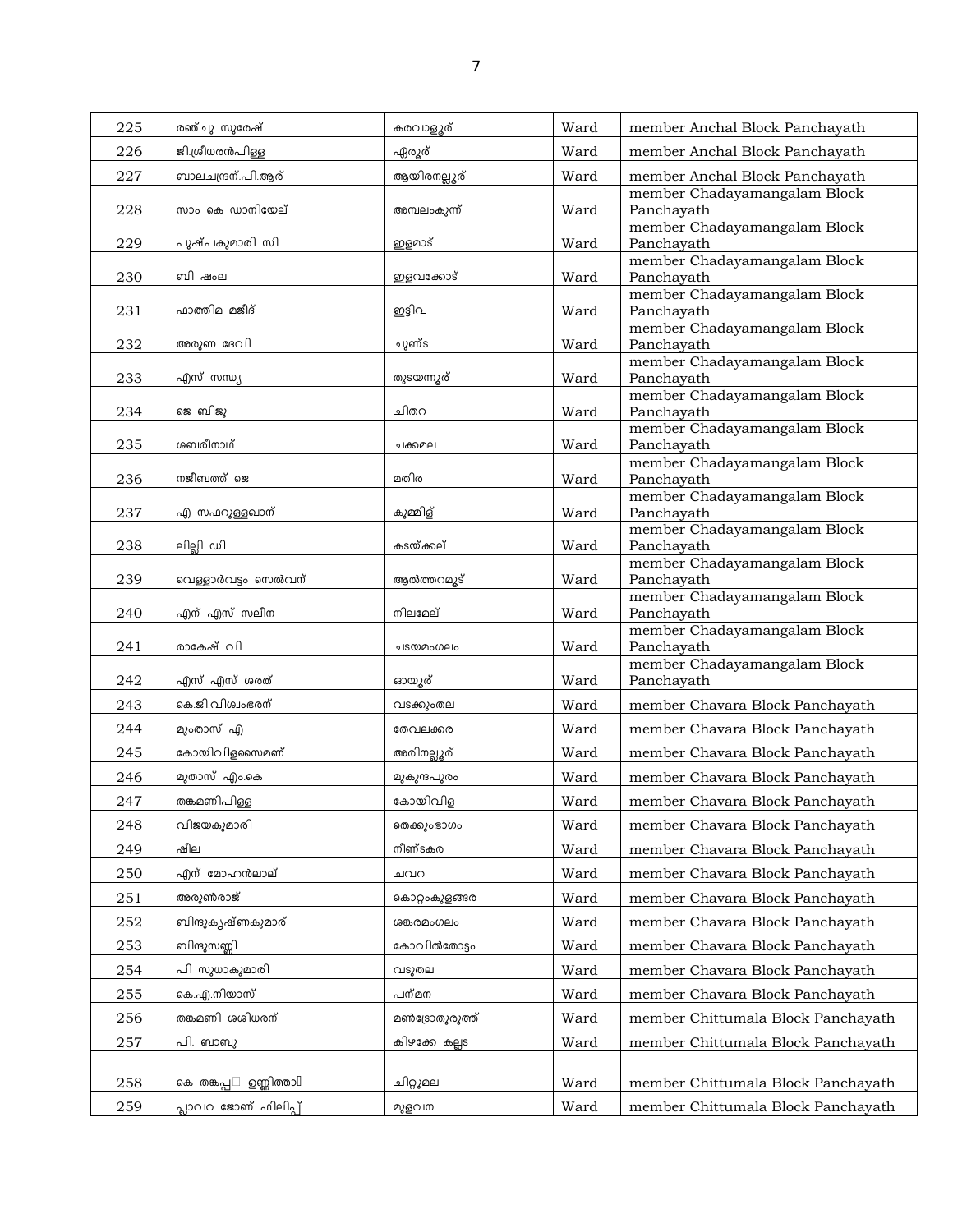| 260 | ഉഷ                           | പേരയം               | Ward | member Chittumala Block Panchayath  |
|-----|------------------------------|---------------------|------|-------------------------------------|
| 261 | സിമ്മി                       | കുണ്ടറ              | Ward | member Chittumala Block Panchayath  |
| 262 | സി. സന്തോഷ്                  | നാന്തിരിക്കി        | Ward | member Chittumala Block Panchayath  |
| 263 | സിന്ധു മോഹി                  | കേരളപുരം            | Ward | member Chittumala Block Panchayath  |
| 264 | ശോഭ വി                       | പെരിനാട്            | Ward | member Chittumala Block Panchayath  |
| 265 | പ്രിയാ മോഹി                  | പെരുമണ്             | Ward | member Chittumala Block Panchayath  |
| 266 | ഇ.വി. സജീവ് കുമാ $\mathbb I$ | പനയം                | Ward | member Chittumala Block Panchayath  |
| 267 | ബീന                          | കാഞ്ഞാവെളി          | Ward | member Chittumala Block Panchayath  |
| 268 | கை സതൃ∐                      | കാഞ്ഞിരംകുഴി        | Ward | member Chittumala Block Panchayath  |
| 269 | ഷെർളി സ്റ്റീഫൻ               | в                   | Ward | member Ethikkara Block Panchayath   |
| 270 | ശ്രീജഹരീഷ്                   | ഇടനാട്              | Ward | member Ethikkara Block Panchayath   |
| 271 | ശ്രീജ എസ്                    | ചാത്തന്നൂര് വടക്ക്  | Ward | member Ethikkara Block Panchayath   |
| 272 | ജോണ് മാത്യു                  | കല്ലുവാതുക്കല്      | Ward | member Ethikkara Block Panchayath   |
| 273 | സുന്ദരേശന് എ                 | വേളമാനൂര്           | Ward | member Ethikkara Block Panchayath   |
| 274 | സിന്ധു അനി                   | മീനമ്പലം            | Ward | member Ethikkara Block Panchayath   |
| 275 | ലൈല എസ്                      | ചിറക്കര             | Ward | member Ethikkara Block Panchayath   |
| 276 | പ്രൊഫ.വി.എസ് ലീ              | പുത്തൻകുളം          | Ward | member Ethikkara Block Panchayath   |
| 277 | ആശാദേവി എ                    | പൂതക്കുളം           | Ward | member Ethikkara Block Panchayath   |
| 278 | വിജയശ്രീ സുഭാഷ്              | കലയ്ക്കോട്          | Ward | member Ethikkara Block Panchayath   |
| 279 | മായാ സുരേഷ്                  | നെടുങ്ങോലം          | Ward | member Ethikkara Block Panchayath   |
| 280 | ഗിരികുമാര് ഡി                | ചാത്തന്നൂര്         | Ward | member Ethikkara Block Panchayath   |
| 281 | മൈലക്കാട് സുനില്             | കൊട്ടിയം            | Ward | member Ethikkara Block Panchayath   |
| 282 | എസ്.ശശികുമാര്                | തേവലപ്പുറം          | Ward | member Kottarakara Block Panchayath |
| 283 | ഷീബ സുരേഷ്                   | നെടുവത്തൂര്         | Ward | member Kottarakara Block Panchayath |
| 284 | ചിത്രവത്സല                   | മുട്ടറ              | Ward | member Kottarakara Block Panchayath |
| 285 | എല്. ബാലഗോപാല്               | ഓണാവട്ടം            | Ward | member Kottarakara Block Panchayath |
| 286 | ബി.മധു                       | വെളിയം              | Ward | member Kottarakara Block Panchayath |
| 287 | വൈ.രാജന്                     | മൈലോട്              | Ward | member Kottarakara Block Panchayath |
| 288 | ആര്വേണുഗോപാലന്               | <u>പൂയപ്പള്ളി</u>   | Ward | member Kottarakara Block Panchayath |
| 289 | ഷൈലജ അനില് കുമാര്            | കൊട്ടറ              | Ward | member Kottarakara Block Panchayath |
| 290 | അമ്പിളി.ജെ.ആര്               | നെടുമൺകാവ്          | Ward | member Kottarakara Block Panchayath |
| 291 | കെ.സുമ                       | കരീപ്ര              | Ward | member Kottarakara Block Panchayath |
| 292 | ഏലിക്കുട്ടി.കെ               | തൃപ്പലഴികം          | Ward | member Kottarakara Block Panchayath |
| 293 | രതീഷ് കിളിത്തട്ടില്          | എഴുകോണ്             | Ward | member Kottarakara Block Panchayath |
| 294 | രഞ്ജിനി അജയന്                | ഇരുമ്പനങ്ങാട്       | Ward | member Kottarakara Block Panchayath |
| 295 | ശ്രീമതി.ശോഭന സുനില്          | പേരൂര്              | Ward | member Mukhathala Block Panchayath  |
|     |                              |                     |      |                                     |
| 296 | ശ്രീമതി - കെ.ഗിരിജാകുമാരി    | കൊറ്റങ്കര           | Ward | member Mukhathala Block Panchayath  |
| 297 | ശ്രീമതി.രമണി.ജി              | കേരളപുരം            | Ward | member Mukhathala Block Panchayath  |
| 298 | ശ്രീ.കെ.സി.വരദരാജൻപിള്ള      | <u>ഇളമ്പള്ളൂ</u> ര് | Ward | member Mukhathala Block Panchayath  |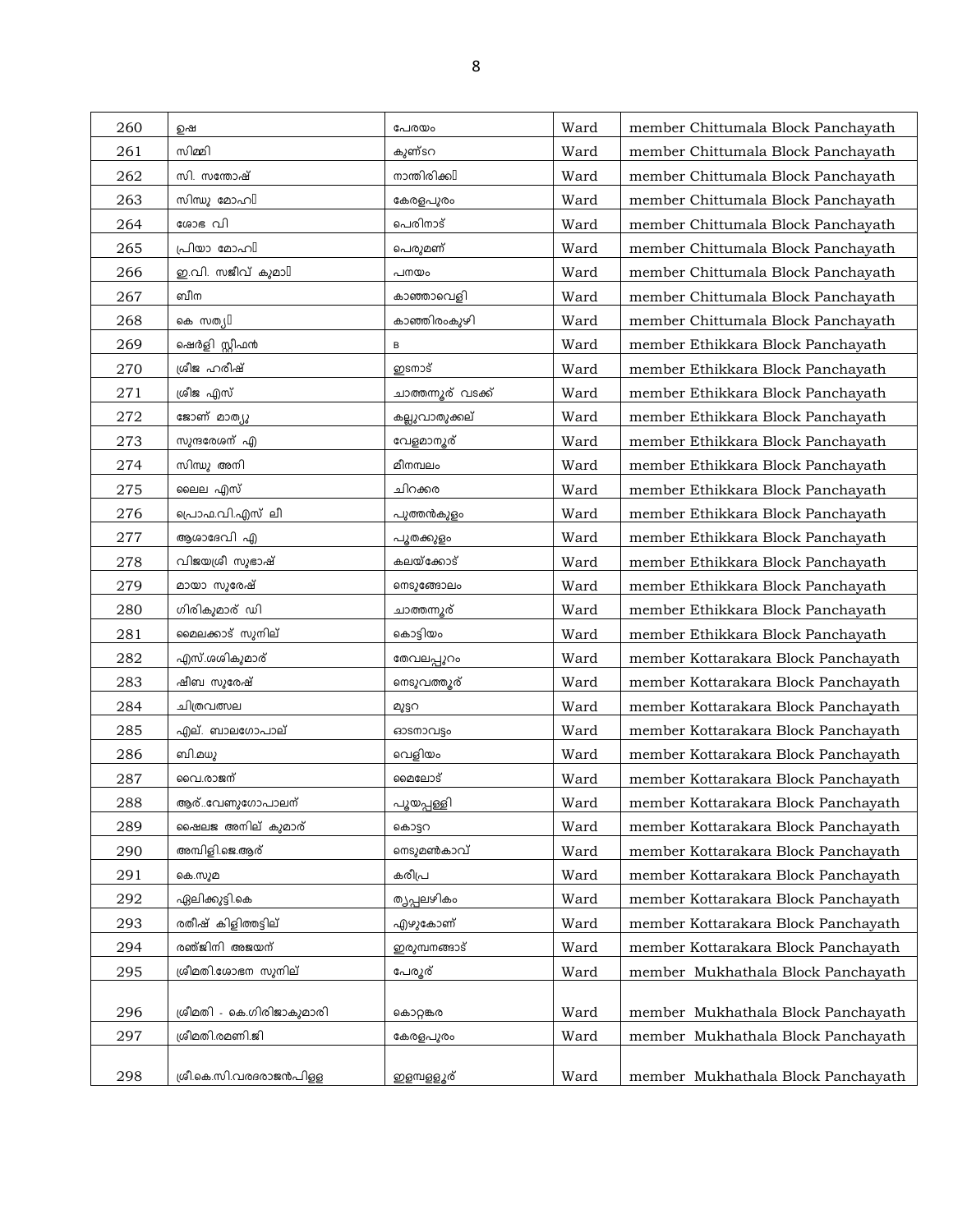| 299 | ശ്രീമതി- ജയകുമാരി. എസ്  | പെരുമ്പുഴ          | Ward | member Mukhathala Block Panchayath      |
|-----|-------------------------|--------------------|------|-----------------------------------------|
| 300 | ശ്രീ.ആര്.ബിജു           | പഴങ്ങാലം           | Ward | member Mukhathala Block Panchayath      |
| 301 | ശ്രീ.പളളിമണ് സന്തോഷ്    | പളളിമണ്            | Ward | member Mukhathala Block Panchayath      |
|     |                         |                    |      |                                         |
| 302 | ശ്രീമതി.ഷാഹിദ ഷാനവാസ്   | നെടുമ്പന           | Ward | member Mukhathala Block Panchayath      |
| 303 | ശ്രീ.ജോർജ്ജ് മാത്യൂ     | കുരീപ്പളളി         | Ward | member Mukhathala Block Panchayath      |
| 304 | ശ്രീമതി.ഗീതാദേവി.പി     | കണ്ണനല്ലൂര്        | Ward | member Mukhathala Block Panchayath      |
| 305 | ശ്രീമതി.അമ്പിളി ബാബു    | കൊട്ടിയം           | Ward | member Mukhathala Block Panchayath      |
| 306 | ശ്രീ.എസ്.രാജീവ്         | പുല്ലിച്ചിറ        | Ward | member Mukhathala Block Panchayath      |
| 307 | ശ്രീ.വി.എസ്.വിപിന്      | മയ്യനാട്           | Ward | member Mukhathala Block Panchayath      |
| 308 | ശ്രീ.ഡി.പൂഷ്പരാജന്      | <u>ഉമയനല്ലൂ</u> ര് | Ward | member Mukhathala Block Panchayath      |
| 309 | ശ്രീമതി.വത്സല           | തൃക്കോവിൽവട്ടം     | Ward | member Mukhathala Block Panchayath      |
| 310 | എ.മജീദ്                 | പ്രയാര്            | Ward | member Oachira Blocl Panchayath         |
|     |                         |                    |      |                                         |
| 311 | ആര് . ശ്രീദേവി മോഹനന്   | ക്ലാപ്പന           | Ward | member Oachira Blocl Panchayath         |
| 312 | അൻസാര് . എ              | ഓച്ചിറ             | Ward | member Oachira Blocl Panchayath         |
| 313 | എന്. കൃഷ്ണകുമാര്        | ചങ്ങൻകുളങ്ങര       | Ward | member Oachira Blocl Panchayath         |
| 314 | ബിജു പാഞ്ചജന്യം         | തഴവ                | Ward | member Oachira Blocl Panchayath         |
| 315 | പി.ജയശ്രീ               | പാവുമ്പ            | Ward | member Oachira Blocl Panchayath         |
| 316 | ബൻസി രഘൂനാഥ്            | തൊടിയൂര്           | Ward | member Oachira Blocl Panchayath         |
| 317 | റിച്ചു രാഘവന്           | കല്ലേലിഭാഗം        | Ward | member Oachira Blocl Panchayath         |
| 318 | സീന നവാസ്               | ഇടക്കുളങ്ങര        | Ward | member Oachira Blocl Panchayath         |
| 319 | റ്റി. കെ ശ്രീദേവി       | പുത്തൻതെരുവ്       | Ward | member Oachira Blocl Panchayath         |
| 320 | ആര് . കെ. ദീപ           | ആദിനാട്            | Ward | member Oachira Blocl Panchayath         |
| 321 | ബി.സുധർമ്മ              | ശക്തികുളങ്ങര       | Ward | member Oachira Blocl Panchayath         |
| 322 | ഷെർളി ശ്രീകുമാര്        | ആലപ്പാട്           | Ward | member Oachira Blocl Panchayath         |
| 323 | വി . സാഗര്              | അഴീക്കല്           | Ward | member Oachira Blocl Panchayath         |
|     |                         |                    |      | member Pathanapuram Block               |
| 324 | കെ.ബി.സജീവ്             | പട്ടാഴി വടക്കേക്കര | Ward | Panchayath<br>member Pathanapuram Block |
| 325 | മിനി ഷാജഹാന്            | കുണ്ടയം            | Ward | Panchayath                              |
|     |                         |                    |      | member Pathanapuram Block               |
| 326 | എച്ച്.റിയാസ് മുഹമ്മദ്ദ് | പത്തനാപുരം         | Ward | Panchayath<br>member Pathanapuram Block |
| 327 | എ.ബി.അൻസര്              | മാങ്കോട്           | Ward | Panchayath                              |
| 328 | എസ്സ് സജീഷ്             | പുന്നല             | Ward | member Pathanapuram Block<br>Panchayath |
|     |                         |                    |      | member Pathanapuram Block               |
| 329 | അജിത.എ                  | പിറവന്തൂര്         | Ward | Panchayath                              |
| 330 | സുനിത രാജേഷ്            | കമുകുംചേരി         | Ward | member Pathanapuram Block<br>Panchayath |
|     |                         |                    |      | member Pathanapuram Block               |
| 331 | വത്സലാ കുമാരി           | ഇളമ്പല്            | Ward | Panchayath                              |
| 332 | എം.എസ്.സുധ              | കുന്നിക്കോട്       | Ward | member Pathanapuram Block<br>Panchayath |
|     |                         |                    |      | member Pathanapuram Block               |
| 333 | ലെനി ബാബു               | തലവൂര്             | Ward | Panchayath                              |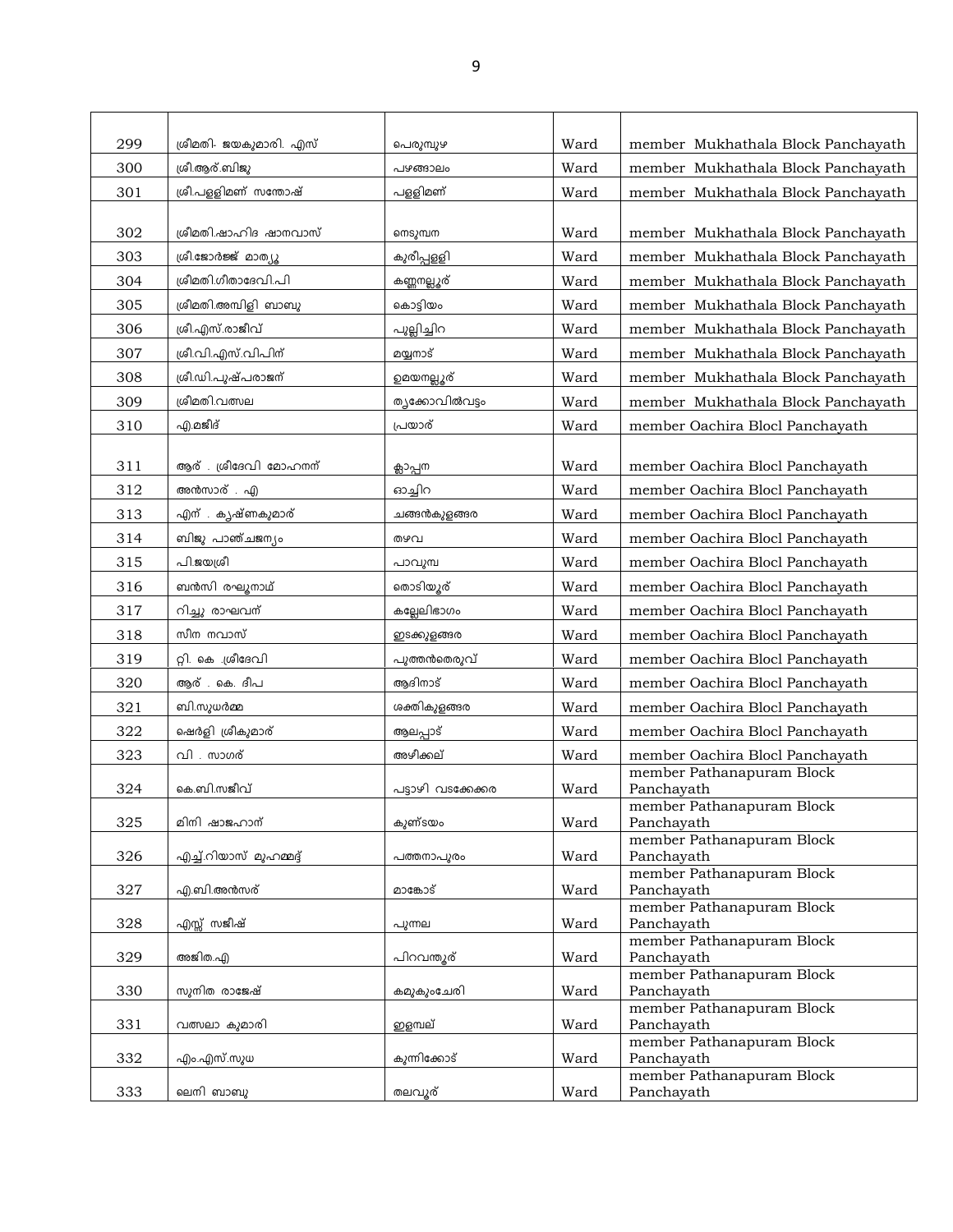|     |                                        |                  |      | member Pathanapuram Block                |
|-----|----------------------------------------|------------------|------|------------------------------------------|
| 334 | എന്.ബാലകൃഷ്ണന്                         | നടുത്തേരി        | Ward | Panchayath                               |
|     |                                        |                  |      | member Pathanapuram Block                |
| 335 | ശശികലാ മോഹനന്                          | പിടവൂര്          | Ward | Panchayath                               |
| 336 | രഞ്ജിത്ത് ബാബു                         | പട്ടാഴി          | Ward | member Pathanapuram Block                |
|     |                                        |                  |      | Panchayath<br>member Sasthamcottah Block |
| 337 | സുമ എ                                  | ആനയടി            | Ward | Panchayath                               |
|     |                                        |                  |      | member Sasthamcottah Block               |
| 338 | എസ്.ശിവന് പിള്ള                        | മലനട             | Ward | Panchayath                               |
|     |                                        |                  |      | member Sasthamcottah Block               |
| 339 | അക്കരയില് ഹുസൈന്                       | പോരുവഴി          | Ward | Panchayath                               |
|     |                                        |                  |      | member Sasthamcottah Block               |
| 340 | ബി.അരുണാമണി                            | ഐവർകാല           | Ward | Panchayath                               |
|     |                                        |                  |      | member Sasthamcottah Block               |
| 341 | കാരയ്ക്കാട്ട് അനില്                    | കുന്നത്തുര്      | Ward | Panchayath<br>member Sasthamcottah Block |
| 342 | എം വി താരാഭായി                         | ഭരണിക്കാവ്       | Ward | Panchayath                               |
|     |                                        |                  |      | member Sasthamcottah Block               |
| 343 | അനില റ്റി                              | ശാസ്താംകോട       | Ward | Panchayath                               |
|     |                                        |                  |      | member Sasthamcottah Block               |
| 344 | കലാദേവി .കെ                            | കടപുഴ            | Ward | Panchayath                               |
|     |                                        |                  |      | member Sasthamcottah Block               |
| 345 | കൃഷ്ണകുമാരി                            | വേങ്ങ            | Ward | Panchayath                               |
|     |                                        |                  |      | member Sasthamcottah Block               |
| 346 | അഡ⊥.തോമസ് വൈദ്യന്                      | കടപ്പ            | Ward | Panchayath<br>member Sasthamcottah Block |
| 347 | മുബീന ടീച്ചര്                          | മൈനാഗപ്പള്ളി     | Ward | Panchayath                               |
|     |                                        |                  |      | member Sasthamcottah Block               |
| 348 | ആര്.രാജീവ്                             | പതാരം            | Ward | Panchayath                               |
|     |                                        |                  |      | member Sasthamcottah Block               |
| 349 | എം അബ്ദുല് ലത്തീഫ്                     | ശൂരനാട് തെക്ക്   | Ward | Panchayath                               |
|     |                                        |                  |      | member Sasthamcottah Block               |
| 350 | അംബികദേവിപിള്ള                         | ശൂരനാട് വടക്ക്   | Ward | Panchayath                               |
| 351 | അനി<br>കുമാ<br>സി                      | പുത്തൂര്         | Ward | member Vettikavala Block Panchayath      |
| 352 | വസന്തകുമാരി കെ                         | വെണ്ടാര്         | Ward | member Vettikavala Block Panchayath      |
| 353 | ദീപ ആ $\mathbb I$                      | കുളക്കട          | Ward | member Vettikavala Block Panchayath      |
| 354 | ചന്ദ്രകുമാരി                           | കലയപുരം          | Ward | member Vettikavala Block Panchayath      |
|     |                                        |                  |      |                                          |
| 355 | അജയകുമാര് ജി                           | കോട്ടാത്തല       | Ward | member Vettikavala Block Panchayath      |
|     |                                        |                  |      |                                          |
| 356 | അഡ്വക്കേറ്റ് മൈലം ഗണേഷ്                | മൈലം             | Ward | member Vettikavala Block Panchayath      |
| 357 | തങ്കച്ചി<br>സൂസ                        | കിഴക്കേ തെരുവ്   | Ward | member Vettikavala Block Panchayath      |
| 358 | <u>രേണുക ആ</u> [                       | മേലില            | Ward | member Vettikavala Block Panchayath      |
| 359 | അഡ്വക്കേറ്റ് ഷൈ പ്രഭ                   | ചക്കുവരയ്ക്കല്   | Ward | member Vettikavala Block Panchayath      |
| 360 | സാലിക്കുട്ടി                           | ചിരട്ടക്കോണം     | Ward | member Vettikavala Block Panchayath      |
| 361 | രത്നമണി എസ്                            | വെട്ടിക്കവല      | Ward | member Vettikavala Block Panchayath      |
|     | പി. കെ. ജോ $\mathbb{I}$ സ $\mathbb{I}$ |                  |      |                                          |
| 362 |                                        | വാളകം            | Ward | member Vettikavala Block Panchayath      |
| 363 | റ്റി ഡാനിയേ $\mathbb I$<br>സുനി        | ഉമ്മന്നൂര്       | Ward | member Vettikavala Block Panchayath      |
| 364 | അശോകി എി                               | പവിത്രേശ്വരം     | Ward | member Vettikavala Block Panchayath      |
|     |                                        | Grama Panchayath |      |                                          |
|     |                                        |                  |      | member Adichanalloor Grama               |
| 365 | SARASAMANI                             | THAZHUTHALA      | Ward | Panchayath                               |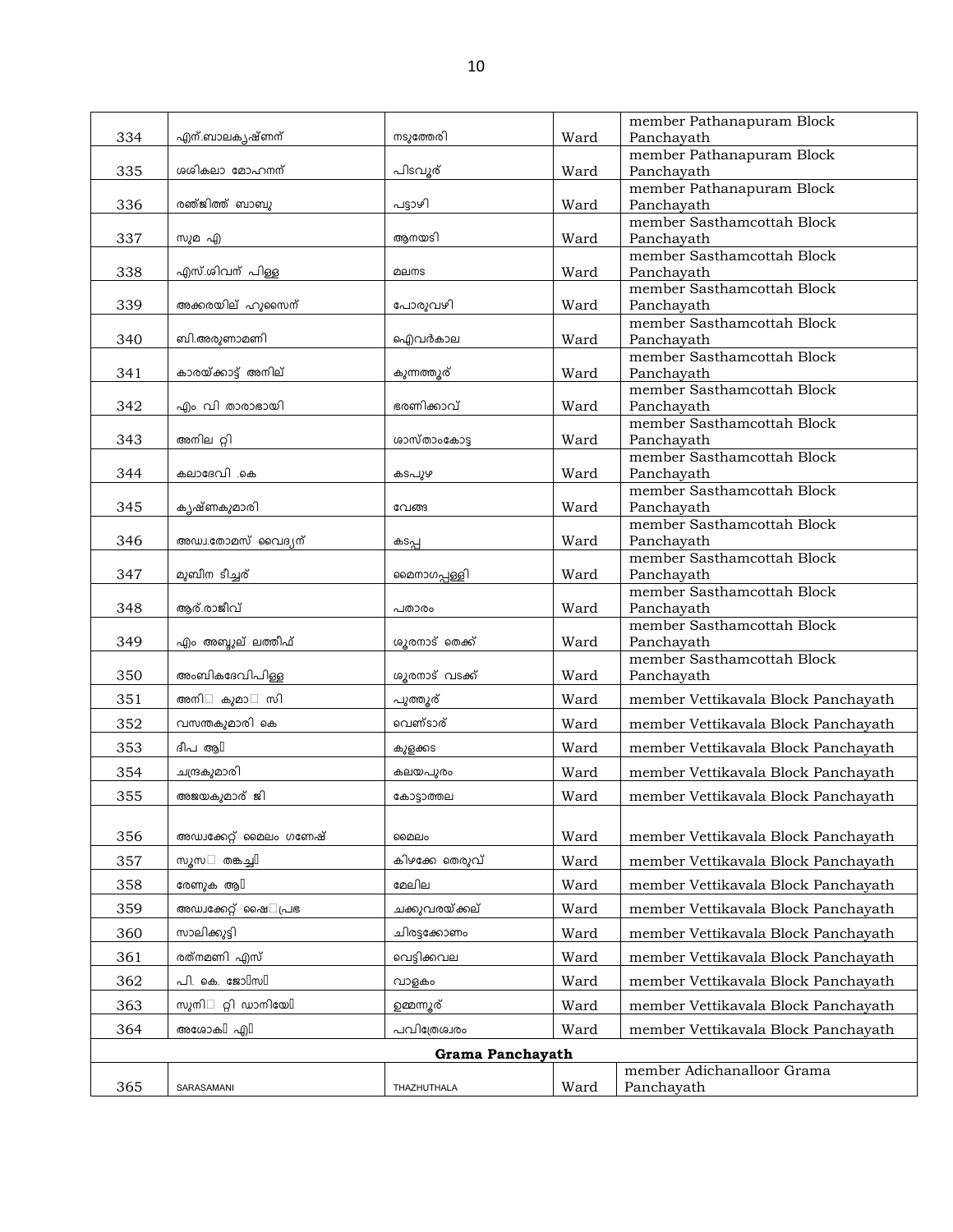|     |                       |                      |      | member Adichanalloor Grama               |
|-----|-----------------------|----------------------|------|------------------------------------------|
| 366 | <b>BIJI RAJENDRAN</b> | <b>PUNCHIRICHIRA</b> | Ward | Panchayath                               |
|     |                       |                      |      | member Adichanalloor Grama               |
| 367 | <b>ROYSON</b>         | ALUMKADAVU           | Ward | Panchayath                               |
| 368 |                       |                      | Ward | member Adichanalloor Grama<br>Panchayath |
|     | <b>M.SUBHASH</b>      | PLAKKADU             |      | member Adichanalloor Grama               |
| 369 | AMRITHA S             | <b>FARMERS BANK</b>  | Ward | Panchayath                               |
|     |                       |                      |      | member Adichanalloor Grama               |
| 370 | K NAZARUDHEEN         | <b>KUNDUMON</b>      | Ward | Panchavath                               |
|     |                       |                      |      | member Adichanalloor Grama               |
| 371 | OMANA BABU            | <b>ADICHANALLOOR</b> | Ward | Panchayath                               |
|     |                       |                      |      | member Adichanalloor Grama               |
| 372 | THOMAS JACOB          | VELICHIKKALA         | Ward | Panchayath                               |
|     |                       |                      |      | member Adichanalloor Grama               |
| 373 | J.L SHEEJA            | <b>KUMMALLOOR</b>    | Ward | Panchayath<br>member Adichanalloor Grama |
| 374 | SULOCHANA S           | <b>KATTACHAL</b>     | Ward | Panchayath                               |
|     |                       |                      |      | member Adichanalloor Grama               |
| 375 | MADHUSOODANAN M       | KAITHKUZHY           | Ward | Panchayath                               |
|     |                       |                      |      | member Adichanalloor Grama               |
| 376 | N AJAYAKUMAR          | MYLAKKADU            | Ward | Panchavath                               |
|     |                       |                      |      | member Adichanalloor Grama               |
| 377 | RAMLA BASHEER         | <b>ITHIKKARA</b>     | Ward | Panchayath                               |
| 378 |                       |                      |      | member Adichanalloor Grama               |
|     | REKHA S CHANDRAN      | <b>OTTAPLAMOODU</b>  | Ward | Panchayath<br>member Adichanalloor Grama |
| 379 | NADEERA KOCHASSAN     | ANAKUZHI             | Ward | Panchayath                               |
|     |                       |                      |      | member Adichanalloor Grama               |
| 380 | HEMA SATHEESH         | MYLAKKADU WEST       | Ward | Panchayath                               |
|     |                       |                      |      | member Adichanalloor Grama               |
| 381 | ARUN C (UNNI)         | KOTTIYAM EAST        | Ward | Panchayath                               |
|     |                       |                      |      | member Adichanalloor Grama               |
| 382 | R SAJAN               | <b>VENMANICHIRA</b>  | Ward | Panchayath<br>member Adichanalloor Grama |
| 383 | SARASWATHY J          | KOTTIYAM             | Ward | Panchayath                               |
|     |                       |                      |      | member Adichanalloor Grama               |
| 384 | HARILAL R             | THAZHUTHALA SOUTH    | Ward | Panchayath                               |
| 385 | M. B. SANJEEV         | AZHEEKAL-A           | Ward | member Alappad Grama Panchayath          |
|     |                       |                      |      |                                          |
| 386 | <b>SALINA</b>         | AZHEEKAL-B           | Ward | member Alappad Grama Panchayath          |
| 387 | BABY. R               | AZHEEKAL-C           | Ward | member Alappad Grama Panchayath          |
| 388 | KAMALAM. S            | AZHEEKAL-D           | Ward | member Alappad Grama Panchayath          |
| 389 | RAMLA                 | AZHEEKAL-E           | Ward | member Alappad Grama Panchayath          |
| 390 | SAJIMOL. R            | SRAYIKKAD            | Ward | member Alappad Grama Panchayath          |
| 391 | PRIYAMALINI. R        | PARAYAKADAVU         | Ward | member Alappad Grama Panchayath          |
| 392 | N. BINUMON            | KUZHITHURA           | Ward | member Alappad Grama Panchayath          |
|     |                       |                      |      |                                          |
| 393 | JAYAKUMAR. P          | <b>ALAPPAD</b>       | Ward | member Alappad Grama Panchayath          |
| 394 | <b>SUHASINI</b>       | CHERIAZHEEKAL-A      | Ward | member Alappad Grama Panchayath          |
| 395 | CIBI BONY             | CHERIAZHEEKAL-B      | Ward | member Alappad Grama Panchayath          |
| 396 | RAJESHLAL. K          | CHERIAZHEEKAL-C      | Ward | member Alappad Grama Panchayath          |
| 397 | RAMKUMAR. R           | KOCHU OACHIRA        | Ward | member Alappad Grama Panchayath          |
| 398 | SHEEBA BABU           | PANDARATURUTH-A      | Ward | member Alappad Grama Panchayath          |
| 399 | P. SALEENA            | MOOKKUMPUZHA         | Ward | member Alappad Grama Panchayath          |
|     |                       |                      |      |                                          |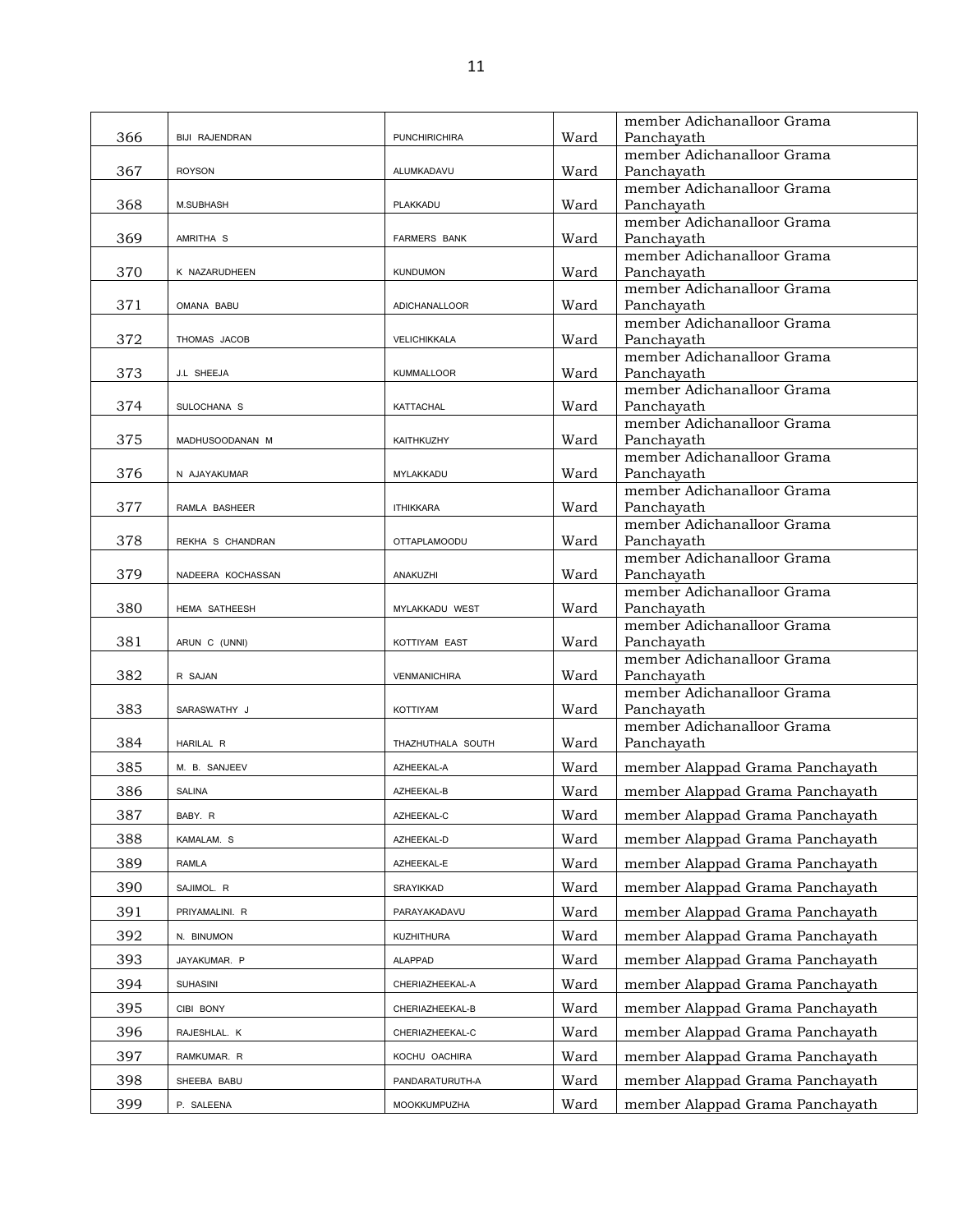| 400 | UNNIKRISHNAN. K         | VELLANATHURUTHU      | Ward | member Alappad Grama Panchayath   |
|-----|-------------------------|----------------------|------|-----------------------------------|
| 401 | ബിന്ദു                  | കൈതാടി               | Ward | Member Alayamon Grama Panchayath  |
| 402 | അനി ജോയി                | കണ്ണംങ്കോട്          | Ward | Member Alayamon Grama Panchayath  |
| 403 | ജി പ്രമോദ്              | ഩൌക്കേഭാഗം           | Ward | Member Alayamon Grama Panchayath  |
|     | അസീന മനാഫ്              |                      |      |                                   |
| 404 |                         | കടവറം                | Ward | Member Alayamon Grama Panchayath  |
| 405 | എച്ച് സുനിൽദത്ത്        | കുട്ടിനാട്           | Ward | Member Alayamon Grama Panchayath  |
| 406 | ഗീതാ അനില്              | മുങ്ങോട്             | Ward | Member Alayamon Grama Panchayath  |
| 407 | ജേക്കബ് മാത്യു (കുഞ്ഞ്) | ആനക്കുളം             | Ward | Member Alayamon Grama Panchayath  |
| 408 | സോഫിയ ബി വ ഗ്ഗീസ്       | ചണ്ണപ്പേട്ട          | Ward | Member Alayamon Grama Panchayath  |
| 409 | രമ്യ എം                 | മണക്കോട്             | Ward | Member Alayamon Grama Panchayath  |
| 410 | പി ശോഭന                 | മീൻകുളം              | Ward | Member Alayamon Grama Panchayath  |
| 411 | എം ഹംസ                  | കരുകോണ്              | Ward | Member Alayamon Grama Panchayath  |
| 412 | എം എം സാദിക്            | പുല്ലാഞ്ഞിയോട്       | Ward | Member Alayamon Grama Panchayath  |
| 413 | ഷൈജു                    | പുത്തയം              | Ward | Member Alayamon Grama Panchayath  |
| 414 | സി അംബികാ കുമാരി        | അലയമണ്               | Ward | Member Alayamon Grama Panchayath  |
| 415 | ശിവകുമാര് കെ            | മൈലോട്ടുരുകോണം       | Ward | Member Anchal Grama Panchayath    |
| 416 | വലിയവിള വേണുലാല്        | ചോരനാട്              | Ward | Member Anchal Grama Panchayath    |
| 417 | മേബല് റോയി              | അരീപ്ലാച്ചി          | Ward | Member Anchal Grama Panchayath    |
| 418 | അനിൽകുമാര് എന്          | വടമണ്                | Ward | Member Anchal Grama Panchayath    |
| 419 | അജിത്കുമാര് എന്         | കുരുവിക്കോണം         | Ward | Member Anchal Grama Panchayath    |
| 420 | എസ്.ഷീല                 | ആർച്ചല്              | Ward | Member Anchal Grama Panchayath    |
| 421 | വി.എസ്.ഷിജു             | ണടിയറ                | Ward | Member Anchal Grama Panchayath    |
| 422 | സുജാ ചന്ദ്രബാബു         | പാറവിള               | Ward | Member Anchal Grama Panchayath    |
| 423 | നന്ദകുമാര് വി           | അഗസ്ത്യക്കോട്        | Ward | Member Anchal Grama Panchayath    |
| 424 | വി.വൈ വർഗ്ഗീസ്          | കോളേജ് വാർഡ്         | Ward | Member Anchal Grama Panchayath    |
| 425 | ബീന ബാലചന്ദ്രന്         | റൌണ് വാർഡ്           | Ward | Member Anchal Grama Panchayath    |
| 426 | ബിന്ദു മുരളി            | വട്ടമണ്              | Ward | Member Anchal Grama Panchayath    |
| 427 | രാജേശ്വരി സതീശന്        | ചൂരക്കുളം            | Ward | Member Anchal Grama Panchayath    |
| 428 | മിനി സുരേഷ്             | തഴമേല്               | Ward | Member Anchal Grama Panchayath    |
|     |                         |                      |      |                                   |
| 429 | സുബൈദ സക്കീര് ഹുസൈന്    | മാർക്കറ്റ് വാർഡ്     | Ward | Member Anchal Grama Panchayath    |
| 430 | എം.മണിക്കുട്ടന്         | പനയഞ്ചേരി            | Ward | Member Anchal Grama Panchayath    |
| 431 | വി. സുനിതകുമാരി         | വെൺമണിയോട്           | Ward | Member Anchal Grama Panchayath    |
| 432 | സന്തോഷ് കുമാര് എസ്      | പോങ്ങുംമുകള്         | Ward | Member Anchal Grama Panchayath    |
| 433 | ഗീതാകുമാരി എം           | ഏറം റൌണ് വാർഡ്       | Ward | Member Anchal Grama Panchayath    |
| 434 | സി.സുരേഷ് ബാബു          | അച്ചൻകോവില് ക്ഷേത്രം | Ward | Member Aryankavu Grama Panchayath |
| 435 | ഗീത സുഖുനാഥ്            | അച്ചൻകോവില്          | Ward | Member Aryankavu Grama Panchayath |
| 436 | ആര്.പ്രദീപ്             | അമ്പനാട് ഈസ്റ്റ്     | Ward | Member Aryankavu Grama Panchayath |
| 437 | ത്രേസ്യാമ്മ(ജെസ്സി)     | ആര്യങ്കാവ്           | Ward | Member Aryankavu Grama Panchayath |
| 438 | വിജയമ്മ                 | ആര്യങ്കാവ് ക്ഷേത്രം  | Ward | Member Aryankavu Grama Panchayath |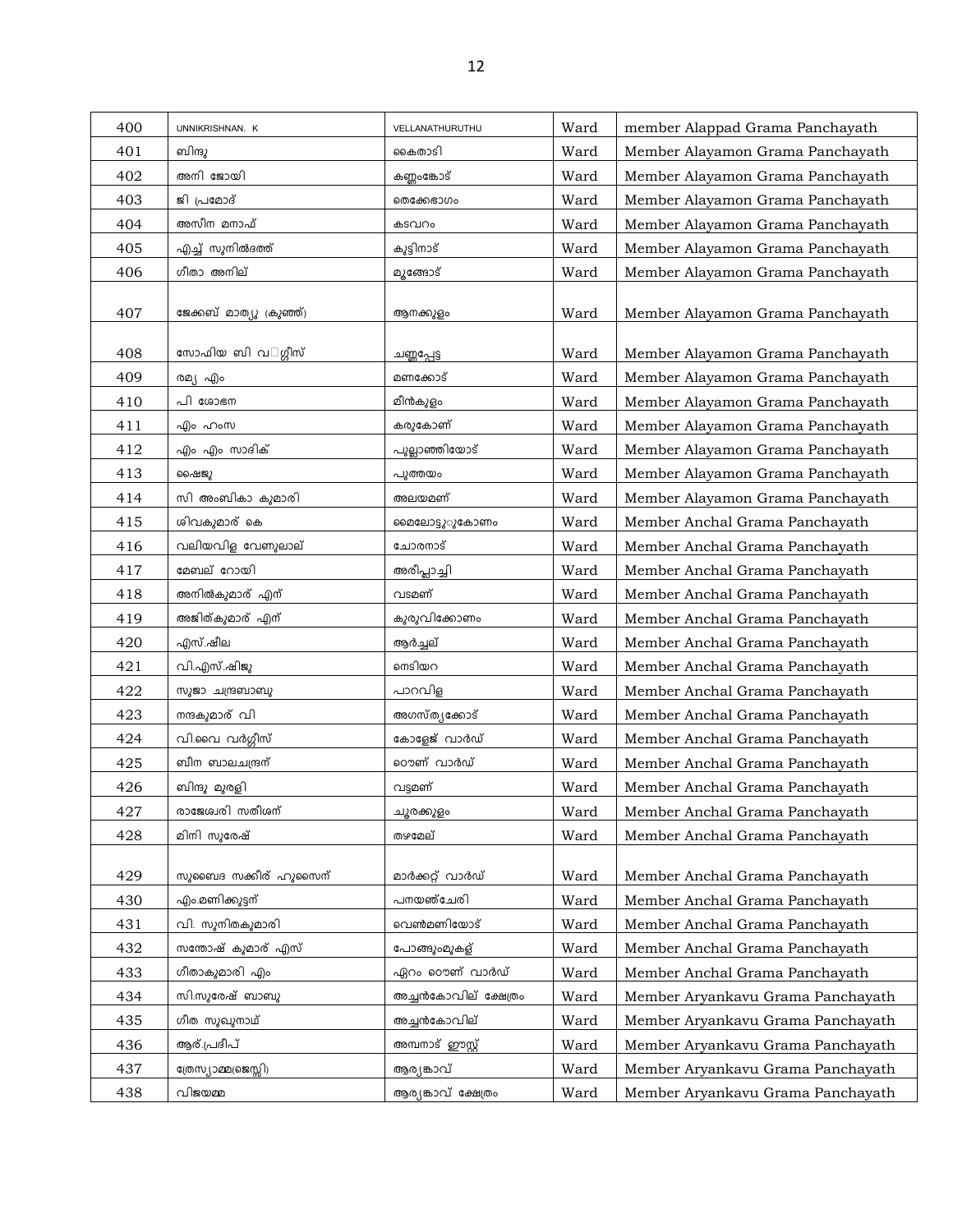| 439 | സണ്ണി ജോസഫ്           | പാലരൂവി               | Ward | Member Aryankavu Grama Panchayath          |
|-----|-----------------------|-----------------------|------|--------------------------------------------|
| 440 | ബിനു മാത്യു.ജി        | ഇടപ്പാളയം             | Ward | Member Aryankavu Grama Panchayath          |
| 441 | ഗീതാ ഓമനക്കുട്ടന്     | ഫ്ളോറൻസ്              | Ward | Member Aryankavu Grama Panchayath          |
| 442 | പ്രിയ                 | കഴുതുരുട്ടി           | Ward | Member Aryankavu Grama Panchayath          |
| 443 | മൻസൂര് ഐ              | നെടുമ്പാറ             | Ward | Member Aryankavu Grama Panchayath          |
| 444 | മിനി മോള്             | വെഞ്ച്ചര്             | Ward | Member Aryankavu Grama Panchayath          |
| 445 | എം.എസ്.മുരുകേശന്      | പുത്തോട്ടം            | Ward | Member Aryankavu Grama Panchayath          |
| 446 | സരസ്വതി സുന്ദരം       | അമ്പനാട് വെസ്റ്റ്     | Ward | Member Aryankavu Grama Panchayath          |
| 447 | ലക്ഷ്മി.ആര്.നായര്     | തെരുവിൻഭാഗം           | Ward | Member Chadayamangalam Grama<br>Panchayath |
| 448 | ബി.മിനി               | വെള്ളൂപ്പാറ           | Ward | Member Chadayamangalam Grama<br>Panchayath |
| 449 | പി.രാധാകൃഷ്ണന് നായര്  | ഇടയ്ക്കോട്            | Ward | Member Chadayamangalam Grama<br>Panchayath |
| 450 | ജെ.സിന്ധു             | മാടന്നട               | Ward | Member Chadayamangalam Grama<br>Panchayath |
| 451 | രഞ്ജിത്ത്.ഡി          | പൂങ്കോട്              | Ward | Member Chadayamangalam Grama<br>Panchayath |
|     |                       |                       |      | Member Chadayamangalam Grama               |
| 452 | മുഹമ്മദ് റാഫി.എ       | അക്കോണം               | Ward | Panchayath<br>Member Chadayamangalam Grama |
| 453 | സജീന.എ                | മണ്ണാ $\epsilon$ പറസ് | Ward | Panchayath                                 |
| 454 | ഡി.ജയകുമാര്           | കണ്ണങ്കോട്            | Ward | Member Chadayamangalam Grama<br>Panchayath |
| 455 | ആര്.രാജേന്ദ്രന് പിള്ള | ചടയമംഗലം              | Ward | Member Chadayamangalam Grama<br>Panchayath |
| 456 | താര.ജി                | കുരിയോട്              | Ward | Member Chadayamangalam Grama<br>Panchayath |
| 457 | എം മണികണ്ഠന് പിള്ള    | വെട്ടുവഴി             | Ward | Member Chadayamangalam Grama<br>Panchayath |
| 458 | മിനി സുനില്           | കലയം                  | Ward | Member Chadayamangalam Grama<br>Panchayath |
| 459 | ഗിരിജ വിജയന്          | കള്ളിക്കാട്           |      | Member Chadayamangalam Grama               |
|     |                       |                       | Ward | Panchayath<br>Member Chadayamangalam Grama |
| 460 | സിന്ധു.എസ്            | മുലങ്കോട്             | Ward | Panchayath<br>Member Chadayamangalam Grama |
| 461 | അഹമ്മദ് കുഞ്ഞ്        | പോരേടം                | Ward | Panchayath                                 |
| 462 | ഷിബു. പി.             | കളിയാക്കുളം           | Ward | Member Chathannoor Grama Panchayath        |
| 463 | എ. സുരേഷ്             | ഞവരുര്                | Ward | Member Chathannoor Grama Panchayath        |
| 464 | രേഷ്മ ചന്ദ്രന്        | മാമ്പള്ളിക്കുന്നം     | Ward | Member Chathannoor Grama Panchayath        |
| 465 | മഹേശ്വരി ഒ            | കോയിപ്പാട്            | Ward | Member Chathannoor Grama Panchayath        |
| 466 | സുഭാഷ് പുളിക്കല്      | പാലവിള                | Ward | Member Chathannoor Grama Panchayath        |
| 467 | നിർമ്മല വർഗീസ്        | ഇടനാട്                | Ward | Member Chathannoor Grama Panchayath        |
| 468 | അംബിക ശശി             | വയലിക്കട              | Ward | Member Chathannoor Grama Panchayath        |
| 469 | സുഗതകുമാരി ജെ         | വരിഞ്ഞം               | Ward | Member Chathannoor Grama Panchayath        |
| 470 | സണ്ണി വി              | കാരംകോട്              | Ward | Member Chathannoor Grama Panchayath        |
| 471 | ഉഷാദേവി പി.           | കോഷ്ണക്കാവ്           | Ward | Member Chathannoor Grama Panchayath        |
| 472 | കെ. ചാക്കോ            | ഏറം                   | Ward | Member Chathannoor Grama Panchayath        |
| 473 | ഷീജ. ആര്.             | സിവിൽസ്റ്റേഷന്        | Ward | Member Chathannoor Grama Panchayath        |
| 474 | സുനിത എസ്.            | താഴം                  | Ward | Member Chathannoor Grama Panchayath        |
| 475 | കെ.നിമ്മി             | കല്ലുവെട്ടാംകുഴി      | Ward | Member Chathannoor Grama Panchayath        |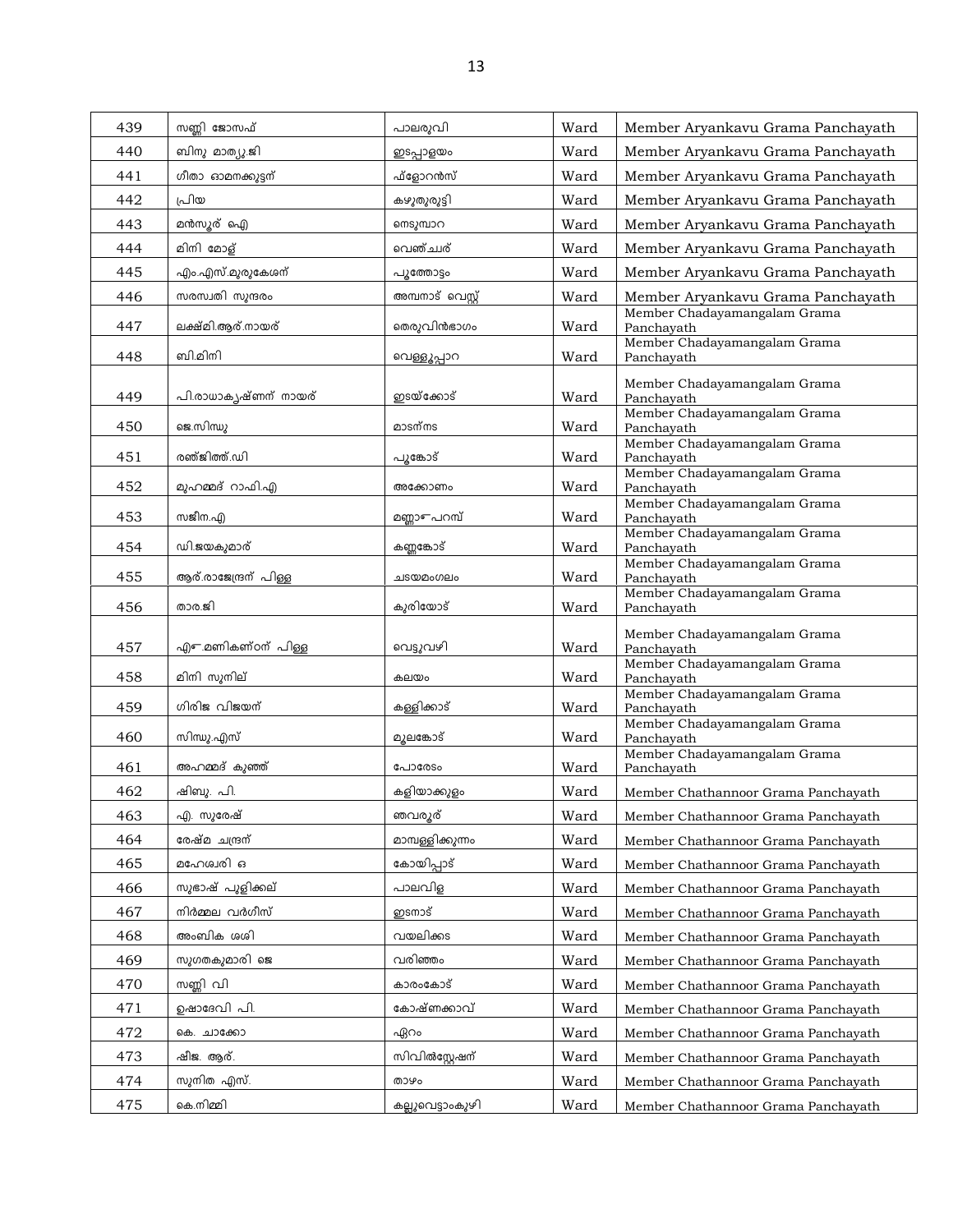| 476 | ഇന്ദിര കെ.             | എം.സി. പൂരം     | Ward | Member Chathannoor Grama Panchayath |
|-----|------------------------|-----------------|------|-------------------------------------|
| 477 | എ. ഷറഫുദീന്            | മീനാട് കിഴക്ക്  | Ward | Member Chathannoor Grama Panchayath |
| 478 | ജി. കൃഷ്ണകുമാര്        | മീനാട്          | Ward | Member Chathannoor Grama Panchayath |
| 479 | നജീം എ.                | കോട്ടുവാതുക്കല് | Ward | Member Chathannoor Grama Panchayath |
| 480 | റോബിൻസണ്               | കോവിൽത്തോട്ടം   | Ward | Member Chavara Grama Pancahyath     |
| 481 | വി.ജ്യോതിഷ്കുമാര്      | ചെറുശ്ശേരിഭാഗം  | Ward | Member Chavara Grama Pancahyath     |
| 482 | ജയശ്രീ.ജി              | തോട്ടിനുവടക്ക്  | Ward | Member Chavara Grama Pancahyath     |
| 483 | രമാദേവി.സി             | പഴഞ്ഞീക്കാവ്    | Ward | Member Chavara Grama Pancahyath     |
| 484 | ഗീത.ജി.ആര്             | മടപ്പള്ളി       | Ward | Member Chavara Grama Pancahyath     |
| 485 | കെ.ഷറഫുദീന്            | വട്ടത്തറ        | Ward | Member Chavara Grama Pancahyath     |
| 486 | ലളിത.പി.കെ             | മുകുന്ദപുരം     | Ward | Member Chavara Grama Pancahyath     |
| 487 | കൂറ്റിയില് സാലിയത്ത്   | കൊട്ടുകാട്      | Ward | Member Chavara Grama Pancahyath     |
| 488 | സതീഭായി.ഡി             | പട്ടത്താനം      | Ward | Member Chavara Grama Pancahyath     |
| 489 | സക്കീര് ഹുസൈന്         | മേനാമ്പള്ളി     | Ward | Member Chavara Grama Pancahyath     |
| 490 | ലേഖ.എസ് (ഗംഗ)          | ഭരണിക്കാവ്      | Ward | Member Chavara Grama Pancahyath     |
| 491 | ബ്ലെയ്സി കുഞ്ഞച്ചന്    | താന്നിമൂട്      | Ward | Member Chavara Grama Pancahyath     |
| 492 | സതീശന്.ആര്             | പയ്യലക്കാവ്     | Ward | Member Chavara Grama Pancahyath     |
| 493 | ദീപു.എസ്               | കോട്ടയ്ക്കകം    | Ward | Member Chavara Grama Pancahyath     |
| 494 | ബി.ശിവൻകുട്ടി പിള്ള    | പുതുക്കാട്      | Ward | Member Chavara Grama Pancahyath     |
| 495 | ജിജി.ആര്               | ചവറ             | Ward | Member Chavara Grama Pancahyath     |
| 496 | സോഫിയ സലാം             | പാലക്കടവ്       | Ward | Member Chavara Grama Pancahyath     |
| 497 | ജയകുമാര് (ബോസ്)        | കൃഷ്ണന്നട       | Ward | Member Chavara Grama Pancahyath     |
| 498 | ബിന്ദുലക്ഷ്മി.വി       | കൊറ്റംകുളങ്ങര   | Ward | Member Chavara Grama Pancahyath     |
| 499 | രാഹൂല്. ടി.ചവറ         | കുളങ്ങരഭാഗം     | Ward | Member Chavara Grama Pancahyath     |
| 500 | കെ.അംബിക (കവിത)        | പുത്തൻകോവില്    | Ward | Member Chavara Grama Pancahyath     |
| 501 | പൊന്നി വല്ലഭദാസ്       | തട്ടാശ്ശേരി     | Ward | Member Chavara Grama Pancahyath     |
| 502 | ഇ.യോഹന്നാന്            | കരിത്തുറ        | Ward | Member Chavara Grama Pancahyath     |
| 503 | ബിന്ദു സുനില്          | കൊച്ചാലുംമൂട്   | Ward | Member Chirakkara Grama Panchayath  |
| 504 | രജിത രാജേന്ദ്രന്       | ഉളിയനാട്        | Ward | Member Chirakkara Grama Panchayath  |
| 505 | ദിപു ടി.ആര്            | കോളേജ് വാർഡ്    | Ward | Member Chirakkara Grama Panchayath  |
| 506 | ശ്രീദേവി പി.കെ         | കണ്ണേറ്റ        | Ward | Member Chirakkara Grama Panchayath  |
| 507 | വിനോദ് കുമാര്          | ഏറം തെക്ക്      | Ward | Member Chirakkara Grama Panchayath  |
| 508 | ബി. മധുസൂദനന് പിള്ള    | ചിറക്കര         | Ward | Member Chirakkara Grama Panchayath  |
| 509 | ഓമന ടീച്ചര്            | കുളത്തുർകോണം    | Ward | Member Chirakkara Grama Panchayath  |
| 510 | റീജ എസ്                | ചിറക്കരക്ഷേത്രം | Ward | Member Chirakkara Grama Panchayath  |
|     |                        |                 |      |                                     |
| 511 | ഉല്ലാസ് കൃഷ്ണന് യു.എസ് | ഇടവട്ടം         | Ward | Member Chirakkara Grama Panchayath  |
| 512 | സുശീലാദേവി സി          | ചിറക്കരത്താഴം   | Ward | Member Chirakkara Grama Panchayath  |
| 513 | റാംകുമാര് രാമന്        | കുഴുപ്പില്      | Ward | Member Chirakkara Grama Panchayath  |
| 514 | സിന്ധുമോള് എസ്.ബി      | പോളച്ചിറ        | Ward | Member Chirakkara Grama Panchayath  |
| 515 | കെ. ശ്രീലത             | ഔൂകൂപാറ         | Ward | Member Chirakkara Grama Panchayath  |
| 516 | സി. ശകുന്തള            | നെടുങ്ങോലം      | Ward | Member Chirakkara Grama Panchayath  |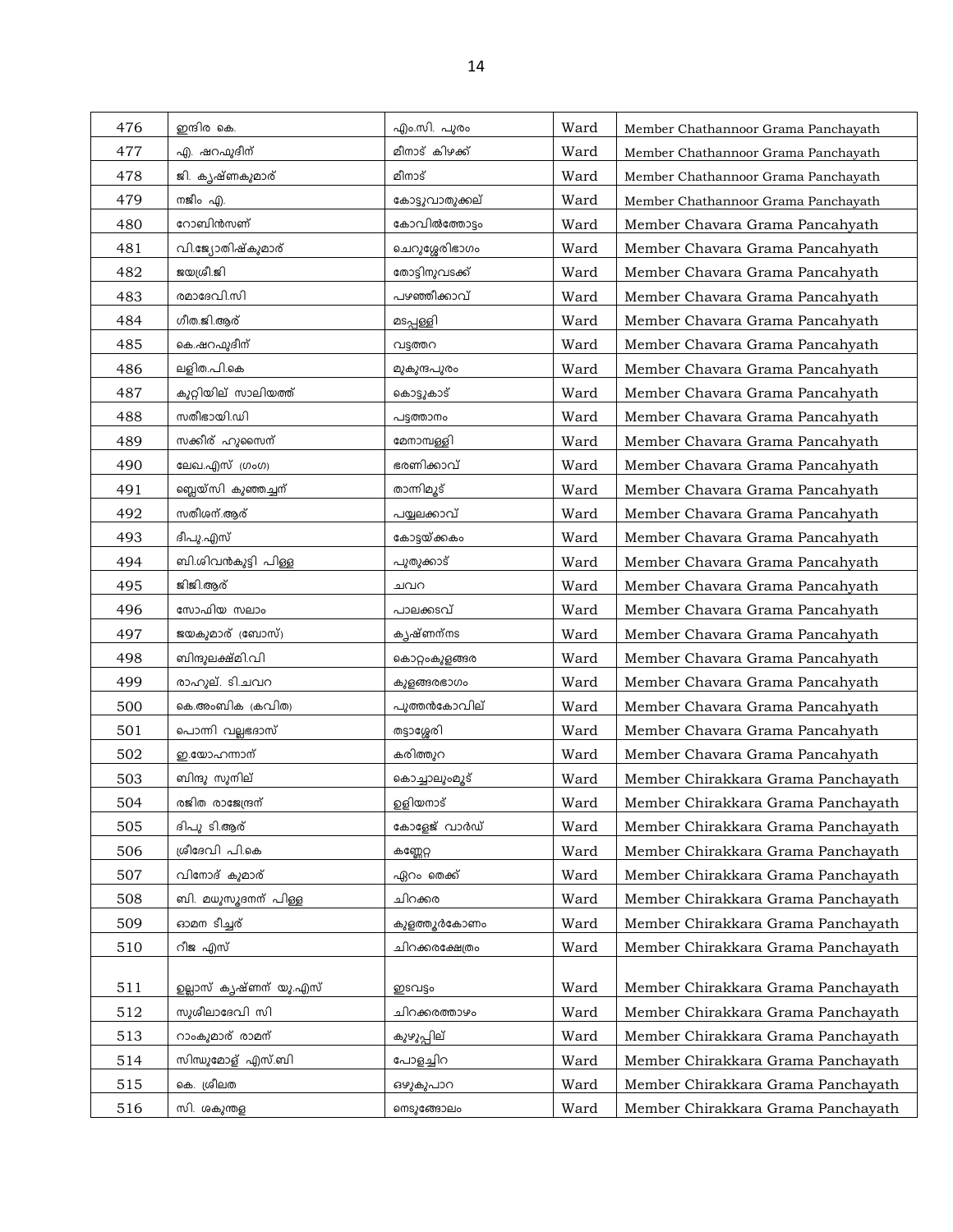| 517 | ജി. പ്രേമചന്ദ്രനാശാന്               | മാലക്കായല്                            | Ward | Member Chirakkara Grama Panchayath   |
|-----|-------------------------------------|---------------------------------------|------|--------------------------------------|
| 518 | സുനിത കെ                            | നെടുങ്ങോലം പടിഞ്ഞാറ്                  | Ward | Member Chirakkara Grama Panchayath   |
| 519 | സുജിത കൈലാസ്                        | ഐരക്കുഴി                              | Ward | Member Chithara Grama Panchayath     |
| 520 | ബി.ഗോപകുമാര്                        | ചിതറ                                  | Ward | Member Chithara Grama Panchayath     |
| 521 | പേഴുംമൂട് സണ്ണി                     | വേങ്കോട്                              | Ward | Member Chithara Grama Panchayath     |
| 522 | രഞ്ചു                               | വളവുപച്ച                              | Ward | Member Chithara Grama Panchayath     |
| 523 | സന്ധ്യ എസ്.യു                       | അരിപ്പല്                              | Ward | Member Chithara Grama Panchayath     |
| 524 | എ. അസ്ലം                            | കാരറ                                  | Ward | Member Chithara Grama Panchayath     |
| 525 | നസീറ ബീവി എം                        | മടത്തറ                                | Ward | Member Chithara Grama Panchayath     |
| 526 | ഉമൈബ സലാം                           | മുളളിക്കാട്                           | Ward | Member Chithara Grama Panchayath     |
| 527 | സെയ് ഫുദ്ദീന്                       | കൊല്ലായില്                            | Ward | Member Chithara Grama Panchayath     |
| 528 | കെ.പി.ഗഗാറിന്                       | സത്യമംഗലം                             | Ward | Member Chithara Grama Panchayath     |
| 529 | റഷീദാബീവി                           | ചക്കമല                                | Ward | Member Chithara Grama Panchayath     |
| 530 | ലിംസി രമണന്                         | കിളിത്തട്ട്                           | Ward | Member Chithara Grama Panchayath     |
| 531 | പി.ഷീജ                              | കുറക്കോട്                             | Ward | Member Chithara Grama Panchayath     |
| 532 | കുളത്തറ ഷൈജു                        | ചിറവൂര്                               | Ward | Member Chithara Grama Panchayath     |
| 533 | ലീന ഓമനദേവന്                        | മാങ്കോട്                              | Ward | Member Chithara Grama Panchayath     |
| 534 | വി.ആര്. മഞ്ജു                       | ഇരപ്പില്                              | Ward | Member Chithara Grama Panchayath     |
| 535 | വിജയന്.ബി                           | വട്ടമുറ്റം                            | Ward | Member Chithara Grama Panchayath     |
| 536 | സുധാകരന്.പി                         | പുതുശ്ശേരി                            | Ward | Member Chithara Grama Panchayath     |
| 537 | ബി.അനിൽകുമാര്                       | മതിര                                  | Ward | Member Chithara Grama Panchayath     |
| 538 | കോട്ടപ്പുറം ശശി                     | മന്ദിരംകുന്ന്                         | Ward | Member Chithara Grama Panchayath     |
| 539 | സിനി.എസ്                            | കനകമല                                 | Ward | Member Chithara Grama Panchayath     |
|     |                                     |                                       |      |                                      |
| 540 | മനോജ്കുമാര്.ആര്.എസ്<br>ഫസീലാ ബീവി.എ | തൂറ്റിക്കല്<br>മുതയില്                | Ward | Member Chithara Grama Panchayath     |
| 541 | ബിന്ദു പി                           |                                       | Ward | Member Chithara Grama Panchayath     |
| 542 | ജയാദേവി                             | പ്രയാര് തെക്ക് എ<br>പ്രയാര് തെക്ക് ബി | Ward | Member Clappana Grama Panchayath     |
| 543 |                                     | പ്രയാര് തെക്ക് സി                     | Ward | Member Clappana Grama Panchayath     |
| 544 | ഉമയമ്മ സി എന്                       |                                       | Ward | Member Clappana Grama Panchayath     |
| 545 | രാധാകൃഷ്ണന് കെ<br>ഷാജി              | പ്രയാര് തെക്ക് ഡി<br>പ്രയാര് തെക്ക് ഇ | Ward | Member Clappana Grama Panchayath     |
| 546 | എസ് .എം .ഇക് ബാല്,                  | വരവിള -എ                              | Ward | Member Clappana Grama Panchayath     |
| 547 |                                     | പെരിനാട് -ബി                          | Ward | Member Clappana Grama Panchayath     |
| 548 | ഷാജഹാന് എ<br>റഷീദ ബീവി              | പെരുമാന്തഴ -എ                         | Ward | Member Clappana Grama Panchayath     |
| 549 | വരവിള മനേഷ്                         | വരവിള-ബി                              | Ward | Member Clappana Grama Panchayath     |
| 550 |                                     |                                       | Ward | Member Clappana Grama Panchayath     |
| 551 | സീനത്ത്                             | പെരുമാന്തഴ-ബി                         | Ward | Member Clappana Grama Panchayath     |
| 552 | ബിന്ദു പ്രകാശ്                      | ക്ലാപ്പന കിഴക്ക്                      | Ward | Member Clappana Grama Panchayath     |
| 553 | ജെയിത്ത് കൃഷ്ണന്                    | ക്ലാപ്പന തെക്ക്                       | Ward | Member Clappana Grama Panchayath     |
| 554 | ക്ലാപ്പന ഷിബു<br>ശ്രീകല എസ്         | ക്ലാപ്പന വടക്ക് -എ                    | Ward | Member Clappana Grama Panchayath     |
| 555 |                                     | ക്ലാപ്പന വടക്ക് -ബി                   | Ward | Member Clappana Grama Panchayath     |
| 556 | ഗീത എം                              | പെരിനാട്-എ                            | Ward | Member Clappana Grama Panchayath     |
| 557 | രതി വിജയന്                          | കോയിക്കല്                             | Ward | Member East Kallada Grama Panchayath |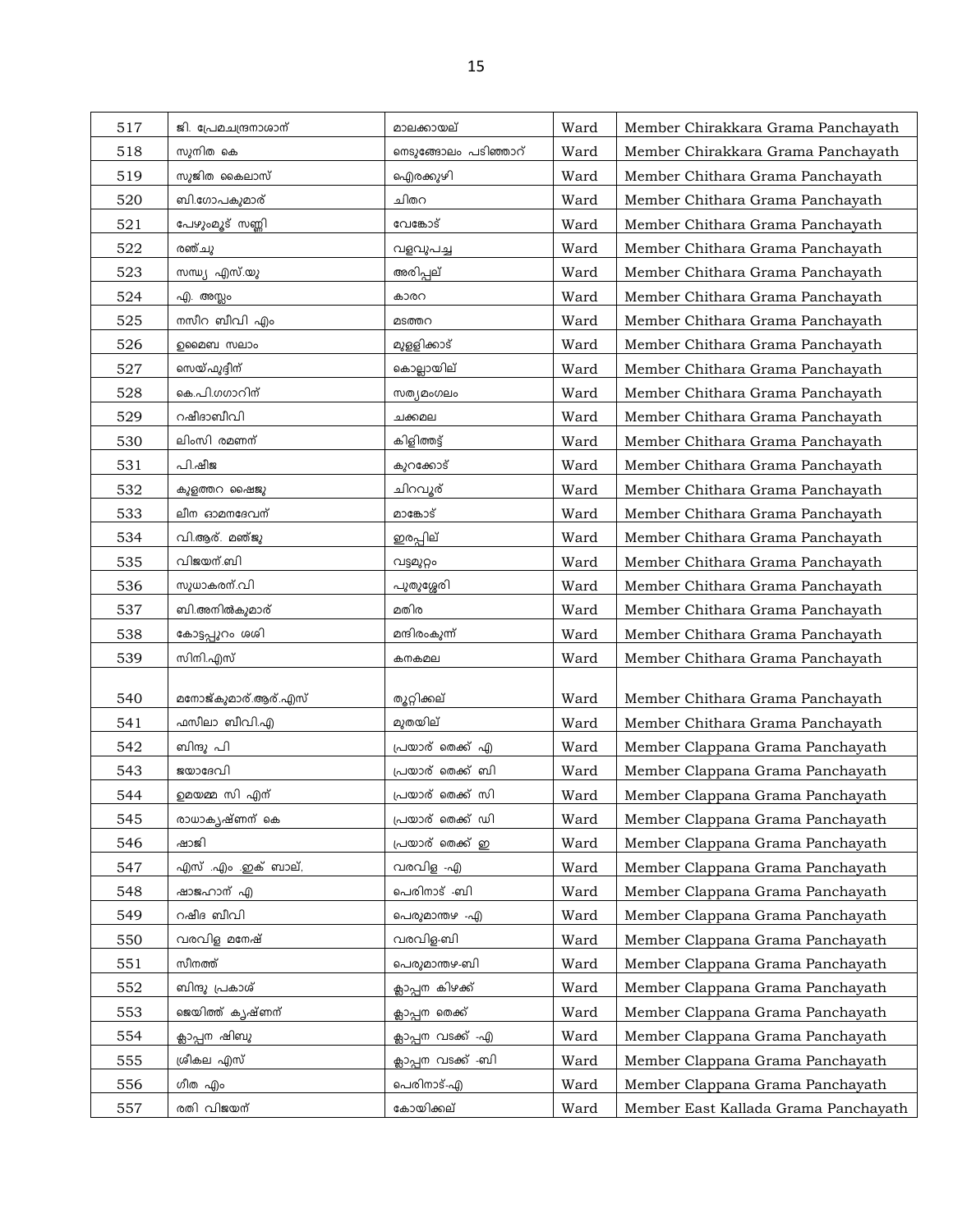| 558 | ഉഷ ദേവി.പി              | പഴയാര്           | Ward | Member East Kallada Grama Panchayath |
|-----|-------------------------|------------------|------|--------------------------------------|
| 559 | അനില് ജോർജ്ജ്           | മറവൂര്           | Ward | Member East Kallada Grama Panchayath |
| 560 | എന്. വിജയന്             | ഉപ്പൂട്          | Ward | Member East Kallada Grama Panchayath |
| 561 | കുമാരി സച്ചു.ആര്        | നിലമേല്          | Ward | Member East Kallada Grama Panchayath |
| 562 | യമുന                    | ചിറ്റുമല         | Ward | Member East Kallada Grama Panchayath |
| 563 | മേരിക്കുട്ടി ജോയി       | ഓണമ്പലം          | Ward | Member East Kallada Grama Panchayath |
| 564 | സുമ പി                  | തെക്കേമുറി       | Ward | Member East Kallada Grama Panchayath |
| 565 | ശശികല എസ്.              | റൌണ് വാർഡ്       | Ward | Member East Kallada Grama Panchayath |
| 566 | ബിനു സി.                | കൊച്ചുപ്ലാമൂട്   | Ward | Member East Kallada Grama Panchayath |
| 567 | രാധാമണി കെ              | മൂട്ടം           | Ward | Member East Kallada Grama Panchayath |
| 568 | കല്ലട ഫ്രാൻസീസ്         | പരിച്ചേരി        | Ward | Member East Kallada Grama Panchayath |
| 569 | സതീശ് കുമാര് ബി         | ശിങ്കാരപ്പള്ളി   | Ward | Member East Kallada Grama Panchayath |
| 570 | ക്ലീറ്റസ് ജെ            | കൊടുവിള          | Ward | Member East Kallada Grama Panchayath |
| 571 | പാച്ചന് കെ              | താഴം             | Ward | Member East Kallada Grama Panchayath |
| 572 | കെ സി ജോസ്              | പൊടിയാട്ടുവിള    | Ward | Member Edamulackal Grama Panchayath  |
| 573 | ഇൻഷാമോള് എസ്സ്          | കൈതക്കെട്ട്      | Ward | Member Edamulackal Grama Panchayath  |
| 574 | ഷൌക്കത്ത് ടി            | തടിക്കാട്        | Ward | Member Edamulackal Grama Panchayath  |
| 575 | രേവതി കെ എസ്            | തേവർതോട്ടം       | Ward | Member Edamulackal Grama Panchayath  |
| 576 | അശോകന് പനവേലി           | മതുരപ്പ          | Ward | Member Edamulackal Grama Panchayath  |
| 577 | ഷാജു ആര്                | അസുരമംഗലം        | Ward | Member Edamulackal Grama Panchayath  |
| 578 | രാധാമണി ബി              | പനച്ചവിള         | Ward | Member Edamulackal Grama Panchayath  |
| 579 | രൂപേഷ് ഉണ്ണിത്താന്      | പടിഞ്ഞാറ്റിന്കര  | Ward | Member Edamulackal Grama Panchayath  |
| 580 | അനില ഷാജി               | ചെമ്പകരാമനല്ലൂര് | Ward | Member Edamulackal Grama Panchayath  |
| 581 | അഡ്വ. വി. രവീന്ദ്രനാഥ്  | കൈപ്പള്ളി        | Ward | Member Edamulackal Grama Panchayath  |
|     |                         |                  |      |                                      |
| 582 | കൈപ്പള്ളില് മാധവൻകുട്ടി | ഇടമുളയ്ക്കല്     | Ward | Member Edamulackal Grama Panchayath  |
| 583 | ലീലാമ്മ ജോണ്            | പെരുങ്ങള്ളൂര്    | Ward | Member Edamulackal Grama Panchayath  |
| 584 | ജ്യോതി വിശ്വനാഥ്        | ആയൂര്            | Ward | Member Edamulackal Grama Panchayath  |
| 585 | തങ്കമണി എസ്             | നടുക്കുന്ന്      | Ward | Member Edamulackal Grama Panchayath  |
| 586 | സുജ തോമസ്               | നീറായിക്കോട്     | Ward | Member Edamulackal Grama Panchayath  |
| 587 | വിദ്യാ ബിജു             | കമ്പംകോട്        | Ward | Member Edamulackal Grama Panchayath  |
| 588 | സഹീര് എന്               | ഔൂകൂപാറയ്ക്കല്   | Ward | Member Edamulackal Grama Panchayath  |
| 589 | ബിൻസി ആര്               | വെള്ളൂര്         | Ward | Member Edamulackal Grama Panchayath  |
| 590 | അശോക് കുമാര് ജി         | അറയ്ക്കല്        | Ward | Member Edamulackal Grama Panchayath  |
| 591 | രജിമോള് ആര്             | ഇടയം             | Ward | Member Edamulackal Grama Panchayath  |
| 592 | സുരേന്ദ്രന് ബി          | പെരുമണ്ണൂര്      | Ward | Member Edamulackal Grama Panchayath  |
| 593 | ബേബി മാത്യു             | വാളകം            | Ward | Member Edamulackal Grama Panchayath  |
| 594 | റീന.എസ്                 | വാളിയോട്         | Ward | memberElamadu Grama Panchayath       |
| 595 | രമേശ് കുമാര് ആര്        | പാറങ്കോട്        | Ward | memberElamadu Grama Panchayath       |
| 596 | സുജമോള് എസ്             | പുലിക്കുഴി       | Ward | memberElamadu Grama Panchayath       |
| 597 | വാളിയോട് ജേക്കബ്        | വേങ്ങൂര്         | Ward | memberElamadu Grama Panchayath       |
| 598 | ഷീല എസ്                 | തേവന്നൂര്        | Ward | memberElamadu Grama Panchayath       |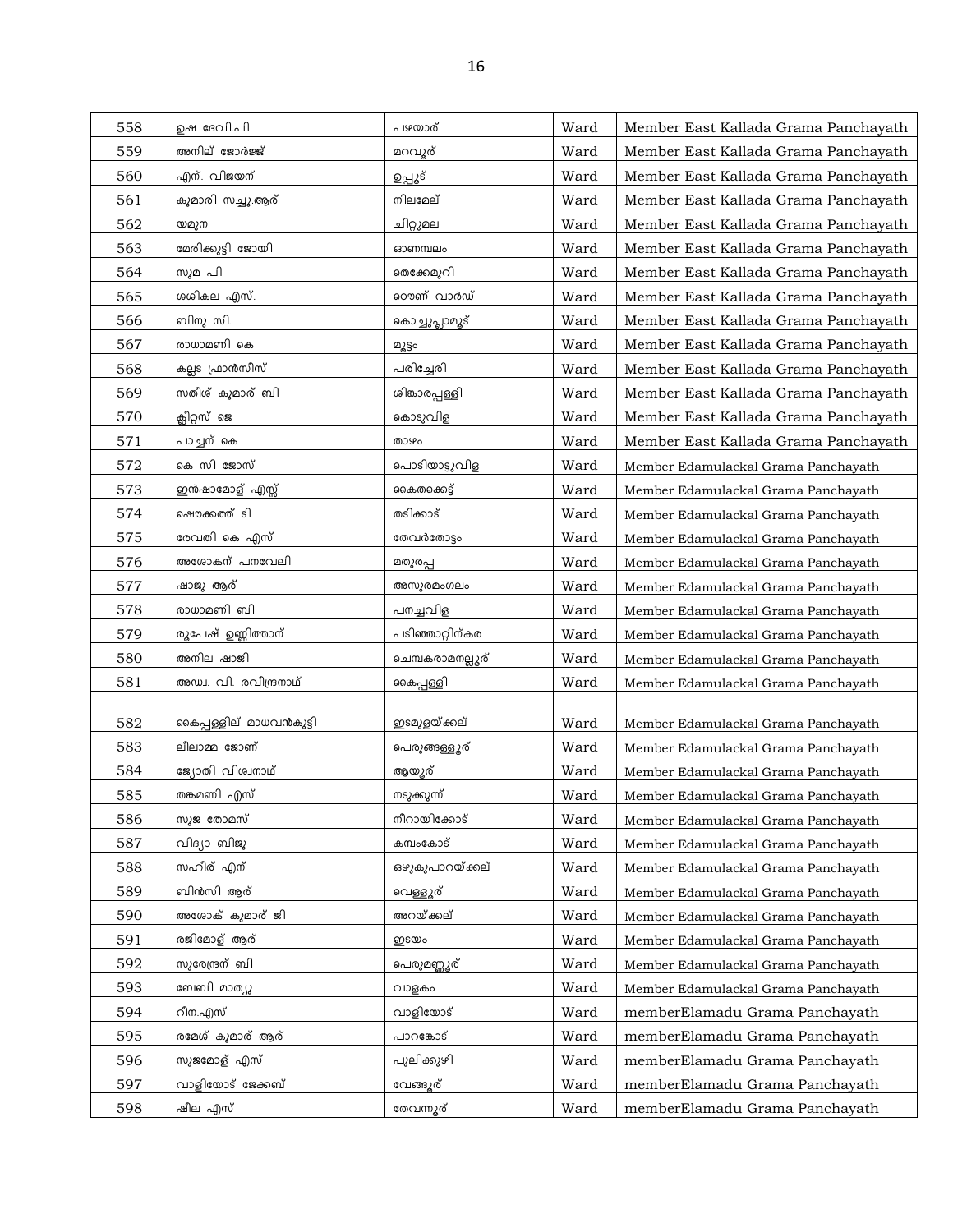| 599 | എം.എ സത്താര്           | കുളഞ്ഞിയില്           | Ward | memberElamadu Grama Panchayath   |
|-----|------------------------|-----------------------|------|----------------------------------|
| 600 | ഷൈല വി                 | ഇളമാട്                | Ward | memberElamadu Grama Panchayath   |
| 601 | ബാലചന്ദ്രന് പി.കെ      | അമ്പലംമുക്ക്          | Ward | memberElamadu Grama Panchayath   |
| 602 | നസീമ ബീവി              | തോട്ടത്തറ             | Ward | memberElamadu Grama Panchayath   |
|     |                        |                       |      |                                  |
| 603 | ത്രിവിക്രമന് നായര് എന് | അർക്കന്നുര്           | Ward | memberElamadu Grama Panchayath   |
| 604 | റഷീദബീവി എന്           | കണ്ണങ്കോട്            | Ward | memberElamadu Grama Panchayath   |
| 605 | സലീന                   | കാരാളികോണം            | Ward | memberElamadu Grama Panchayath   |
| 606 | ചിത്ര എസ്              | പൂതൂര്                | Ward | memberElamadu Grama Panchayath   |
| 607 | മിനിമോള് പി.വി         | ഇടത്തറപ്പണ            | Ward | memberElamadu Grama Panchayath   |
| 608 | ഷൈല മനോജ്              | കോട്ടയ്ക്കവിള         | Ward | memberElamadu Grama Panchayath   |
| 609 | ചന്ദ്രന് പിള്ള ആര്.എ   | ചെറുവക്കല്            | Ward | memberElamadu Grama Panchayath   |
| 610 | ബിജു എം                | നെട്ടയം               | Ward | memberElamadu Grama Panchayath   |
| 611 | ഗോപകുമാര്              | കോവിൽമുക്ക്           | Ward | member Elampoor Grama Panchayath |
| 612 | ഗിരീഷ്കുമാര്.ജി        | ത്രിവേണി              | Ward | member Elampoor Grama Panchayath |
| 613 | റജില ലത്തീഫ്           | ഇളമ്പള്ളൂര്           | Ward | member Elampoor Grama Panchayath |
| 614 | അനിൽകുമാര്.എന്         | ആശുപത്രിമുക്ക്        | Ward | member Elampoor Grama Panchayath |
| 615 | ശിവപ്രഭ                | അമ്പിപൊയ്ക            | Ward | member Elampoor Grama Panchayath |
| 616 | അനിൽകുമാര്.എ           | കുണ്ടറ ഈസ്റ്റ്        | Ward | member Elampoor Grama Panchayath |
| 617 | മേരികുട്ടി             | ഞാലിയോട്              | Ward | member Elampoor Grama Panchayath |
| 618 | സിന്ധുഗോപന്            | റേഡിയോ മുക്ക്         | Ward | member Elampoor Grama Panchayath |
| 619 | രജനി.എന്               | പുന്നമുക്ക്           | Ward | member Elampoor Grama Panchayath |
| 620 | കെ. പി . രഞ്ജിനി       | പെരുമ്പുഴ             | Ward | member Elampoor Grama Panchayath |
| 621 | ഷൈല.എസ്                | കല്ലിംഗല്             | Ward | member Elampoor Grama Panchayath |
| 622 | അനിൽകുമാര്.എന്         | കാമ്പിക്കട            | Ward | member Elampoor Grama Panchayath |
| 623 | എ.ഷെഫീക്ക്             | കുരീപ്പള്ളി           | Ward | member Elampoor Grama Panchayath |
| 624 | ജലജ ഗോപന്              | മോതീമുക്ക്            | Ward | member Elampoor Grama Panchayath |
| 625 | ജയന്തി ദേവി            | ആലുംമൂട്              | Ward | member Elampoor Grama Panchayath |
| 626 | റ്റി.വിജയകുമാര്        | കന്യാകുഴി             | Ward | member Elampoor Grama Panchayath |
| 627 | ശ്രീജ.സി               | തലപ്പറമ്പ്            | Ward | member Elampoor Grama Panchayath |
| 628 | സിന്ധു                 | ചിറയടി                | Ward | member Elampoor Grama Panchayath |
| 629 | സുജാതമോഹന്             | <u>പു</u> നുക്കന്നുര് | Ward | member Elampoor Grama Panchayath |
| 630 | രാജി.ആര്               | കുളപ്ര                | Ward | member Elampoor Grama Panchayath |
| 631 | അനിൽകുമാര്.ആര്         | മുണ്ടയ്ക്കല്          | Ward | member Elampoor Grama Panchayath |
| 632 | ഗീതാംബിക.ജെ            | കാരുവേലില്            | Ward | member Ezhukone Grama Panchayath |
| 633 | റെജി പണിക്കര്          | ചിറ്റാകോട്            | Ward | member Ezhukone Grama Panchayath |
| 634 | ഗീതഭായി അമ്മ           | ഇരുമ്പനങ്ങാട്         | Ward | member Ezhukone Grama Panchayath |
| 635 | ശ്രീലത.കെ              | അമ്പലത്തുംകാല         | Ward | member Ezhukone Grama Panchayath |
| 636 | രേഖ ഉല്ലാസ്            | കാക്കകോട്ടൂര്         | Ward | member Ezhukone Grama Panchayath |
| 637 | ആര്.സതീശന്             | വാളായിക്കോട്          | Ward | member Ezhukone Grama Panchayath |
| 638 | സുജ.എസ്                | പോച്ചംകോണം            | Ward | member Ezhukone Grama Panchayath |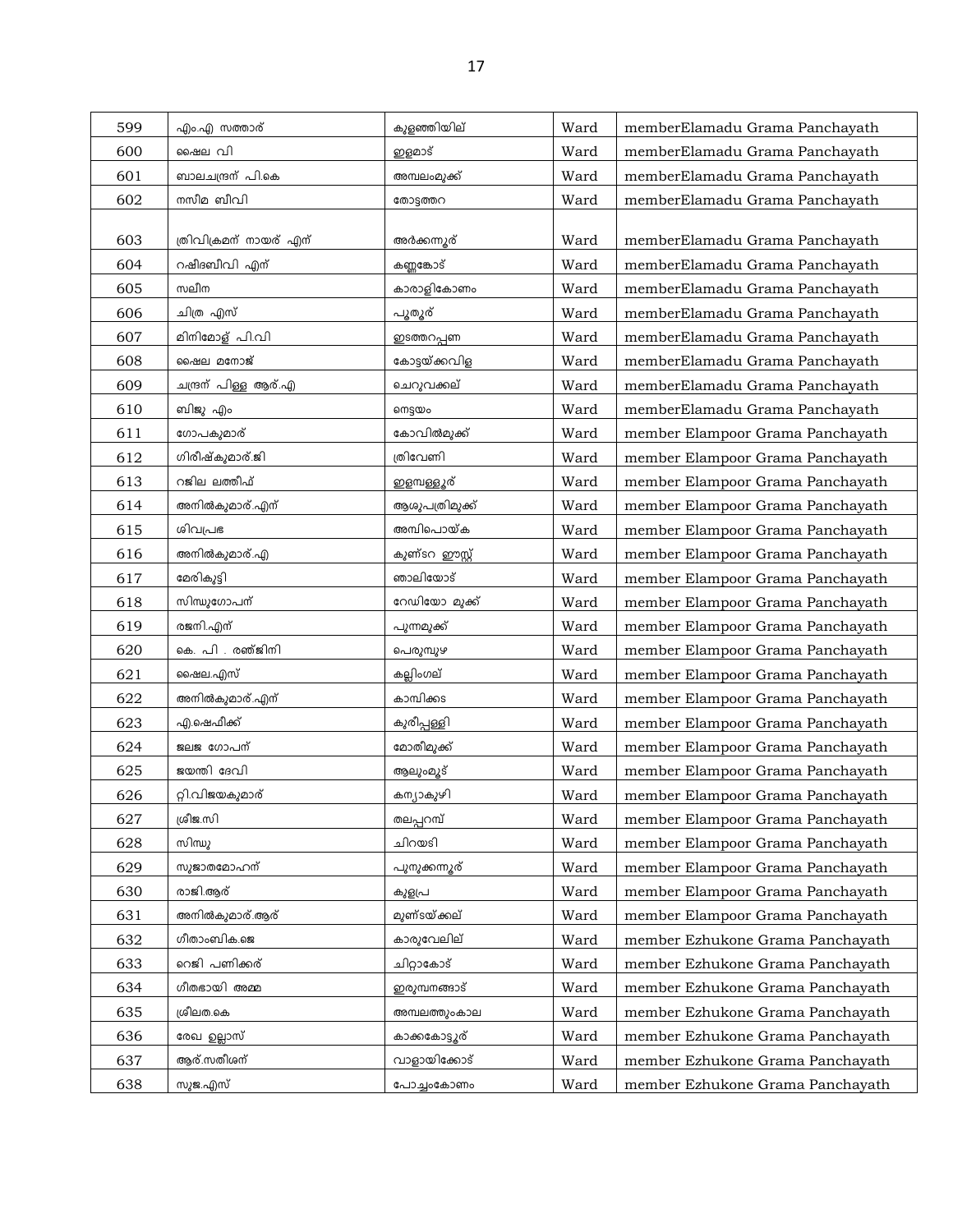| 639 | ഉഷാകുമാരി.എസ്(ഉഷ രമണന്)             | പഞ്ചായത്ത് ഓഫീസ്<br>വാർഡ് | Ward | member Ezhukone Grama Panchayath |
|-----|-------------------------------------|---------------------------|------|----------------------------------|
| 640 | അംബിക സുരേന്ദ്രന്                   | കൊച്ചാഞ്ഞിലിമൂട്          | Ward | member Ezhukone Grama Panchayath |
| 641 | പാറക്കടവ് ഷറഫ്                      | ഇടയ്ക്കോട്                | Ward | member Ezhukone Grama Panchayath |
| 642 | ശോശാമ്മ രാജന്                       | നെടുമ്പായികുളം            | Ward | member Ezhukone Grama Panchayath |
| 643 | അലക്സ് വർഗ്ഗീസ്                     | ഇ.എസ്.ഐ.വാർഡ്             | Ward | member Ezhukone Grama Panchayath |
| 644 | വിജയപ്രകാശ്.ആര്                     | ഇരുമ്പനങ്ങാട് എച്ച്.എസ്   | Ward | member Ezhukone Grama Panchayath |
|     |                                     |                           |      |                                  |
| 645 | ആര്.എസ്.രതീഷ് കുമാര്                | <u>എഴുകോണ് എച്ച് എസ്</u>  | Ward | member Ezhukone Grama Panchayath |
| 646 | കനകദാസ്.എസ്.എച്ച്                   | ചീരങ്കാവ്                 | Ward | member Ezhukone Grama Panchayath |
|     |                                     |                           |      |                                  |
| 647 | ബാബു മണിയനാം കുന്നില്               | പരുത്തുംപാറ               | Ward | member Ezhukone Grama Panchayath |
| 648 | സൂസമ്മ വ ഗീസ്                       | മലപ്പേരു[                 | Ward | member ittiva Grama Panchayath   |
| 649 | അഡ്വ. വി.റ്റി. സിബി                 | ത്രാങ്ങോട്                | Ward | member ittiva Grama Panchayath   |
| 650 | എസ്. ബേബി ഷീല                       | കോട്ടുക്ക∐                | Ward | member ittiva Grama Panchayath   |
| 651 | ദീപു                                | വടക്കേ കോട്ടുക്കി         | Ward | member ittiva Grama Panchayath   |
| 652 | അനി<br>കുമാ<br>എസ്                  | നെടുപുറം                  | Ward | member ittiva Grama Panchayath   |
| 653 | അശോക് കുമാ $\mathbb I$              | പടിഞ്ഞാറെ വയല             | Ward | member ittiva Grama Panchayath   |
| 654 | കല ജയരാജ്                           | തോട്ടംമുക്ക്              | Ward | member ittiva Grama Panchayath   |
| 655 | അഡ്വ. വയല ശശി                       | കിഴക്കേവയല                | Ward | member ittiva Grama Panchayath   |
| 656 | ബി മുരളീധരന് പിള്ള                  | വെളുന്തറ                  | Ward | member ittiva Grama Panchayath   |
| 657 | ശാമുവേ കൊച്ചുകുഞ്ഞ്                 | മണ്ണൂ∏                    | Ward | member ittiva Grama Panchayath   |
| 658 | ജി ദിനേശ്കുമാ $\mathbb I$           | തുടയന്നു[                 | Ward | member ittiva Grama Panchayath   |
| 659 | ദീപ ജോയി                            | മണലുവട്ടം                 | Ward | member ittiva Grama Panchayath   |
| 660 | ബാബു ജി                             | ചാണപ്പാറ                  | Ward | member ittiva Grama Panchayath   |
| 661 | സി ബിന്ദു                           | അണപ്പാട്                  | Ward | member ittiva Grama Panchayath   |
| 662 | വി ഷീബ                              | ചരിപ്പറമ്പ്               | Ward | member ittiva Grama Panchayath   |
|     |                                     |                           |      |                                  |
| 663 | <u>മുണ്ടപ്പള്ളി ഷാ</u> ഹിന ഇബ്രാഹീം | ചുണ്ട                     | Ward | member ittiva Grama Panchayath   |
| 664 | എസ് ആ<br>ബിന്ദു                     | വയ്യാനം                   | Ward | member ittiva Grama Panchayath   |
| 665 | ഷാനിമോള് എ                          | കീഴ്തോണി                  | Ward | member ittiva Grama Panchayath   |
| 666 | എ ഷെമി                              | ഇട്ടിവ                    | Ward | member ittiva Grama Panchayath   |
| 667 | എ നൌഷാദ്                            | ഫി ഗിരി                   | Ward | member ittiva Grama Panchayath   |
| 668 | എ ജമീലബീവി                          | മഞ്ഞപ്പാറ                 | Ward | member ittiva Grama Panchayath   |
| 669 | ഉഷാബാബു കെ                          | ഇളമ്പഴന്നൂര്              | Ward | member Kadakkal Grama Panchayath |
| 670 | ബിനുമോള്. എസ്                       | വെള്ളാർവട്ടം              | Ward | member Kadakkal Grama Panchayath |
| 671 | സുജീഷ് കുമാര്. എസ്                  | കോട്ടപ്പുറം               | Ward | member Kadakkal Grama Panchayath |
| 672 | ശ്രീജ. ആര്                          | കുറ്റിക്കാട്              | Ward | member Kadakkal Grama Panchayath |
| 673 | കെ. ദേവയാനി അമ്മ                    | വടക്കേവയല്                | Ward | member Kadakkal Grama Panchayath |
| 674 | സിന്ധു. എസ്                         | കാരയ്ക്കാട്               | Ward | member Kadakkal Grama Panchayath |
| 675 | സുജ. ബി                             | പന്തളംമുക്ക്              | Ward | member Kadakkal Grama Panchayath |
| 676 | അജിത. എസ്                           | മുകുന്നേരി                | Ward | member Kadakkal Grama Panchayath |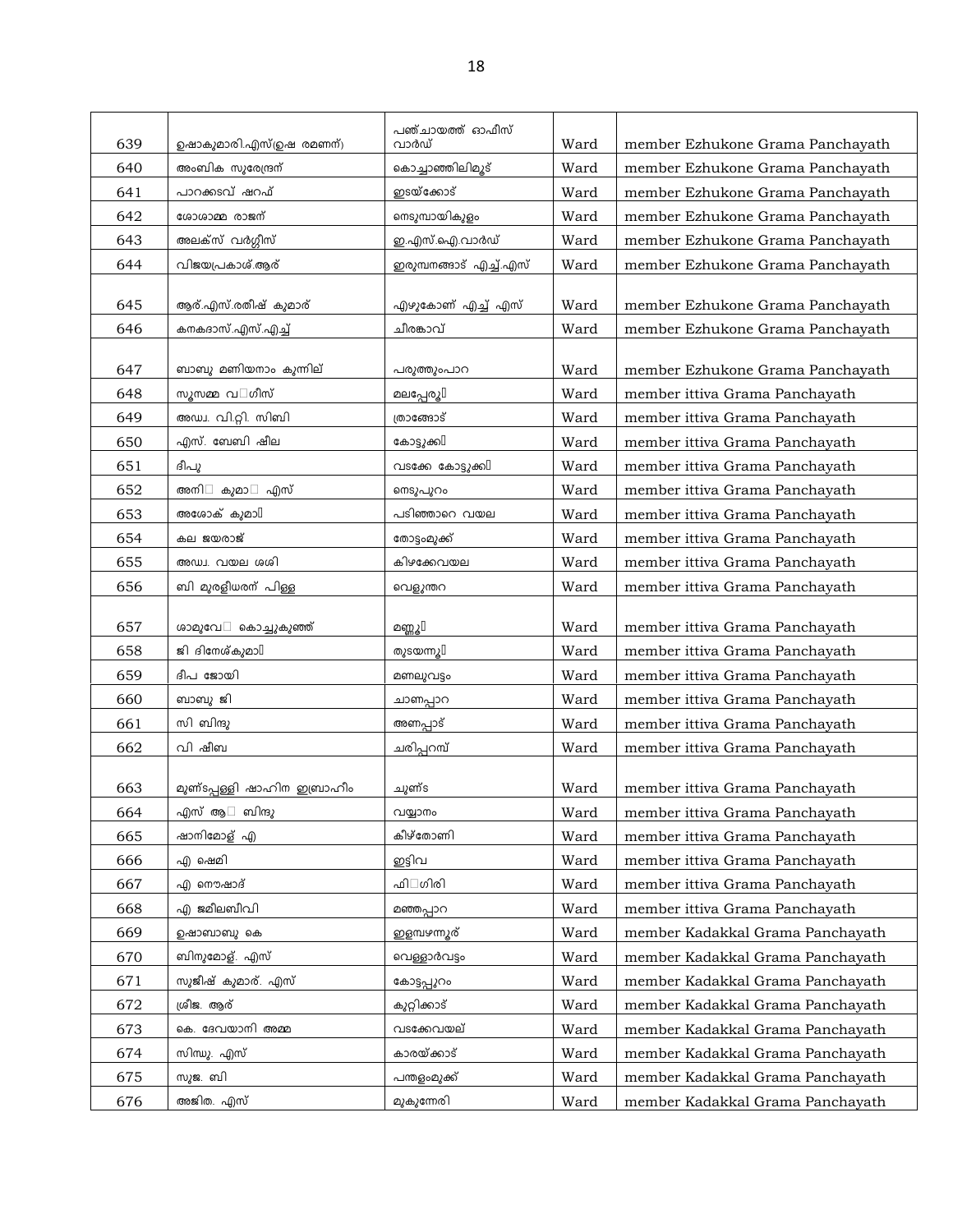| 677 | എം. ഷാജഹാന്                  | പാലയ്ക്കല്      | Ward | member Kadakkal Grama Panchayath       |
|-----|------------------------------|-----------------|------|----------------------------------------|
| 678 | സൈനുദീന് എ                   | ചിങ്ങേലി        | Ward | member Kadakkal Grama Panchayath       |
| 679 | ശ്യാമള കുമാരി                | ആൽത്തറമൂട്      | Ward | member Kadakkal Grama Panchayath       |
| 680 | മനോഹരന്. എസ്                 | തുമ്പോട്        | Ward | member Kadakkal Grama Panchayath       |
| 681 | അശോക്. ആര്. നായര്            | കടയ്ക്കല് ടൌണ്  | Ward | member Kadakkal Grama Panchayath       |
| 682 | അനിഷ്. റ്റി                  | ഗോവിന്ദമംഗലം    | Ward | member Kadakkal Grama Panchayath       |
| 683 | ആര്. എസ്. ബിജു               | മാറ്റിടാംപാറ    | Ward | member Kadakkal Grama Panchayath       |
| 684 | ജി. സുരേന്ദ്രന്              | പുല്ലുപണ        | Ward | member Kadakkal Grama Panchayath       |
| 685 | ആര്. ലത                      | ആറ്റുപുറം       | Ward | member Kadakkal Grama Panchayath       |
| 686 | ഷൈലജ. എസ്                    | കാര്യം          | Ward | member Kadakkal Grama Panchayath       |
| 687 | കെ. ദീപ                      | ഇടത്തറ          | Ward | member Kadakkal Grama Panchayath       |
| 688 | റ്റി.എസ്. പ്രദീഷ്            | വരിഞ്ഞം         | Ward | member Kalluvathukkal Grama Panchayath |
| 689 | കെ. ജോയിക്കുട്ടി             | അടുതല           | Ward | member Kalluvathukkal Grama Panchayath |
| 690 | ചിഞ്ചു                       | വിലവൂർക്കോണം    | Ward | member Kalluvathukkal Grama Panchayath |
| 691 | കൃഷ്ണലേഖ. റ്റി.ആ $\mathbb I$ | വട്ടക്കുഴിക്കല് | Ward | member Kalluvathukkal Grama Panchayath |
| 692 | അംബികാകുമാരി. പി             | ഇളംകുളം         | Ward | member Kalluvathukkal Grama Panchayath |
| 693 | ആ $\mathbb I$ . ഡി. ലാല്     | വേളമാനൂര്       | Ward | member Kalluvathukkal Grama Panchayath |
| 694 | കെ. മുരളീധരൻപിള്ള            | കിഴക്കനേല       | Ward | member Kalluvathukkal Grama Panchayath |
| 695 | ഡി. സുഭദ്രാമ്മ               | കുളമട           | Ward | member Kalluvathukkal Grama Panchayath |
| 696 | സന്തോഷ് കുമാര്. എസ്          | പുതിയപാലം       | Ward | member Kalluvathukkal Grama Panchayath |
| 697 | അഡ്വ. സിമ്മിലാല്. എസ്. എസ്   | കോട്ടയ്ക്കേറം   | Ward | member Kalluvathukkal Grama Panchayath |
| 698 | എ. സോമന്                     | കടമ്പാട്ടുകോണം  | Ward | member Kalluvathukkal Grama Panchayath |
| 699 | ജയശ്രീ സുഗതന്                | ചാവ കോട്        | Ward | member Kalluvathukkal Grama Panchayath |
| 700 | ഷൈല അശോകദാസ്                 | എഴിപ്പുറം       | Ward | member Kalluvathukkal Grama Panchayath |
| 701 | മണികണ്ഠന്. എ                 | പാരിപ്പള്ളി     | Ward | member Kalluvathukkal Grama Panchayath |
| 702 | എന്. ശാന്തിനി                | ഇ.എസ്.ഐ         | Ward | member Kalluvathukkal Grama Panchayath |
| 703 | സജീവ് സജിഗത്തില്             | മീനമ്പലം        | Ward | member Kalluvathukkal Grama Panchayath |
| 704 | ആ $\mathbb{I}.$ എം. ഷിബു     | കരിമ്പാലൂ[      | Ward | member Kalluvathukkal Grama Panchayath |
| 705 | ജ്യോതി                       | കുളത്തു<br>കോണം | Ward | member Kalluvathukkal Grama Panchayath |
| 706 | സിന്ധു. കെ                   | ചിറക്കര         | Ward | member Kalluvathukkal Grama Panchayath |
| 707 | രജനി. എല്                    | പാമ്പുറം        | Ward | member Kalluvathukkal Grama Panchayath |
| 708 | എസ്. ആര്. രോഹിണി             | മേവനക്കോണം      | Ward | member Kalluvathukkal Grama Panchayath |
| 709 | ബി. ആര്. ദീപ                 | നടയ്ക്കല്       | Ward | member Kalluvathukkal Grama Panchayath |
| 710 | വിഷ്ണു. വി                   | കല്ലുവാതുക്കല്  | Ward | member Kalluvathukkal Grama Panchayath |
| 711 | കെ .ജയലക്ഷ്മി                | വാഴവിള          | Ward | member Karavaloor Grama Panchayath     |
| 712 | അനി.ജെ.ബാബു                  | നരിക്കല്        | Ward | member Karavaloor Grama Panchayath     |
| 713 | ആശ.എല്                       | മാത്ര           | Ward | member Karavaloor Grama Panchayath     |
| 714 | ശരത് ചന്ദ്രന്                | അടുക്കുമ്പുല    | Ward | member Karavaloor Grama Panchayath     |
|     |                              |                 |      |                                        |
|     | ആശ്രാമത്ത് ഗോപാലകൃഷ്ണന്      |                 |      |                                        |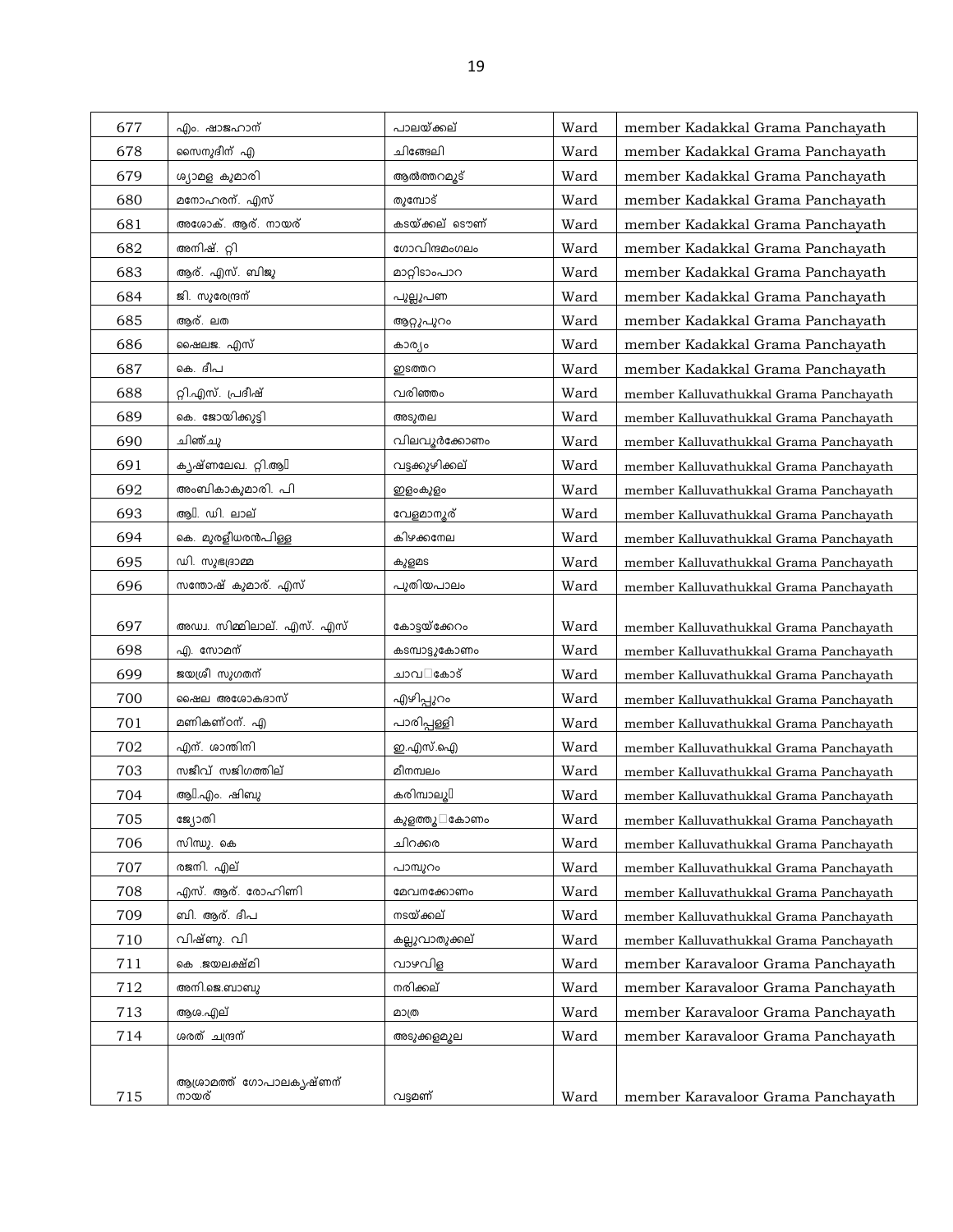| 716 | സി.രവീന്ദ്രന് നായര്     | നിരപ്പത്ത്                 | Ward | member Karavaloor Grama Panchayath |
|-----|-------------------------|----------------------------|------|------------------------------------|
| 717 | മുരുകേശന്               | പൊയ്കമുക്ക്                | Ward | member Karavaloor Grama Panchayath |
| 718 | രാജേശ്വരി.സി            | നീലമ്മാള്                  | Ward | member Karavaloor Grama Panchayath |
| 719 | വി.രാജന്                | കുരിയിലുംമുകള്             | Ward | member Karavaloor Grama Panchayath |
| 720 | ബിന്ദു.എസ്              | കരവാളൂര് ടൌണ്              | Ward | member Karavaloor Grama Panchayath |
| 721 | രാജന് പിള്ള.വി          | കുണ്ടുമണ്                  | Ward | member Karavaloor Grama Panchayath |
| 722 | എ.ഗോപി                  | നെടുമല                     | Ward | member Karavaloor Grama Panchayath |
| 723 | സി.ശ്രീലത               | അയണിക്കോട്                 | Ward | member Karavaloor Grama Panchayath |
| 724 | വിദ്യ.എസ്               | വെഞ്ചേമ്പ്                 | Ward | member Karavaloor Grama Panchayath |
| 725 | നസീറ                    | ചേറ്റുകുഴി                 | Ward | member Karavaloor Grama Panchayath |
| 726 | ജയശ്രീ.കെ               | തേവിയോട്                   | Ward | member Karavaloor Grama Panchayath |
| 727 | സുഭാന ബീഗം.എസ്          | ത്രിപ്പിലഴികം              | Ward | member Kareepra Grama Panchayath   |
| 728 | സുജിത്.എസ്              | ചൊവ്വല്ലൂര്                | Ward | member Kareepra Grama Panchayath   |
| 729 | ഗീത കുമാരി              | ഇടക്കിടം                   | Ward | member Kareepra Grama Panchayath   |
| 730 | ജെ.അശോകന്               | ഗുരുനാഥൻമുകള്              | Ward | member Kareepra Grama Panchayath   |
| 731 | ബിനു.എസ്                | കടക്കോട്                   | Ward | member Kareepra Grama Panchayath   |
| 732 | ബിന്ദു.എസ്              | ഇലയം                       | Ward | member Kareepra Grama Panchayath   |
| 733 | ഗീതാമണി കെ              | പ്ലാക്കോട്                 | Ward | member Kareepra Grama Panchayath   |
| 734 | ജെസ്സി ബി.പി            | കരീപ്ര                     | Ward | member Kareepra Grama Panchayath   |
| 735 | മിനിമോള്                | മുളവൂർകോണം                 | Ward | member Kareepra Grama Panchayath   |
| 736 | പ്രദീപ് കുമാര്          | വക്കനാട്                   | Ward | member Kareepra Grama Panchayath   |
| 737 | പുഷ്പകുമാരി.റ്റി.സി     | ഉളകോട്                     | Ward | member Kareepra Grama Panchayath   |
| 738 | അബ്ദുല് റഹ്മാന്         | നെടുമൻകാവ്                 | Ward | member Kareepra Grama Panchayath   |
| 739 | രമാദേവി ബി              | ഏറ്റുവായ്കോട്              | Ward | member Kareepra Grama Panchayath   |
| 740 | ഗിരീഷ്കുമാര്            | കുടിക്കോട്                 | Ward | member Kareepra Grama Panchayath   |
| 741 | നസ്യഭാഗി.റ്റി           | മടന്തകോട്                  | Ward | member Kareepra Grama Panchayath   |
| 742 | സി.വിജയകുമാര്           | തളവൂർകോണം                  | Ward | member Kareepra Grama Panchayath   |
| 743 | റ്റി.സൂര്യകലാഭായി       | ചൂരപൊയ്ക                   | Ward | member Kareepra Grama Panchayath   |
| 744 | റ്റി.മത്തായി            | കുഴിമതികാട്                | Ward | member Kareepra Grama Panchayath   |
| 745 | രഘു പാണ്ഡവപുരം          | പുനുക്കന്നുര്              | Ward | member Kottamkara Grama Panchayath |
| 746 | അനിഷാ ശ്യാം             | കോവിൽമുക്ക്                | Ward | member Kottamkara Grama Panchayath |
| 747 | എന്. പ്രഭാകരൻപിള്ള      | പുത്തൻകുളങ്ങര              | Ward | member Kottamkara Grama Panchayath |
|     |                         |                            |      |                                    |
| 748 | അബുബേക്കര് സിന്തിക്ക്   | കോളശ്ശേരി                  | Ward | member Kottamkara Grama Panchayath |
| 749 | ദീപ ജെ<br>വിവേക്. ഒ.എസ് | മണ്ഡലം                     | Ward | member Kottamkara Grama Panchayath |
| 750 | സുജിത. വി               | മാമ്പുഴ                    | Ward | member Kottamkara Grama Panchayath |
| 751 |                         | കൊറ്റങ്കര                  | Ward | member Kottamkara Grama Panchayath |
| 752 | അനിതകുമാരി. സി          | വായനശാല                    | Ward | member Kottamkara Grama Panchayath |
| 753 | വിനിതകുമാരി. പി         | ഇലിപ്പിക്കോണം              | Ward | member Kottamkara Grama Panchayath |
| 754 | ബിജു. സി                | പേരുര്<br>അംബേദ്കര് ഗ്രാമം | Ward | member Kottamkara Grama Panchayath |
| 755 | അബ്ദുൽകലാം              |                            | Ward | member Kottamkara Grama Panchayath |
| 756 | ലളിത. ജി                | എം.വി.ജി.എച്ച്.എസ്         | Ward | member Kottamkara Grama Panchayath |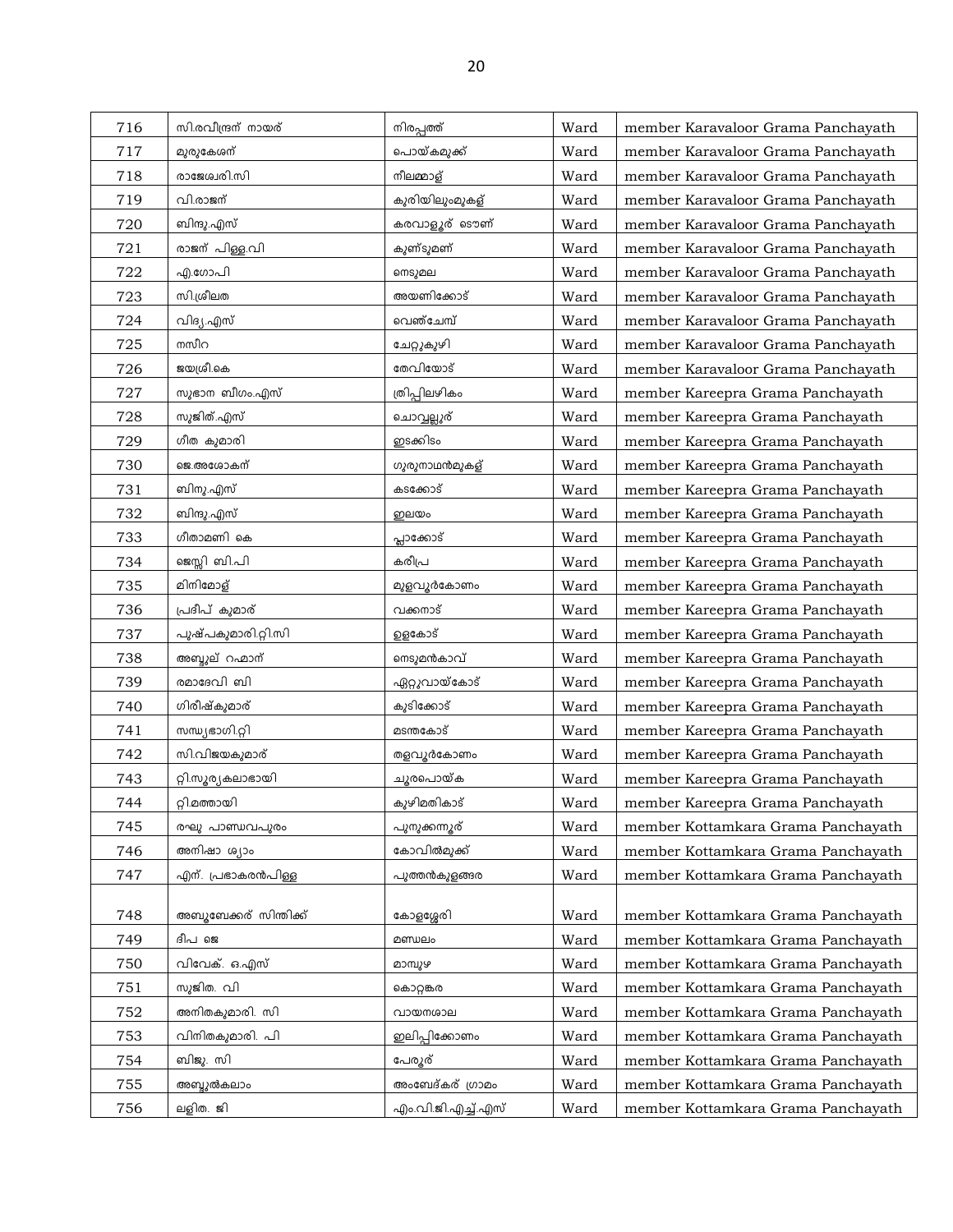| 757 | ഷംലാബീവി. എസ്         | തെറ്റിച്ചിറ           | Ward | member Kottamkara Grama Panchayath          |
|-----|-----------------------|-----------------------|------|---------------------------------------------|
| 758 | ഷിജി. എം              | കുറ്റിച്ചിറ           | Ward | member Kottamkara Grama Panchayath          |
| 759 | എച്ച്. ഹുസൈന്         | കോളേജ്                | Ward | member Kottamkara Grama Panchayath          |
| 760 | ബി. കുമാരി            | കരിക്കോട്             | Ward | member Kottamkara Grama Panchayath          |
| 761 | നിയാസ്. എ             | മേക്കോണ്              | Ward | member Kottamkara Grama Panchayath          |
| 762 | ആബിദാബീവി. എസ്        | ചന്ദനത്തോപ്പ്         | Ward | member Kottamkara Grama Panchayath          |
| 763 | ഉദയകുമാര്. പി         | മാമൂട്                | Ward | member Kottamkara Grama Panchayath          |
| 764 | ജെ. ശിവാനന്ദന്        | വില്ലേജ്              | Ward | member Kottamkara Grama Panchayath          |
| 765 | ബീന പ്രസാദ്           | കേരളപുരം              | Ward | member Kottamkara Grama Panchayath          |
| 766 | ബിന്ദു                | താഴത്തുകുളക്കട        | Ward | member Kulakkada Grama Panchayath           |
| 767 | ജി. സരസ്വതി           | കുളക്കട കിഴക്ക്       | Ward | member Kulakkada Grama Panchayath           |
| 768 | ആര്.അനിൽകുമാര്        | കുറ്ററ                | Ward | member Kulakkada Grama Panchayath           |
| 769 | പി.ആര് ഗോപി           | മലപ്പാറ               | Ward | member Kulakkada Grama Panchayath           |
| 770 | ആര്.രാജേഷ്            | കുളക്കട               | Ward | member Kulakkada Grama Panchayath           |
| 771 | രഞ്ജിത്ത്കുമാര്.എസ്   | ഏറത്തു കുളക്കട        | Ward | member Kulakkada Grama Panchayath           |
| 772 | അബു പി.ആര്            | കോളനി                 | Ward | member Kulakkada Grama Panchayath           |
| 773 | പുവറ്റൂര് സുരേന്ദ്രന് | പുവറ്റൂര് കിഴക്ക്     | Ward | member Kulakkada Grama Panchayath           |
| 774 | മറിയാമ്മ.ഡി           | കലയപുരം               | Ward | member Kulakkada Grama Panchayath           |
| 775 | ഗീത ദേവി              | പെരുംകുളം             | Ward | member Kulakkada Grama Panchayath           |
| 776 | ആര്.ബിന്ദു            | പൊങ്ങൻപാറ             | Ward | member Kulakkada Grama Panchayath           |
| 777 | ശ്രീകല ആര്.എസ്        | വെണ്ടാര്              | Ward | member Kulakkada Grama Panchayath           |
| 778 | വിനോദ്കുമാര്          | പാത്തല                | Ward | member Kulakkada Grama Panchayath           |
| 779 | ശ്രീജ                 | പുവറ്റൂര്             | Ward | member Kulakkada Grama Panchayath           |
| 780 | ലീലാവതിയമ്മ.ജെ        | മാവടി                 | Ward | member Kulakkada Grama Panchayath           |
| 781 | സിന്ധു.ബി             | ആറ്റുവാശ്ശേരി കിഴക്ക് | Ward | member Kulakkada Grama Panchayath           |
| 782 | ജി.രാജപ്പന്           | മൈലംകുളം              | Ward | member Kulakkada Grama Panchayath           |
| 783 | ആർദ്ര.വി              | പുത്തൂര്              | Ward | member Kulakkada Grama Panchayath           |
| 784 | ജയകുമാരി അമ്മ.പി      | ആറ്റുവാശ്ശേരി         | Ward | member Kulakkada Grama Panchayath           |
| 785 | എസ്.സുഭാഷ്            | വള്ളിക്കാവ്           | Ward | member Kulasekharapuram Grama<br>Panchayath |
| 786 | സീമ ചന്ദ്രന്          | കോട്ടയ്ക്കുപുറം       | Ward | member Kulasekharapuram Grama               |
|     |                       |                       |      | Panchavath<br>member Kulasekharapuram Grama |
| 787 | സുലഭാ രാമദാസ്         | എച്ച്.എസ്.എസ്         | Ward | Panchayath<br>member Kulasekharapuram Grama |
| 788 | ഉഷാകുമാരി             | കളരിവാതുക്കല്         | Ward | Panchayath                                  |
| 789 | ശ്രീലേഖ കൃഷ്ണകുമാര്   | ആദിനാട് വടക്ക്        | Ward | member Kulasekharapuram Grama<br>Panchayath |
| 790 | ഡി.രാജന്              | പഞ്ചായത്ത് സെന്റര്    | Ward | member Kulasekharapuram Grama               |
|     |                       |                       |      | Panchayath<br>member Kulasekharapuram Grama |
| 791 | ഗീതാ തമ്പി            | നീലികുളം              | Ward | Panchayath<br>member Kulasekharapuram Grama |
| 792 | അലാവുദ്ദീന്. കെ       | കടത്തുര്              | Ward | Panchayath                                  |
| 793 | പി.പ്രസന്നന്          | കുറുങ്ങപ്പള്ളി        | Ward | member Kulasekharapuram Grama<br>Panchayath |
| 794 | സുജിത നാസര്           | മണ്ണടിശ്ശേരി          | Ward | member Kulasekharapuram Grama<br>Panchayath |
|     |                       |                       |      | member Kulasekharapuram Grama               |
| 795 | റഹിയാനത്ത്            | പുത്തൻതെരുവ്          | Ward | Panchayath                                  |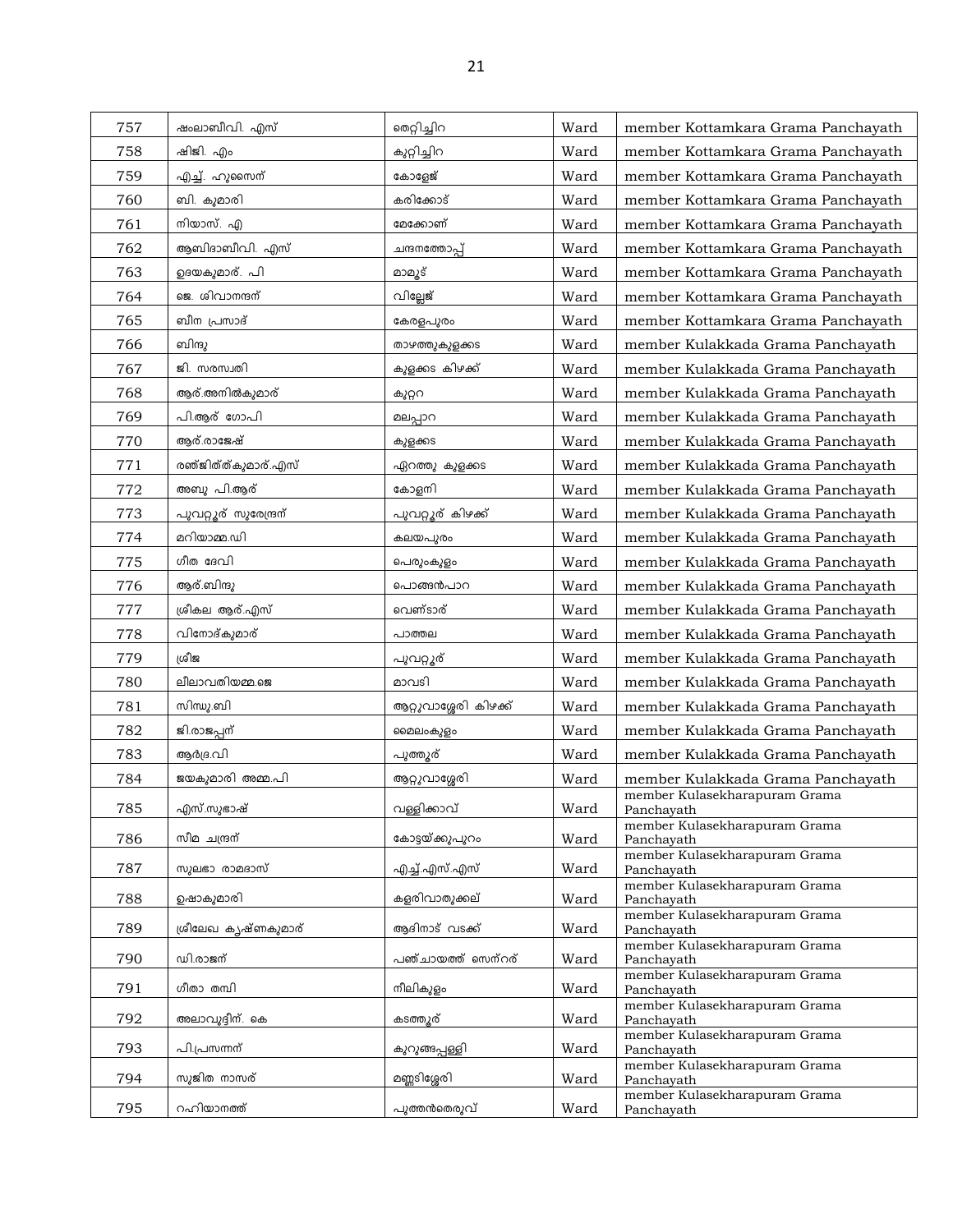|     |                   |                    |      | member Kulasekharapuram Grama               |
|-----|-------------------|--------------------|------|---------------------------------------------|
| 796 | അബ്ബൂല് സലാം      | കുലശേഖരപുരം        | Ward | Panchavath                                  |
| 797 | ജുമൈലത്ത് ബീവി    | പുന്നക്കുളം        | Ward | member Kulasekharapuram Grama<br>Panchayath |
|     |                   |                    |      | member Kulasekharapuram Grama               |
| 798 | കെ.സുദർശനന്       | പുതിയകാവ്          | Ward | Panchayath                                  |
| 799 | ശിവാനന്ദന്.റ്റി   | ആദിനാട് തെക്ക്     |      | member Kulasekharapuram Grama               |
|     |                   |                    | Ward | Panchayath<br>member Kulasekharapuram Grama |
| 800 | രമ                | പുത്തൻചന്ത         | Ward | Panchayath                                  |
|     |                   |                    |      | member Kulasekharapuram Grama               |
| 801 | കമർബാന്           | ഹെൽത്ത് സെന്റര്    | Ward | Panchayath                                  |
| 802 | എം.രാധാകൃഷ്ണന്    | കൊച്ചുമാംമൂട്      | Ward | member Kulasekharapuram Grama<br>Panchayath |
|     |                   |                    |      | member Kulasekharapuram Grama               |
| 803 | രമാ ദേവി          | ശക്തികുളങ്ങര       | Ward | Panchayath                                  |
|     |                   |                    |      | member Kulasekharapuram Grama               |
| 804 | ബീന രവീന്ദ്രന്    | സംഘപ്പുരമുക്ക്     | Ward | Panchayath<br>member Kulasekharapuram Grama |
| 805 | ശ്രീജ             | കാടിൽകടവ്          | Ward | Panchayath                                  |
|     |                   |                    |      | member Kulasekharapuram Grama               |
| 806 | ഗേളി ഷൺമുഖന്      | കമ്മ്യൂണിറ്റി ഹാള് | Ward | Panchayath                                  |
|     | റ്റി.ബിജോ         | തുറയിൽകടവ്         |      | member Kulasekharapuram Grama               |
| 807 |                   |                    | Ward | Panchayath<br>member Kulasekharapuram Grama |
| 808 | സിന്ധു ജി         | എസ്റ്റേറ്റ്        | Ward | Panchayath                                  |
|     |                   |                    |      | member Kulasekharapuram Grama               |
| 809 | സുനിൽകുമാര് ബി    | മഠത്തികോണം         | Ward | Panchayath                                  |
| 810 | ലൈലബീവി പി        | ൌണ്                | Ward | member Kulasekharapuram Grama<br>Panchayath |
|     |                   |                    |      | member Kulasekharapuram Grama               |
| 811 | റെജി ഉമ്മന്       | ഇ.എസ്.എം.കോളനി     | Ward | Panchayath                                  |
|     |                   |                    |      | member Kulasekharapuram Grama               |
| 812 | വരദ പ്രസന്നന്     | റോസ്മല             | Ward | Panchayath                                  |
| 813 | ബാബു റ്റി         | അമ്പതേക്കര്        | Ward | member Kulasekharapuram Grama<br>Panchayath |
|     |                   |                    |      | member Kulasekharapuram Grama               |
| 814 | നളിനിയമ്മ എസ്     | അമ്പലം             | Ward | Panchayath                                  |
|     |                   |                    |      | member Kulasekharapuram Grama               |
| 815 | പങ്കജാക്ഷന് ജെ    | ചോഴിയക്കോട്        | Ward | Panchayath<br>member Kulasekharapuram Grama |
| 816 | അനിൽകുമാര് പി     | കല്ലുവെട്ടാംകുഴി   | Ward | Panchayath                                  |
|     |                   |                    |      | member Kulasekharapuram Grama               |
| 817 | അമ്പിളി അശോകന്    | ഡാലി               | Ward | Panchayath                                  |
| 818 | ലാലി തോമസ്സ്      | മൈലമ്യൂട്          | Ward | member Kulasekharapuram Grama               |
|     |                   |                    |      | Panchayath<br>member Kulasekharapuram Grama |
| 819 | ശ്രീലത എസ് എസ്    | കടമാൻകോട്          | Ward | Panchayath                                  |
|     |                   |                    |      | member Kulasekharapuram Grama               |
| 820 | ധാധന്ദ്വിധ്യ      | സാംനഗര്            | Ward | Panchavath                                  |
| 821 | വിഷ്ണു ബി.എസ്     | കുളത്തൂപ്പുഴ       | Ward | member Kulasekharapuram Grama<br>Panchayath |
|     |                   |                    |      | member Kulasekharapuram Grama               |
| 822 | സൈനബബീവി എം       | നെല്ലിമൂട്         | Ward | Panchayath                                  |
|     |                   |                    |      | member Kulasekharapuram Grama               |
| 823 | സുഭിലാഷ്കുമാര് സി | തിങ്കൾകരിക്കം      | Ward | Panchayath                                  |
| 824 | സിസിലി ജോബ്       | ഏഴംകുളം            | Ward | member Kulasekharapuram Grama<br>Panchayath |
|     |                   |                    |      | member Kulasekharapuram Grama               |
| 825 | അനില ദേവി എസ്     | പതിനൊന്നാംമൈല്     | Ward | Panchayath                                  |
|     |                   |                    |      | member Kulasekharapuram Grama               |
| 826 | സാബു എബ്രഹാം      | ചന്ദനക്കാവ്        | Ward | Panchayath<br>member Kulasekharapuram Grama |
| 827 | ദിവ്യ             | ചെറുകര             | Ward | Panchayath                                  |
| 828 | ഉമ.വി.എസ്         | ഈയ്യക്കോട്         |      |                                             |
|     |                   |                    | Ward | member Kummil Grama Panchayath              |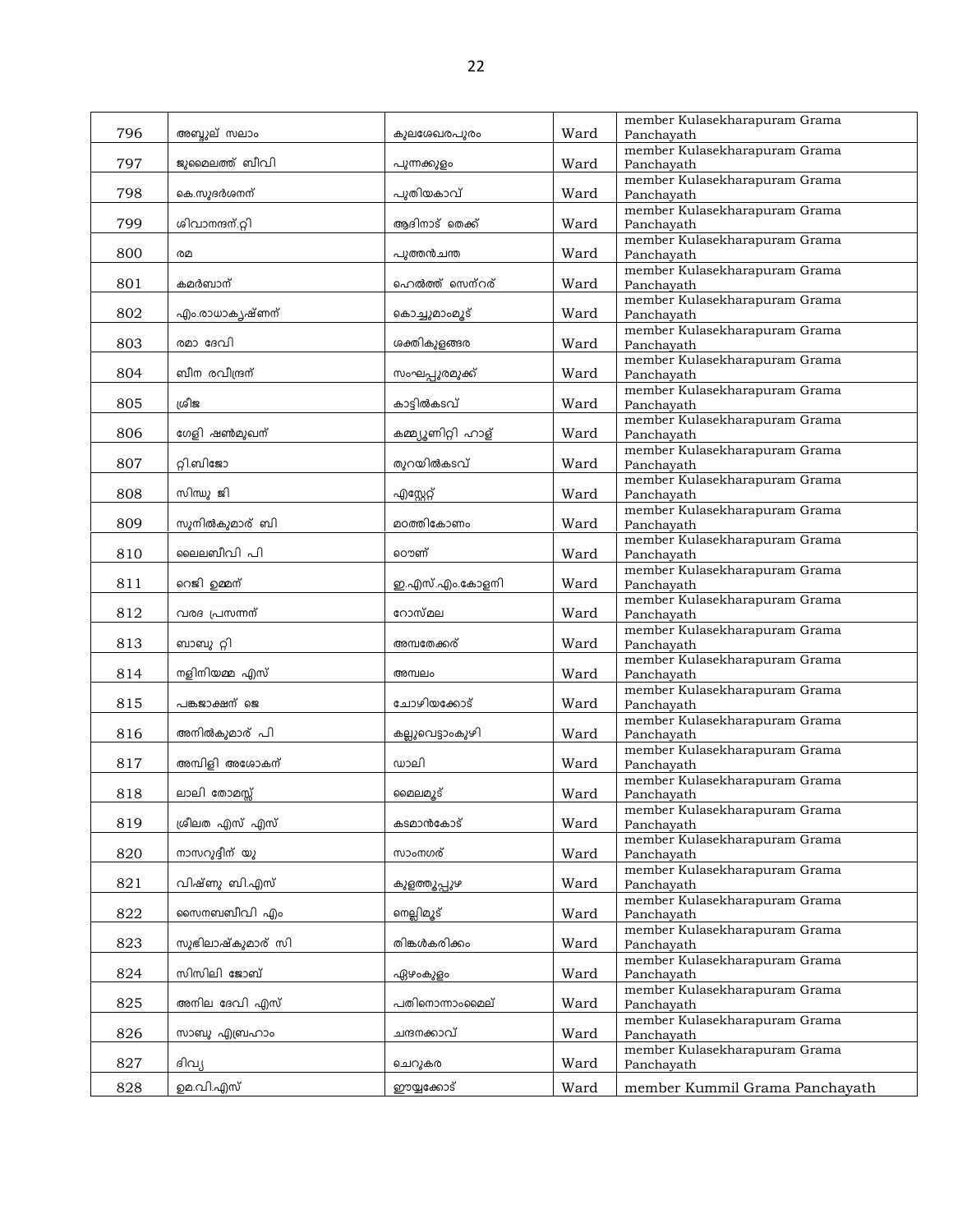| 829 | മധുസൂദനന്.എസ്                | മുക്കുന്നം           | Ward | member Kummil Grama Panchayath    |
|-----|------------------------------|----------------------|------|-----------------------------------|
| 830 | പി.റ്റി.ലീലാമ്മ              | ആനപ്പാറ              | Ward | member Kummil Grama Panchayath    |
| 831 | ഉഷ.എസ്                       | പാങ്ങലുകാട്          | Ward | member Kummil Grama Panchayath    |
|     |                              |                      |      |                                   |
| 832 | ആര്.സുഭാഷ് ചന്ദ്രബോസ്        | ദർപ്പക്കാട്          | Ward | member Kummil Grama Panchayath    |
| 833 | നസീറ ബീവി.ഇ                  | കൊണ്ടോടി             | Ward | member Kummil Grama Panchayath    |
| 834 | സജീന.കെ.എല്                  | മങ്കാട്              | Ward | member Kummil Grama Panchayath    |
| 835 | പദ്മജ.ജി.ആര്                 | കുമ്മിള് നോർത്ത്     | Ward | member Kummil Grama Panchayath    |
| 836 | രാജീവ്.എം                    | കുമ്മിള്             | Ward | member Kummil Grama Panchayath    |
| 837 | പി.എസ്.കൃഷ്ണൻകുട്ടി          | തച്ചോണം              | Ward | member Kummil Grama Panchayath    |
| 838 | രജിത കുമാരി.പി               | മുല്ലക്കര            | Ward | member Kummil Grama Panchayath    |
| 839 | സുദർശനന്.എസ്                 | വട്ടത്താമര           | Ward | member Kummil Grama Panchayath    |
| 840 | എ.ഷീബ                        | സംബ്രമം              | Ward | member Kummil Grama Panchayath    |
| 841 | എ.എം.ഇർഷാദ്                  | പുതുക്കോട്           | Ward | member Kummil Grama Panchayath    |
| 842 | സിന്ധു രാജേന്ദ്രന്           | മുളവന                | Ward | member Kundara Grama Panchayath   |
|     |                              |                      |      |                                   |
| 843 | എസ് .സതീഷ്കുമാര് ഉണ്ണിത്താന് | കരിപ്പുറം            | Ward | member Kundara Grama Panchayath   |
| 844 | ഉഷാ ശശിധരന്                  | മുക്കൂട്             | Ward | member Kundara Grama Panchayath   |
| 845 | റോസ് ജോർജ്ജ്                 | പാലനിരപ്പ്           | Ward | member Kundara Grama Panchayath   |
| 846 | കെ.ബാബുരാജന്                 | പുലിപ്ര              | Ward | member Kundara Grama Panchayath   |
| 847 | മിനി തോമസ്                   | തണ്ണിക്കോട്          | Ward | member Kundara Grama Panchayath   |
| 848 | അനീഷ്.എ                      | കാക്കോലില്           | Ward | member Kundara Grama Panchayath   |
| 849 | ശിവപ്രസാദ്.വി                | തെറ്റിക്കുന്ന്       | Ward | member Kundara Grama Panchayath   |
| 850 | ജി.വിനോദ്കുമാര്              | കുണ്ടറ               | Ward | member Kundara Grama Panchayath   |
| 851 | റുഡോൾഫസ് ആന്റണി (ഇട്ടൂട്ട്)  | റോഡ്കടവ്             | Ward | member Kundara Grama Panchayath   |
| 852 | ജയലക്ഷ്മി.ജി                 | കാഞ്ഞിരകോട്          | Ward | member Kundara Grama Panchayath   |
| 853 | ബെറ്റ്സി റോയി                | എം.ജി.ഡി.എച്ച്.എസ്സ് | Ward | member Kundara Grama Panchayath   |
| 854 | ശ്രീകല                       | കട്ടകശ്ശേരി          | Ward | member Kundara Grama Panchayath   |
| 855 | സുധർമ്മ .പി                  | നെല്ലിവിള            | Ward | member Kundara Grama Panchayath   |
| 856 | രേണുക ഒ                      | ഏഴാംമൈല്             | Ward | member Kunnathor Grama Panchayath |
| 857 | ശ്രീദേവി അമ്മ                | മാനാമ്പുഴ            | Ward | member Kunnathor Grama Panchayath |
| 858 | എ. ദിലീപ്                    | നിലയ്ക്കല്           | Ward | member Kunnathor Grama Panchayath |
| 859 | രഞ്ജിനി.പി                   | തലയാറ്റ്             | Ward | member Kunnathor Grama Panchayath |
| 860 | വസന്തകുമാരി. കെ.ജി           | തെറ്റിമുറി           | Ward | member Kunnathor Grama Panchayath |
| 861 | ശ്രീകല എസ്                   | കീച്ചപ്പള്ളില്       | Ward | member Kunnathor Grama Panchayath |
| 862 | ടി.കെ പുഷ്പകുമാര്            | ഐവർകാല നടുവില്       | Ward | member Kunnathor Grama Panchayath |
|     |                              |                      |      |                                   |
| 863 | രാജശേഖരന് പിള്ള. പി. എസ്സ്   | പുത്തനമ്പലം ഈസ്റ്റ്  | Ward | member Kunnathor Grama Panchayath |
| 864 | രവീന്ദ്രന്. സി               | പുത്തനമ്പലം          | Ward | member Kunnathor Grama Panchayath |
| 865 | സതി ഉദയകുമാര്                | നാട്ടിശ്ശേരി         | Ward | member Kunnathor Grama Panchayath |
| 866 | രമേശന്                       | ണെടിയവിള കിഴക്ക്     | Ward | member Kunnathor Grama Panchayath |
| 867 | രവീന്ദ്രന്. ആര്              | ആറ്റുകടവ്            | Ward | member Kunnathor Grama Panchayath |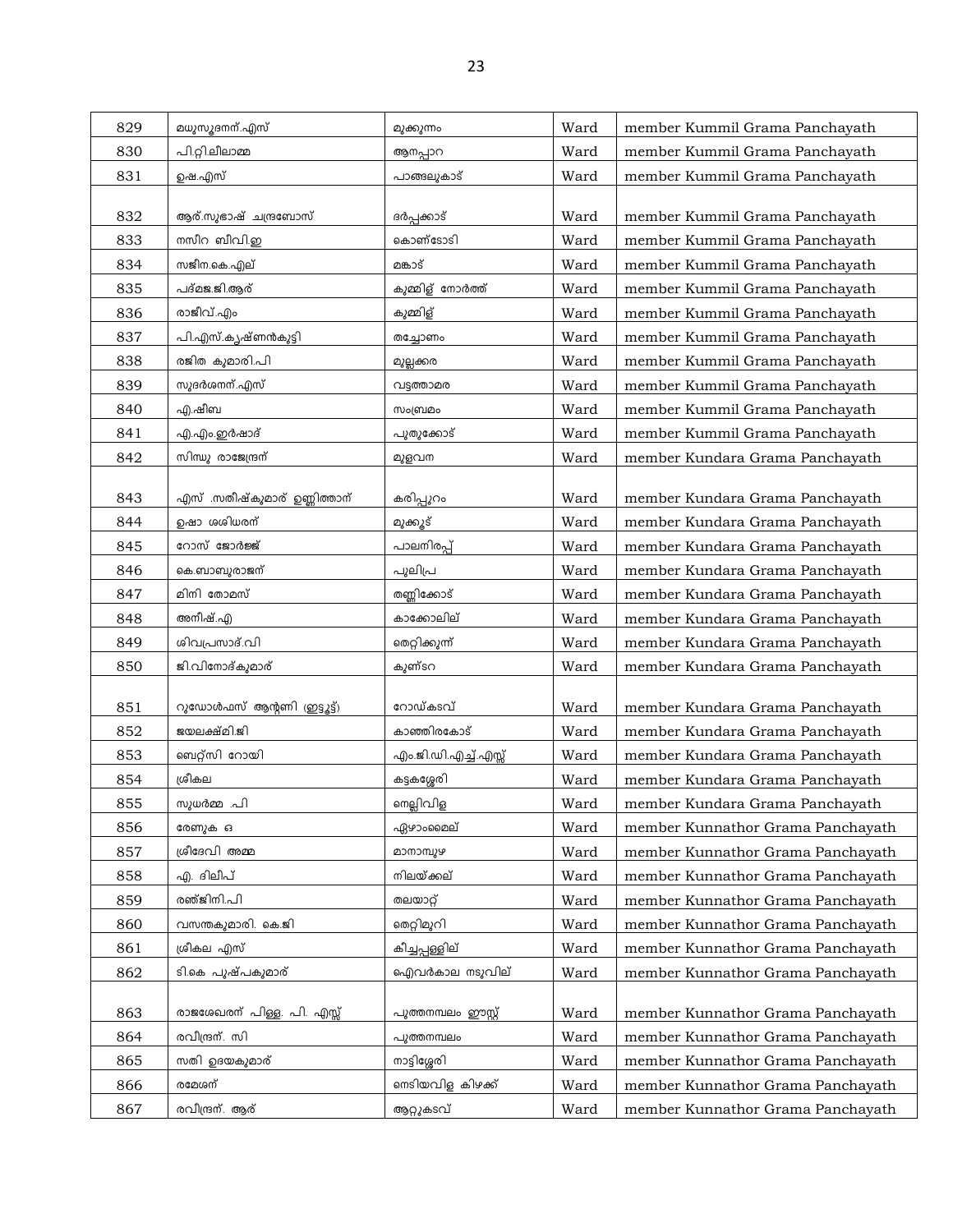| 868 | കുന്നത്തൂര് പ്രസാദ്    | നെടിയവിള ഠൌണ്          | Ward | member Kunnathor Grama Panchayath |
|-----|------------------------|------------------------|------|-----------------------------------|
| 869 | വി. രാധാകൃഷ്ണപിള്ള     | തുരുത്തിക്കര കിഴക്ക്   | Ward | member Kunnathor Grama Panchayath |
| 870 | ഗീതാകുമാരി. പി         | തുരുത്തിക്കര പടിഞ്ഞാറ് | Ward | member Kunnathor Grama Panchayath |
| 871 | ഷീജാരാധാകൃഷ്ണന്        | കുന്നത്തൂര് പടിഞ്ഞാറ്  | Ward | member Kunnathor Grama Panchayath |
| 872 | ബീന. വി                | ഭൂതക്കുഴി              | Ward | member Kunnathor Grama Panchayath |
| 873 | ബി. മായ                | വാഴപ്പള്ളി             | Ward | member Myyanad Grama Panchayath   |
| 874 | സിന്ധു. എസ്            | ഉമയനല്ലൂര് നോർത്ത്     | Ward | member Myyanad Grama Panchayath   |
| 875 | റഷീദ                   | ഉമയനല്ലൂര് ഈസ്റ്റ്     | Ward | member Myyanad Grama Panchayath   |
| 876 | അനീഷ സലിം              | കൊട്ടിയം               | Ward | member Myyanad Grama Panchayath   |
| 877 | നെസീറ നാസര്            | പറക്കുളം               | Ward | member Myyanad Grama Panchayath   |
| 878 | ഉമേഷ്. യു              | കൊട്ടിയം സൌത്ത്        | Ward | member Myyanad Grama Panchayath   |
| 879 | ഷീലാകുമാരി. ആര്        | നടുവിലക്കര             | Ward | member Myyanad Grama Panchayath   |
| 880 | ലെസ്ലി ജോർജ്           | തെക്കുംകര ഈസ്റ്റ്      | Ward | member Myyanad Grama Panchayath   |
|     |                        |                        |      |                                   |
| 881 | ഡാർലമെന്റ് വി ഡിസ്മാസ് | പുല്ലിച്ചിറ            | Ward | member Myyanad Grama Panchayath   |
| 882 | ലക്ഷ്മണന്. എല്         | ധവളക്കുഴി              | Ward | member Myyanad Grama Panchayath   |
| 883 | വിനോജ് വർഗ്ഗീസ്        | കാക്കോട്ടുമൂല          | Ward | member Myyanad Grama Panchayath   |
| 884 | ഷീലജ. എന്              | മുക്കം ഈസ്റ്റ്         | Ward | member Myyanad Grama Panchayath   |
| 885 | ലീന ലോറൻസ്             | മുക്കം വെസ്റ്റ്        | Ward | member Myyanad Grama Panchayath   |
| 886 | ആശാദാസ്                | മയ്യനാട് സൌത്ത്        | Ward | member Myyanad Grama Panchayath   |
| 887 | ആര്. സരിത              | മയ്യനാട്               | Ward | member Myyanad Grama Panchayath   |
| 888 | എസ്. ലൈല               | മയ്യനാട് വെസ്റ്റ്      | Ward | member Myyanad Grama Panchayath   |
| 889 | വി. ഉദയകുമാര്          | കൂട്ടിക്കട             | Ward | member Myyanad Grama Panchayath   |
| 890 | കെ. ഷീല                | ആയിരംതെങ്ങ്            | Ward | member Myyanad Grama Panchayath   |
| 891 | ഹലീമ. എം               | തെക്കുംകര വെസ്റ്റ്     | Ward | member Myyanad Grama Panchayath   |
| 892 | മുഹമ്മദ് റാഫി          | കിഴക്കേപടനിലം          | Ward | member Myyanad Grama Panchayath   |
| 893 | വി. ബിന്ദു             | പടനിലം                 | Ward | member Myyanad Grama Panchayath   |
| 894 | വിപിന് വിക്രം          | വെൺപാലക്കര             | Ward | member Myyanad Grama Panchayath   |
| 895 | നാസറുദ്ദീന്            | പിണക്കല്               | Ward | member Myyanad Grama Panchayath   |
| 896 | സുനില് കുമാര്          | ഇരുങ്ങുര്              | Ward | member Melila Grama Panchayath    |
| 897 | രാജേഷ് ജോണ്            | ചെങ്ങമനാട് നോർത്ത്     | Ward | member Melila Grama Panchayath    |
| 898 | വി.ജെ വിജയകുമാര്       | ചേത്തടി                | Ward | member Melila Grama Panchayath    |
| 899 | പി പ്രസാദ്             | മൈലാടുംപാറ             | Ward | member Melila Grama Panchayath    |
| 900 | ബി ആനന്ദവല്ലി അമ്മ     | മേലില പടിഞ്ഞാറ്        | Ward | member Melila Grama Panchayath    |
| 901 | എസ് ശോഭനകുമാരി         | മേലില നോർത്ത്          | Ward | member Melila Grama Panchayath    |
| 902 | എസ് അനിൽകുമാര്         | മേലില കിഴക്ക്          | Ward | member Melila Grama Panchayath    |
| 903 | പ്രസാദ് കെ             | മേലില തെക്ക്           | Ward | member Melila Grama Panchayath    |
| 904 | മായ സന്തോഷ്            | വില്ലൂര്               | Ward | member Melila Grama Panchayath    |
| 905 | താര എ                  | നടുക്കുന്ന് കിഴക്ക്    | Ward | member Melila Grama Panchayath    |
| 906 | രാജു നാരായണന്          | ചെങ്ങമനാട് തെക്ക്      | Ward | member Melila Grama Panchayath    |
| 907 | സുജാത റ്റി.ഒ           | നടുക്കുന്ന് പടിഞ്ഞാറ്  | Ward | member Melila Grama Panchayath    |
| 908 | രാധാമണി                | പട്ടമല                 | Ward | member Melila Grama Panchayath    |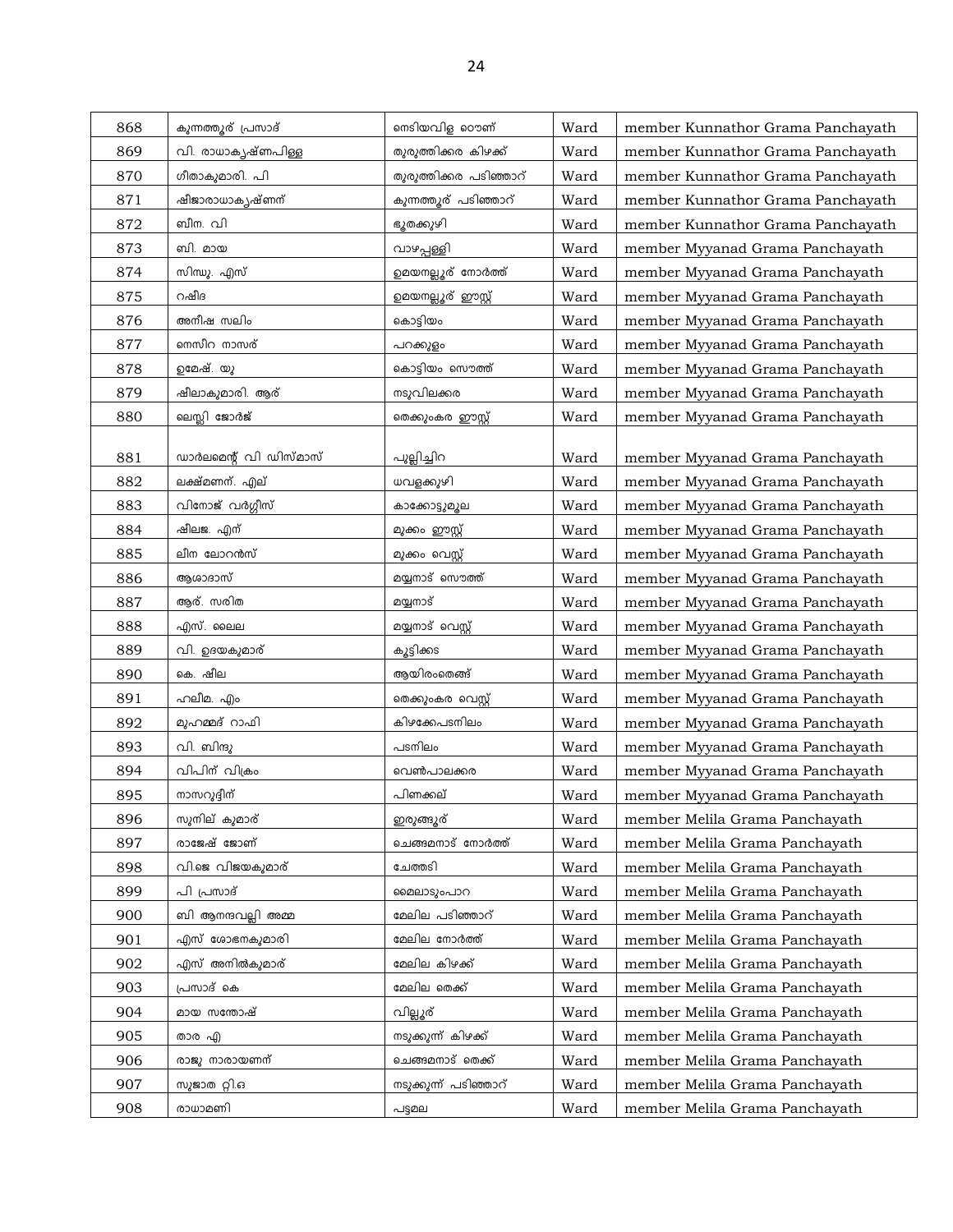| 909 | ബീന ചെറിയാന്           | ഐപ്പള്ളൂര്                        | Ward | member Melila Grama Panchayath        |
|-----|------------------------|-----------------------------------|------|---------------------------------------|
| 910 | ജെസ്സി റെജി            | കിഴക്കേത്തെരുവ്                   | Ward | member Melila Grama Panchayath        |
| 911 | അജിത കുമാരി            | കിടപ്രം വടക്ക്                    | Ward | member Manroethuruth Grama Panchayath |
| 912 | ബിനു കരുണാകരന്         | കിടപ്രം തെക്ക്                    | Ward | member Manroethuruth Grama Panchayath |
| 913 | നിത്യാ ബാബു            | കൺട്രാംകാണി                       | Ward | member Manroethuruth Grama Panchayath |
| 914 | ബി.ഗോപാലകൃഷ്ണന്        | വില്ലിമംഗലം വെസ്റ്റ്              | Ward | member Manroethuruth Grama Panchayath |
| 915 | അനുപമ.വി               | വില്ലിമംഗലം                       | Ward | member Manroethuruth Grama Panchayath |
| 916 | ഷിജു കുമാര്.കെ         | നെന്മേനി കിഴക്ക്                  | Ward | member Manroethuruth Grama Panchayath |
| 917 | ശാന്തകുമാര്.കെ.ടി      | തുമ്പുംമുഖം                       | Ward | member Manroethuruth Grama Panchayath |
| 918 | മഞ്ചു                  | നെന്മേനി                          | Ward | member Manroethuruth Grama Panchayath |
| 919 | രാജി ലാല്.എന്          | നെന്മേനി തെക്ക്                   | Ward | member Manroethuruth Grama Panchayath |
| 920 | ജ്യോതി ലക്ഷ്മി         | പട്ടംതുരുത്ത് കിഴക്ക്             | Ward | member Manroethuruth Grama Panchayath |
| 921 | അഭിജിത്ത്.എസ്          | പേഴുംതുരുത്ത്                     | Ward | member Manroethuruth Grama Panchayath |
| 922 | ഷൈനി കൃഷ്ണകുമാര്       | പട്ടംതുരുത്ത് പടിഞ്ഞാറ്           | Ward | member Manroethuruth Grama Panchayath |
| 923 | ലതാ മോഹനന്             | പെരുങ്ങാലം                        | Ward | member Manroethuruth Grama Panchayath |
| 924 | എല്.ഉഷാകുമാരി          | അന്തമണ്                           | Ward | Member mylom Grama Panchayath         |
| 925 | സൂസമ്മ ബേബി            | കലയപുരം                           | Ward | Member mylom Grama Panchayath         |
|     |                        |                                   |      |                                       |
| 926 | ആര്.ഗോപാല കൃഷ്ണന്      | താമരക്കുടി                        | Ward | Member mylom Grama Panchayath         |
| 927 | മാർഗരെറ്റ്             | ആക്കവിള                           | Ward | Member mylom Grama Panchayath         |
| 928 | അരുണ്.കെ               | മൈലം                              | Ward | Member mylom Grama Panchayath         |
| 929 | സരസമ്മ രാമചന്ദ്രൻപിള്ള | മൈലം തെക്കേകര                     | Ward | Member mylom Grama Panchayath         |
| 930 | സന്തോഷ്കുമാര്          | ഇട്ടിയപറമ്പ്                      | Ward | Member mylom Grama Panchayath         |
| 931 | സിന്ധു യേശോധരന്        | പുലമണ്                            | Ward | Member mylom Grama Panchayath         |
| 932 | ഗോപാലകൃഷ്ണന്.വി        | മുട്ടമ്പലം                        | Ward | Member mylom Grama Panchayath         |
| 933 | ഗിരിജ മുരളീധരന്        | പള്ളിക്കല് ഈസ്റ്റ്                | Ward | Member mylom Grama Panchayath         |
| 934 | എന്.കൃഷ്ണൻകുട്ടി       | പള്ളിക്കല്                        | Ward | Member mylom Grama Panchayath         |
| 935 | കെ.വി.സന്തോഷ് ബാബു     | പള്ളിക്കല് പടിഞ്ഞാറ്              | Ward | Member mylom Grama Panchayath         |
| 936 | മിനിമോള്               | കോട്ടാത്തല                        | Ward | Member mylom Grama Panchayath         |
| 937 | ആര്യ സുരേന്ദ്രന്       | കോട്ടാത്തല പടിഞ്ഞാറ്              | Ward | Member mylom Grama Panchayath         |
| 938 | ജെസ്സി.വി.ആര്          | മുഴിക്കോട്                        | Ward | Member mylom Grama Panchayath         |
| 939 | അഞ്ചു.ആര്.എസ്          | പെരുംകുളം                         | Ward | Member mylom Grama Panchayath         |
| 940 | കെ.ജി.ലെക്ഷ്മി         | പള്ളിക്കല് വടക്ക്                 | Ward | Member mylom Grama Panchayath         |
| 941 | റോസമ്മ.വൈ              | ഇഞ്ചക്കാട് തെക്ക്                 | Ward | Member mylom Grama Panchayath         |
|     |                        |                                   |      |                                       |
| 942 | ഉണ്ണികൃഷ്ണന് നായര്.ജി  | ഇഞ്ചക്കാട്                        | Ward | Member mylom Grama Panchayath         |
| 943 | കുമാരന്.ജി             | ഇഞ്ചക്കാട് കിഴക്ക്                | Ward | Member mylom Grama Panchayath         |
| 944 | വി.പാത്തുമ്മാ ബീവി     | വടക്കന് മൈനാഗപ്പള്ളി<br>പടിഞ്ഞാറ് | Ward | Member Mynagappally Grama Panchayath  |
|     |                        |                                   |      |                                       |
| 945 | ബിന്ദു.വി              | വടക്കന് മൈനാഗപ്പള്ളി<br>കിഴക്ക്   | Ward | Member Mynagappally Grama Panchayath  |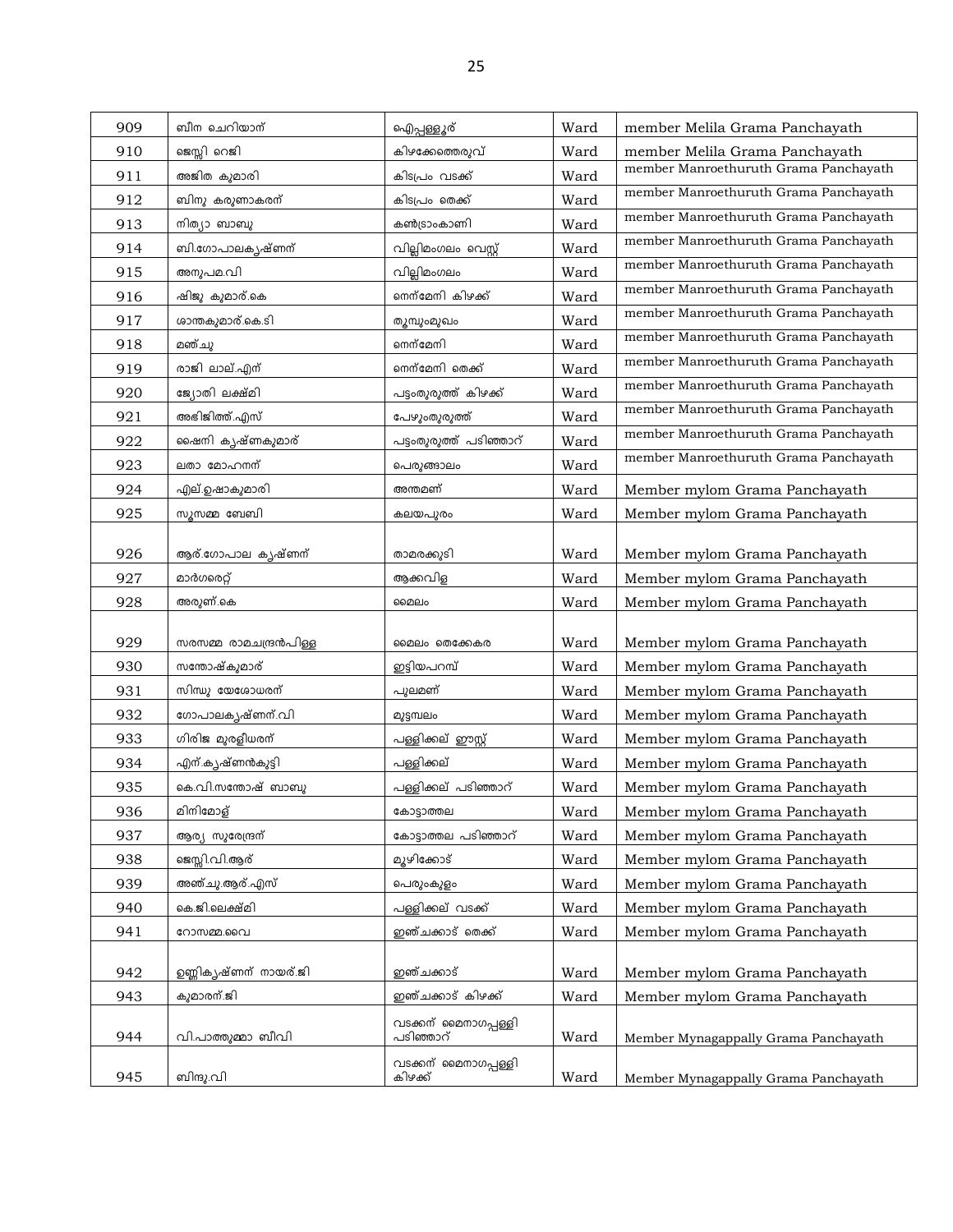| 946 | <b>SER</b>                     | വടക്കന് മൈനാഗപ്പള്ളി<br>തെക്ക്    | Ward | Member Mynagappally Grama Panchayath |
|-----|--------------------------------|-----------------------------------|------|--------------------------------------|
| 947 | ബി.രഘുനാഥൻപിള്ള                | ഇടവനശ്ശേരി പടിഞ്ഞാറ്              | Ward | Member Mynagappally Grama Panchayath |
| 948 | രാഗിണി                         | ഇടവനശ്ശേരി കിഴക്ക്                | Ward | Member Mynagappally Grama Panchayath |
| 949 | ശാന്തകുമാരി അമ്മ               | ഇടവനശ്ശേരി തെക്ക്                 | Ward | Member Mynagappally Grama Panchayath |
| 950 | വൈ.ഷാജഹാന്                     | വേങ്ങ വടക്ക്                      | Ward | Member Mynagappally Grama Panchayath |
| 951 | അബ്ദുള് സമദ്                   | വേങ്ങ                             | Ward | Member Mynagappally Grama Panchayath |
| 952 | രാധാകൃഷ്ണപിള്ള.കെ              | വേങ്ങ കിഴക്ക്                     | Ward | Member Mynagappally Grama Panchayath |
| 953 | എം.ശിവൻപിള്ള                   | വേങ്ങ തെക്ക്                      | Ward | Member Mynagappally Grama Panchayath |
| 954 | രജനി സൂനില്                    | കോവൂര് കിഴക്ക്                    | Ward | Member Mynagappally Grama Panchayath |
| 955 | കെ.കൊച്ചുവേലുമാസ്റ്റര്         | കോവൂര്                            | Ward | Member Mynagappally Grama Panchayath |
| 956 | രാധികാ ഗോപന്                   | കിഴക്കേക്കര വടക്ക്                | Ward | Member Mynagappally Grama Panchayath |
| 957 | അനൂപ് കുമാര്                   | കിഴക്കേക്കര തെക്ക്                | Ward | Member Mynagappally Grama Panchayath |
| 958 | സിജു കോശി വൈദ്യന്              | കടപ്പ തെക്ക്                      | Ward | Member Mynagappally Grama Panchayath |
| 959 | അഡ്വ.റ്റി.മോഹനന്               | കടപ്പ                             | Ward | Member Mynagappally Grama Panchayath |
| 960 | മുരളീധരൻപിള്ള.ആര്              | കടപ്പ കിഴക്ക്                     | Ward | Member Mynagappally Grama Panchayath |
| 961 | അമ്പിളി                        | കടപ്പ പടിഞ്ഞാറ്                   | Ward | Member Mynagappally Grama Panchayath |
| 962 | നജീബ്.യു                       | കടപ്പ വടക്ക്                      | Ward | Member Mynagappally Grama Panchayath |
| 963 | പുഷ്പകുമാരി.പി                 | തെക്കന് മൈനാഗപ്പള്ളി<br>കിഴക്ക്   | Ward | Member Mynagappally Grama Panchayath |
| 964 | പി.എസ്.ജയലക്ഷ്മി               | തെക്കന് മൈനാഗപ്പള്ളി<br>പടിഞ്ഞാറ് | Ward | Member Mynagappally Grama Panchayath |
| 965 | ലതാകുമാരി                      | തെക്കന് മൈനാഗപ്പള്ളി              | Ward | Member Mynagappally Grama Panchayath |
| 966 | അനിത.എി                        | പഴങ്ങാലം നോ ത്ത്                  | Ward | member Nedumpana Grama Panchayath    |
| 967 | തോമസ് കോശി                     | നല്ലില                            | Ward | member Nedumpana Grama Panchayath    |
| 968 | അജിത.ബി.എസ്                    | നല്ലില ഈസ്റ്റ്                    | Ward | member Nedumpana Grama Panchayath    |
| 969 | അനിത.സി                        | പുലിയില നോ ത്ത്                   | Ward | member Nedumpana Grama Panchayath    |
| 970 | കുമാ $\mathbb{I}.$ എസ്<br>സുനി | പുലിയില                           | Ward | member Nedumpana Grama Panchayath    |
| 971 | കെ.ഉഷാകുമാരി                   | ഇളവൂ $\mathbb I$                  | Ward | member Nedumpana Grama Panchayath    |
| 972 | ബാബു.എി                        | പള്ളിമ<br>നോ ത്ത്                 | Ward | member Nedumpana Grama Panchayath    |
| 973 | ഷീബ.എസ്                        | മലേവയി                            | Ward | member Nedumpana Grama Panchayath    |
| 974 | നിഷ.സി.നായി                    | മിയ്യണ്ണൂ[]                       | Ward | member Nedumpana Grama Panchayath    |
|     |                                |                                   |      |                                      |
| 975 | ഇന്ദിര രഘുനാഥ<br>പിള്ള         | വെളിച്ചിക്കാല                     | Ward | member Nedumpana Grama Panchayath    |
| 976 | മുഹമ്മദ് റാഫി                  | കുണ്ടുമി                          | Ward | member Nedumpana Grama Panchayath    |
| 977 | [ബ്വഥമാര ന്നഗ്നപ               | പള്ളിമി                           | Ward | member Nedumpana Grama Panchayath    |
| 978 | സജീവ്.ഐ                        | കുളപ്പാടം സൌത്ത്                  | Ward | member Nedumpana Grama Panchayath    |
| 979 | ഷീല                            | മുട്ടയ്ക്കാവ് നോ ത്ത്             | Ward | member Nedumpana Grama Panchayath    |
| 980 | എം.ആസാദ്                       | മുട്ടയ്ക്കാവ് സൌത്ത്              | Ward | member Nedumpana Grama Panchayath    |
| 981 | മ സൂ $\mathbb I$<br>റ്റി.എ     | മുട്ടയ്ക്കാവ് വെസ്റ്റ്            | Ward | member Nedumpana Grama Panchayath    |
| 982 | ബത്ത്.എസ്<br>സു                | നെടുമ്പന സൌത്ത്                   | Ward | member Nedumpana Grama Panchayath    |
| 983 | ബീന.എ                          | കുളപ്പാടം നോ ത്ത്                 | Ward | member Nedumpana Grama Panchayath    |
| 984 | ബി.രേണുക                       | നെടുമ്പന                          | Ward | member Nedumpana Grama Panchayath    |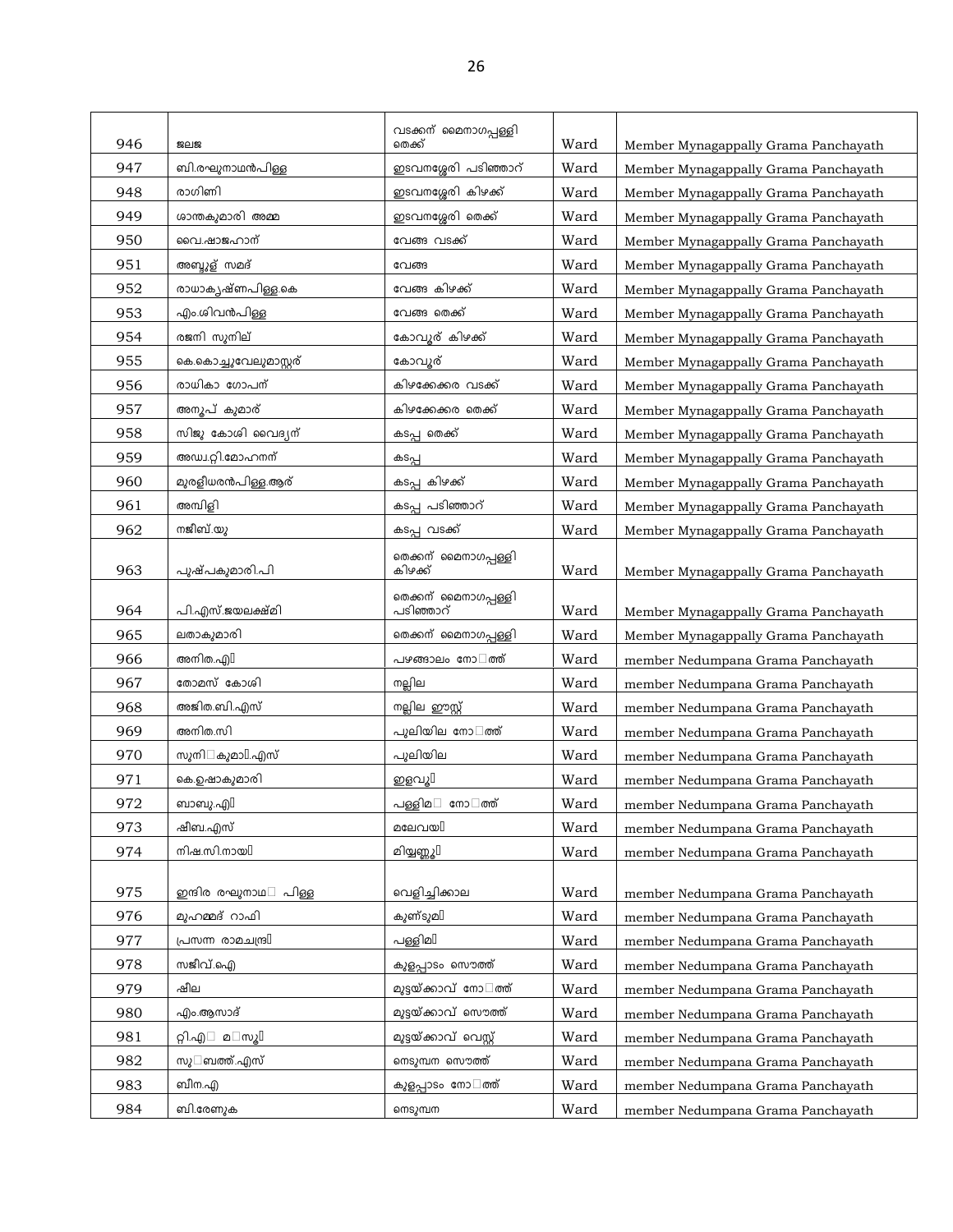| 985  | എസ്.നാസറുദ്ദീ $\mathbb I$   | കളയ്ക്കി              | Ward | member Nedumpana Grama Panchayath   |
|------|-----------------------------|-----------------------|------|-------------------------------------|
|      |                             |                       |      |                                     |
| 986  | പിള്ള<br>എം. വേണുഗോപാല      | നെടുമ്പന നോ ത്ത്      | Ward | member Nedumpana Grama Panchayath   |
| 987  | സി.സന്തോഷ് കുമാ $\mathbb I$ | പഴങ്ങാലം സൗത്ത്       | Ward | member Nedumpana Grama Panchayath   |
| 988  | ഷീല മനോഹരി                  | പഴങ്ങാലം              | Ward | member Nedumpana Grama Panchayath   |
| 989  | ഓമനക്കൂട്ടന്                | തെക്കുംപുറം           | Ward | member Neduvathoor Grama Panchayath |
| 990  | വിദ്യാ.വി                   | കരുവായം               | Ward | member Neduvathoor Grama Panchayath |
| 991  | ആര്. സുരേഷ്കുമാര്           | തേവലപ്പുറം            | Ward | member Neduvathoor Grama Panchayath |
| 992  | എസ്. മഞ്ജുഷ                 | കോട്ടാത്തല            | Ward | member Neduvathoor Grama Panchayath |
| 993  | എം.സി. രമണി                 | അവണ്യര്               | Ward | member Neduvathoor Grama Panchayath |
| 994  | ഉണ്ണികൃഷ്ണപിള്ള             | വല്ലം                 | Ward | member Neduvathoor Grama Panchayath |
| 995  | സിന്ധു.എ                    | കുറുംബാല്ലൂര്         | Ward | member Neduvathoor Grama Panchayath |
| 996  | കെ.ആര്. ഓമനക്കൂട്ടന്        | ചാലൂക്കോണം            | Ward | member Neduvathoor Grama Panchayath |
| 997  | ജലജ സുരേഷ്                  | നീലേശ്വരം             | Ward | member Neduvathoor Grama Panchayath |
| 998  | കെ.ഉദയകുമാര്                | പിണറ്റിൻമൂട്          | Ward | member Neduvathoor Grama Panchayath |
| 999  | കെ.പി.ശ്രീകല                | അന്നൂര്               | Ward | member Neduvathoor Grama Panchayath |
| 1000 | എന്.സലീല                    | വെൺമണ്ണൂര്            | Ward | member Neduvathoor Grama Panchayath |
| 1001 | ജയലക്ഷ്മി                   | നെടുവത്തൂര്           | Ward | member Neduvathoor Grama Panchayath |
| 1002 | ഭാവന                        | ആനക്കോട്ടൂര്          | Ward | member Neduvathoor Grama Panchayath |
| 1003 | അനിൽകുമാര്.ഡി               | ആനക്കോട്ടൂര് വെസ്റ്റ് | Ward | member Neduvathoor Grama Panchayath |
| 1004 | വി.കെ.ജ്യോതി                | പുല്ലാമല              | Ward | member Neduvathoor Grama Panchayath |
| 1005 | ഉഷാകുമാരി                   | കുഴയ്ക്കാട്           | Ward | member Neduvathoor Grama Panchayath |
| 1006 | വിജയന് പിള്ള                | കല്ലേലില്             | Ward | member Neduvathoor Grama Panchayath |
| 1007 | മോളി. എസ്.                  | എ.എം.സി               | Ward | member Neendakara Grama Panchayath  |
| 1008 | വസന്തകുമാര്                 | പുത്തൻതുറ             | Ward | member Neendakara Grama Panchayath  |
| 1009 | ജഗദമ്മ. കെ.                 | ഫിഷർമെൻകോളനി          | Ward | member Neendakara Grama Panchayath  |
| 1010 | ചന്ദ്രശേഖരന്                | പന്നയ്ക്കൽതുരുത്ത്    | Ward | member Neendakara Grama Panchayath  |
| 1011 | എസ്. മായ                    | ആനാംകണ്ടം             | Ward | member Neendakara Grama Panchayath  |
| 1012 | ആന്റണി പത്രോസ്              | മേരിലാന്റ്            | Ward | member Neendakara Grama Panchayath  |
| 1013 | അന്റോണിയോ വില്യം            | നീണ്ടകര               | Ward | member Neendakara Grama Panchayath  |
|      |                             |                       |      |                                     |
| 1014 | ഹെൻട്രി. എക്സ്. ഫെർണാണ്ടസ്  | പോർട്ട് വാർഡ്         | Ward | member Neendakara Grama Panchayath  |
| 1015 | സുരേന്ദ്രന്                 | വേട്ടുതറ              | Ward | member Neendakara Grama Panchayath  |
| 1016 | സി.എസ്. മിനി                | പരിമണം തെക്ക്         | Ward | member Neendakara Grama Panchayath  |
| 1017 | സേതുലക്ഷ്മി. എസ്.           | പരിമണം                | Ward | member Neendakara Grama Panchayath  |
| 1018 | എല്. സോജ                    | ഫൌണ്ടേഷന്             | Ward | member Neendakara Grama Panchayath  |
| 1019 | നിജ അനില്                   | ആൽത്തറ ബീച്ച്         | Ward | member Neendakara Grama Panchayath  |
| 1020 | എസ്. ആബ്ദുല് ഹക്കീം         | എലിക്കുന്നാംമുകള്     | Ward | member Nilamel Grama Panchayath     |
| 1021 | ഷിജി                        | വലിയവഴി               | Ward | member Nilamel Grama Panchayath     |
| 1022 | ജലീല ഷംസ്                   | നെടുംപച്ച             | Ward | member Nilamel Grama Panchayath     |
| 1023 | സ്മിത ഗോപന്                 | മുളയക്കോണം            | Ward | member Nilamel Grama Panchayath     |
| 1024 | അക്കരവിള സജീവ്              | മുരുക്കുമണ്           | Ward | member Nilamel Grama Panchayath     |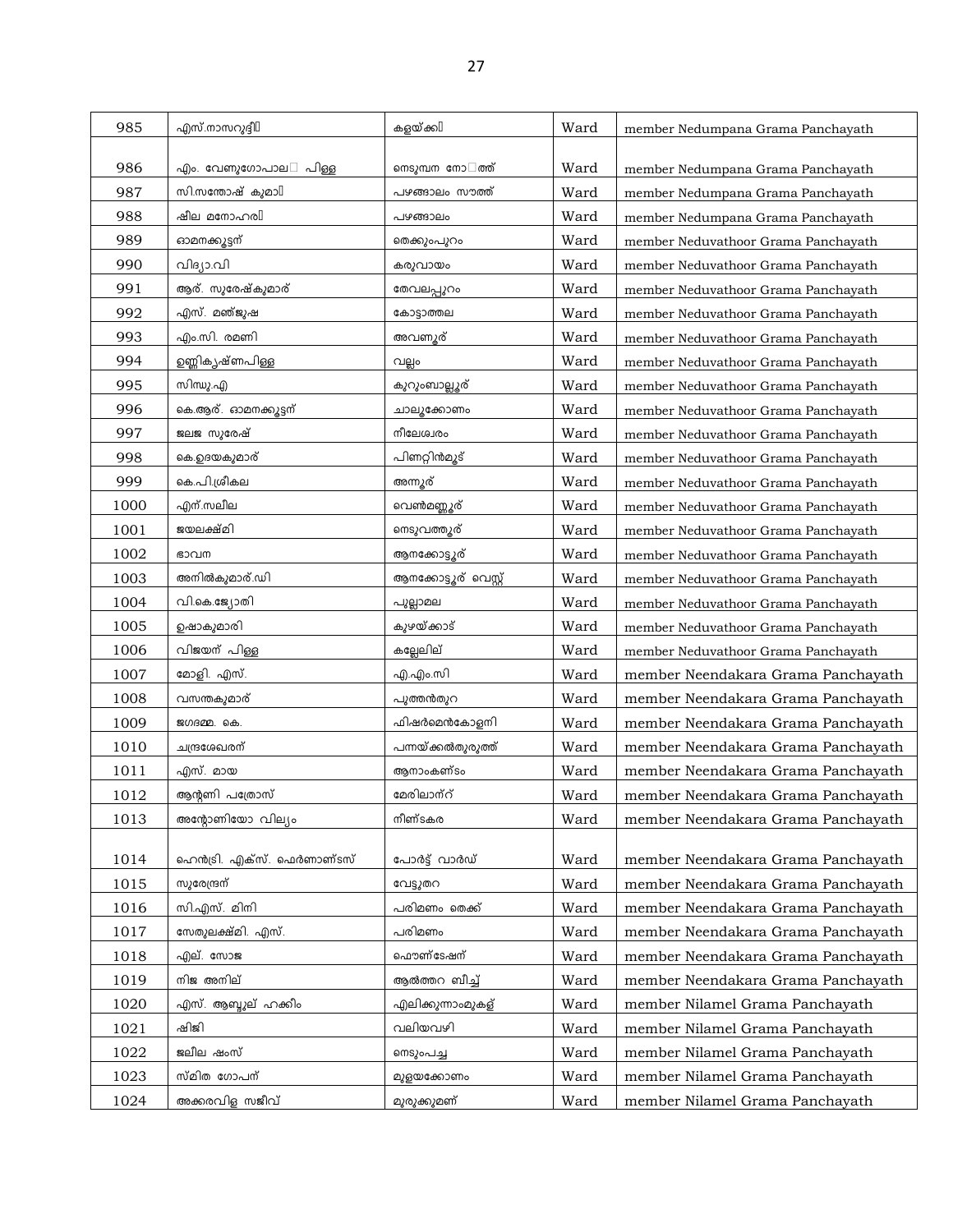| 1025 | സുജിത്ത് .എസ്.എല്          | പുതുശ്ശേരി             | Ward | member Nilamel Grama Panchayath |
|------|----------------------------|------------------------|------|---------------------------------|
| 1026 | ബി.കേരള കുമാരി             | കോളേജ്                 | Ward | member Nilamel Grama Panchayath |
| 1027 | ബിനു സാബു                  | വെള്ളാംപാറ             | Ward | member Nilamel Grama Panchayath |
| 1028 | എ. എം. റാഫി                | ചേറാട്ടുകുഴി           | Ward | member Nilamel Grama Panchayath |
| 1029 | ഷെമീന പറമ്പില്             | ടൌണ്                   | Ward | member Nilamel Grama Panchayath |
| 1030 | എ. മുഹമ്മദ് കുഞ്ഞ്         | ബംഗ്ളാംകുന്ന്          | Ward | member Nilamel Grama Panchayath |
| 1031 | സുദർശനന് .ആര്              | വേയ്ക്കല്              | Ward | member Nilamel Grama Panchayath |
| 1032 | ബിന്ദു. ബി                 | കൈതോട്                 | Ward | member Nilamel Grama Panchayath |
| 1033 | റസിയാ സാദീഖ്               | പായിക്കുഴി             | Ward | member Oachira Grama Panchayath |
| 1034 | മഞ്ചു പാച്ചന്              | ഓച്ചിറ                 | Ward | member Oachira Grama Panchayath |
| 1035 | ലത്തീഫാ ബീവി. ഇ            | മേമന വടക്ക്            | Ward | member Oachira Grama Panchayath |
|      |                            |                        |      |                                 |
| 1036 | അയ്യാണിക്കല് അബ്ദുള് മജീദ് | മേമന                   | Ward | member Oachira Grama Panchayath |
| 1037 | സിന്ധു. വി                 | വയനകം                  | Ward | member Oachira Grama Panchayath |
| 1038 | വി.എന് ബാലകൃഷ്ണന്          | ഞക്കനാല്               | Ward | member Oachira Grama Panchayath |
|      |                            |                        |      |                                 |
| 1039 | എലമ്പടത്ത് രാധാകൃഷ്ണന്     | മഠത്തിൽകാരാഴ്മ വടക്ക്  | Ward | member Oachira Grama Panchayath |
| 1040 | മാളൂ സതീഷ്                 | മഠത്തിൽകാരാഴ്മ         | Ward | member Oachira Grama Panchayath |
| 1041 | എസ്സ്. മഹിളാമണി            | കൊറ്റംപള്ളി            | Ward | member Oachira Grama Panchayath |
| 1042 | എസ്. ഗീതാകുമാരി            | മേമന തെക്ക്            | Ward | member Oachira Grama Panchayath |
| 1043 | രാജേഷ്കുമാര്               | ചങ്ങൻകുളങ്ങര വടക്ക്    | Ward | member Oachira Grama Panchayath |
| 1044 | ജോളി. ജെ                   | ചങ്ങൻകുളങ്ങര           | Ward | member Oachira Grama Panchayath |
| 1045 | രാധാമണിയമ്മ                | ചങ്ങൻകുളങ്ങര തെക്ക്    | Ward | member Oachira Grama Panchayath |
| 1046 | സുകുമാരി. എല്              | ചങ്ങൻകുളങ്ങര പടിഞ്ഞാറ് | Ward | member Oachira Grama Panchayath |
| 1047 | തുളസി ചന്ദ്രന്             | വലിയകുളങ്ങര            | Ward | member Oachira Grama Panchayath |
| 1048 | ആര്.ഡി പത്മകുമാര്          | വലിയകുളങ്ങര വടക്ക്     | Ward | member Oachira Grama Panchayath |
| 1049 | ജി.വിക്രമന്                | പായിക്കുഴി തെക്ക്      | Ward | member Oachira Grama Panchayath |
|      |                            |                        |      |                                 |
| 1050 | അഡ⊥.കെ.വി.ജയകൃഷ്ണന്        | പെരുമണ് പടിഞ്ഞാറ്      | Ward | member Panayam Grama Panchayath |
| 1051 | ഷീല                        | പെരുമണ് കിഴക്ക്        | Ward | member Panayam Grama Panchayath |
| 1052 | പി.വിജയാനന്ദന്             | പി.എച്ച്.സി            | Ward | member Panayam Grama Panchayath |
| 1053 | എം.ആര്.ശ്രീകല              | റയിൽവെസ്റ്റേഷന്        | Ward | member Panayam Grama Panchayath |
| 1054 | ജി.രാധാകൃഷ്ണപിള്ള          | ചെമ്മക്കാട്            | Ward | member Panayam Grama Panchayath |
| 1055 | സുനിത എസ്                  | ചാറുകാട്               | Ward | member Panayam Grama Panchayath |
| 1056 | വൈ റഹീം                    | ചാത്തിനാംകുളം          | Ward | member Panayam Grama Panchayath |
| 1057 | ജെ.മോഹനൻപിള്ള              | ഗുരുകുലം               | Ward | member Panayam Grama Panchayath |
| 1058 | പ്രസന്നകുമാരി എല്          | പാമ്പാലില്             | Ward | member Panayam Grama Panchayath |
| 1059 | അനുമോന് കെ                 | കണ്ടച്ചിറ              | Ward | member Panayam Grama Panchayath |
| 1060 | കെ ഷീല                     | താന്നിക്കമുക്ക്        | Ward | member Panayam Grama Panchayath |
| 1061 | ബേബി പി                    | ചോനംചിറ                | Ward | member Panayam Grama Panchayath |
| 1062 | ചിഞ്ചു ബി                  | അമ്പഴവയല്              | Ward | member Panayam Grama Panchayath |
| 1063 | രതിയമ്മാള്                 | പനയം                   | Ward | member Panayam Grama Panchayath |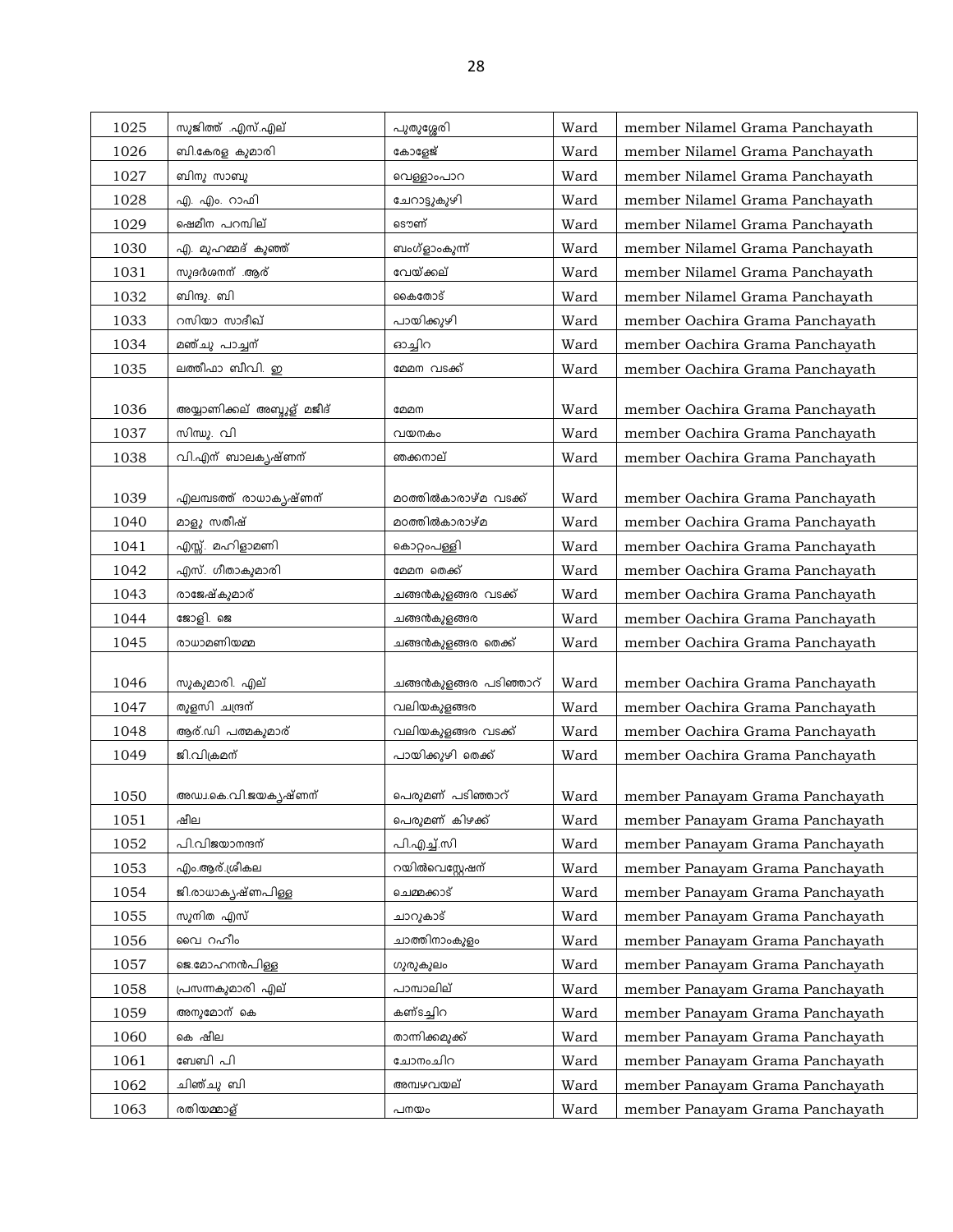| 1064 | ബി.ഷാജി                 | കോവിൽമുക്ക്        | Ward | member Panayam Grama Panchayath      |
|------|-------------------------|--------------------|------|--------------------------------------|
| 1065 | പനയം സജീവ്              | ചിറ്റയം            | Ward | member Panayam Grama Panchayath      |
| 1066 | ഡോ. ഹാഷിമ. എസ്          | കൊല്ലക             | Ward | member Panamana Grama Panchayath     |
| 1067 | കൊച്ചൊറ്റയില് റഷീന      | വടക്കുംതല          | Ward | member Panamana Grama Panchayath     |
| 1068 | നിഷാ വാഹിദ്             | പനയന്നാർകാവ്       | Ward | member Panamana Grama Panchayath     |
| 1069 | കുൽസം ഷംസുദ്ദീന്        | ചാമ്പക്കടവ്        | Ward | member Panamana Grama Panchayath     |
| 1070 | റജിലത്ത് ബീവി. എ        | പറമ്പിമുക്ക്       | Ward | member Panamana Grama Panchayath     |
| 1071 | ജെ. അനിൽകുമാര്          | വെറ്റമുക്ക്        | Ward | member Panamana Grama Panchayath     |
| 1072 | നാസിമുദ്ദീന് കെ         | മുല്ലക്കേരി        | Ward | member Panamana Grama Panchayath     |
| 1073 | അഹമ്മദ് മൻസൂര്          | മനയില്             | Ward | member Panamana Grama Panchayath     |
|      |                         |                    |      |                                      |
| 1074 | റഹ്മത്തുന്നിസ്സ ഇഖ്ബാല് | മാവേലി             | Ward | member Panamana Grama Panchayath     |
| 1075 | ഹസീന ഇ                  | മിടാപ്പള്ളി        | Ward | member Panamana Grama Panchayath     |
| 1076 | ഷഹുബാനത്ത് എച്ച്        | കണ്ണൻകുളങ്ങര       | Ward | member Panamana Grama Panchayath     |
| 1077 | നിസാര് എസ്സ്            | നടുവത്തുചേരി       | Ward | member Panamana Grama Panchayath     |
| 1078 | ഉമാദേവി                 | ചോല                | Ward | member Panamana Grama Panchayath     |
| 1079 | മിനി. ഒ                 | വടുതല              | Ward | member Panamana Grama Panchayath     |
| 1080 | രവി. ആര്                | കോലം               | Ward | member Panamana Grama Panchayath     |
| 1081 | അയ്യപ്പന് പിള്ള വി      | കളരി               | Ward | member Panamana Grama Panchayath     |
| 1082 | അനില് പുത്തേഴം          | മേക്കാട്           | Ward | member Panamana Grama Panchayath     |
| 1083 | രാഗേഷ് നിർമ്മല്         | ചിറ്റൂര്           | Ward | member Panamana Grama Panchayath     |
| 1084 | സജിത്ത് രഞ്ജ്. ജി       | പൊന്മന             | Ward | member Panamana Grama Panchayath     |
| 1085 | ശാലിനി. എസ്             | പന്മന              | Ward | member Panamana Grama Panchayath     |
| 1086 | കറുകത്തല ഇസ്മായില്      | പോരുക്കര           | Ward | member Panamana Grama Panchayath     |
| 1087 | ഷീജുമോള്. എ.എസ്         | വടക്കുംതല മേക്ക്   | Ward | member Panamana Grama Panchayath     |
| 1088 | അനില് ഭരതന്             | കുറ്റിവട്ടം        | Ward | member Panamana Grama Panchayath     |
| 1089 | ഒ.സൈനുലാബ്ദീന്          | ഇടത്തറ             | Ward | member Pathanapuram Grama Panchayath |
| 1090 | നെജിമുനിഷ.എസ്.          | നടുമുരുപ്പ്        | Ward | member Pathanapuram Grama Panchayath |
| 1091 | ഷീജാ ചന്ദ്രബാബു         | വാഴപ്പാറ           | Ward | member Pathanapuram Grama Panchayath |
| 1092 | ജെ.നിഷ                  | ചിതൽവെട്ടി         | Ward | member Pathanapuram Grama Panchayath |
| 1093 | കെ.പി.രാജു              | മാങ്കോട്           | Ward | member Pathanapuram Grama Panchayath |
| 1094 | നസീമ ഷാജഹാന്            | പൂങ്കൂളഞ്ഞി        | Ward | member Pathanapuram Grama Panchayath |
| 1095 | റാജിഫ                   | നെടുംമ്പറമ്പ്      | Ward | member Pathanapuram Grama Panchayath |
| 1096 | എം.ഷേക്ക് പരീത്         | നടുക്കുന്ന് വടക്ക് | Ward | member Pathanapuram Grama Panchayath |
| 1097 | ബൽക്കീസ് ബീഗം           | നടുക്കുന്ന് തെക്ക് | Ward | member Pathanapuram Grama Panchayath |
| 1098 | രത്നമ്മ.എസ്             | ടൌണ് തെക്ക്        | Ward | member Pathanapuram Grama Panchayath |
| 1099 | എസ്. അനിൽകുമാര്         | മഞ്ചള്ളൂര്         | Ward | member Pathanapuram Grama Panchayath |
| 1100 | എം.ഹുസൈന്               | കാരമൂട്            | Ward | member Pathanapuram Grama Panchayath |
| 1101 | എസ്.എം.ഷെരീഫ്           | മുലക്കട            | Ward | member Pathanapuram Grama Panchayath |
| 1102 | എം.അജിതാബീഗം            | കുണ്ടയം            | Ward | member Pathanapuram Grama Panchayath |
| 1103 | നജീബ് മുഹമ്മദ്.എച്ച്    | മാർക്കറ്റ്         | Ward | member Pathanapuram Grama Panchayath |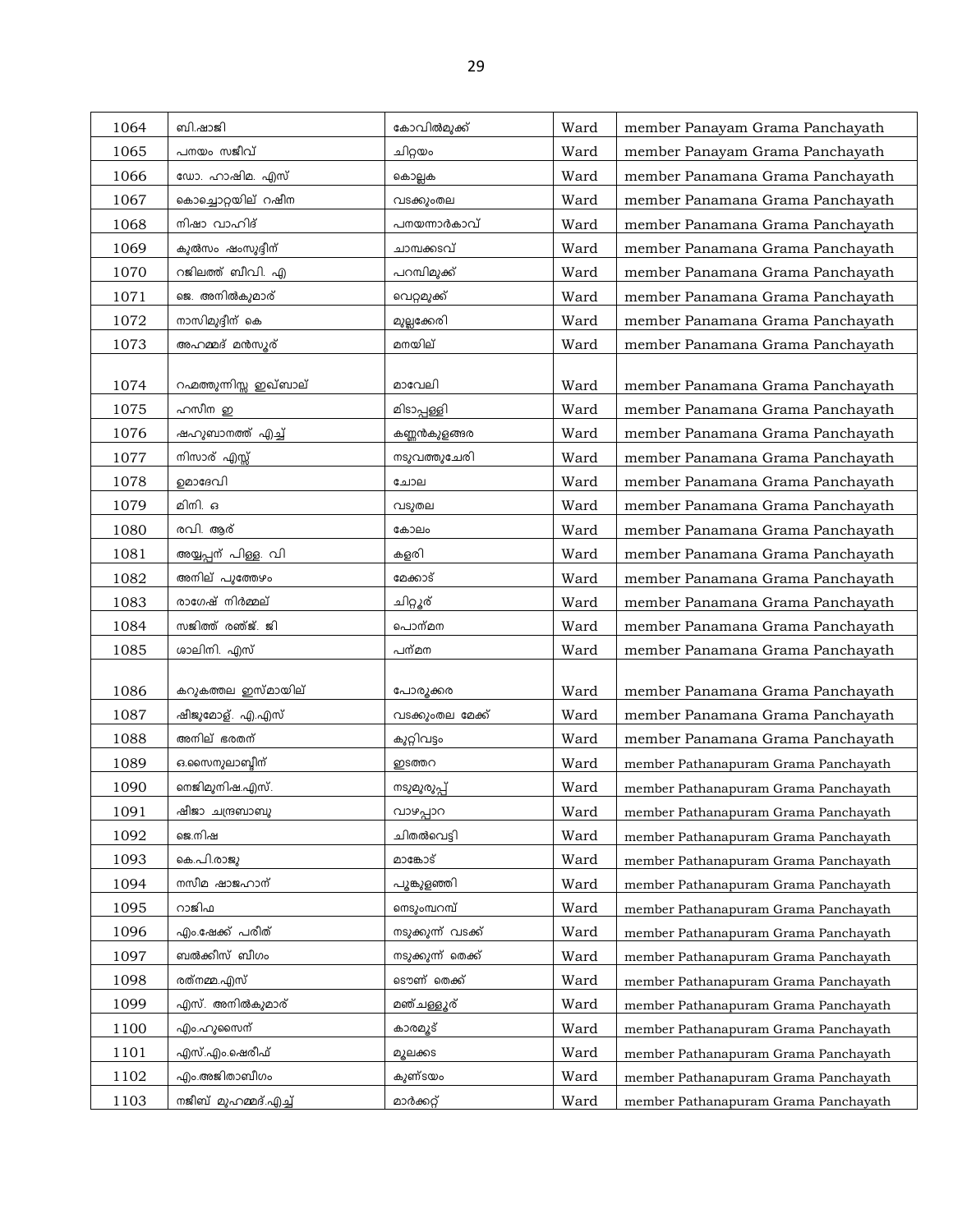| 1104 | കെ.സി.മണി                | കല്ലും കടവ്     | Ward | member Pathanapuram Grama Panchayath            |
|------|--------------------------|-----------------|------|-------------------------------------------------|
| 1105 | ഷൌബീല ഷാജഹാന്            | ടൌണ് സെൻട്രല്   | Ward | member Pathanapuram Grama Panchayath            |
| 1106 | അന്നമ്മ എബ്രഹാം          | ടൌണ് വടക്ക്     | Ward | member Pathanapuram Grama Panchayath            |
| 1107 | സി.രാജേന്ദ്രന് നായര്     | പാതിരിക്കല്     | Ward | member Pathanapuram Grama Panchayath            |
| 1108 | അനുരാജ് ഏ ആര്            | താഴത്ത് വടക്ക്  | Ward | member Pattazhi Grama Panchayath                |
| 1109 | ജയശ്രീ ലാല്              | ഏറത്ത് വടക്ക്   | Ward | member Pattazhi Grama Panchayath                |
| 1110 | കെ ബി ശ്രീദേവി           | മീനം            | Ward | member Pattazhi Grama Panchayath                |
| 1111 | അജയകുമാര് ആര്            | പന്തപ്ലാവ്      | Ward | member Pattazhi Grama Panchayath                |
| 1112 | രതി എസ്                  | പന്ത്രണ്ട്മുറി  | Ward | member Pattazhi Grama Panchayath                |
| 1113 | ഷീജ കുമാരി               | പുളിവിള         | Ward | member Pattazhi Grama Panchayath                |
| 1114 | ബി എസ് സുജാത             | മയിലാടുംപാറ     | Ward | member Pattazhi Grama Panchayath                |
| 1115 | മീനം രാജേഷ്              | പനയനം           | Ward | member Pattazhi Grama Panchayath                |
| 1116 | സുനിത മുസ്തഫ             | ൌണ്             | Ward | member Pattazhi Grama Panchayath                |
| 1117 | ജോബി ജോണ്                | കന്നിമേല്       | Ward | member Pattazhi Grama Panchayath                |
| 1118 | പുതുശേരി ഗോപാലകൃഷ്ണന്    | നടുത്തേരി       | Ward | member Pattazhi Grama Panchayath                |
| 1119 | കുഞ്ഞുമോള് ജോർജ്ജ്കുട്ടി | തെക്കേത്തേരി    | Ward | member Pattazhi Grama Panchayath                |
| 1120 | രജനി ബാബു                | മരുതമൺഭാഗം      | Ward | member Pattazhi Grama Panchayath                |
| 1121 | ലിൻസി വർഗ്ഗീസ്           | താഴത്തുവടക്ക്   | Ward | member Pattazhi Vadakkekara Grama<br>Panchayath |
| 1122 | ജോസഫ് ജോണ്               | ഗോവിന്ദമഠം      | Ward | member Pattazhi Vadakkekara Grama<br>Panchayath |
| 1123 | ആര് ആനന്ദരാജന്           | ചെളിക്കുഴി      | Ward | member Pattazhi Vadakkekara Grama<br>Panchayath |
| 1124 | അഭിലാഷ് സി               | മാർക്കറ്റ്      | Ward | member Pattazhi Vadakkekara Grama<br>Panchayath |
| 1125 | രമാദേവി .വി പി           | മണയറ            | Ward | member Pattazhi Vadakkekara Grama<br>Panchayath |
| 1126 | ശ്യാമളകുമാരി. സി         | മാലൂര്          | Ward | member Pattazhi Vadakkekara Grama<br>Panchayath |
| 1127 | ഡി. വനജകുമാരി            | കരിമ്പാലൂര്     | Ward | member Pattazhi Vadakkekara Grama<br>Panchayath |
| 1128 | രേണുക.ജി കെ              | വട്ടക്കാല       | Ward | member Pattazhi Vadakkekara Grama<br>Panchayath |
| 1129 | മസൂദ്ഖാന്                | മീനം വടക്കേക്കര | Ward | member Pattazhi Vadakkekara Grama<br>Panchayath |
|      |                          |                 |      | member Pattazhi Vadakkekara Grama               |
| 1130 | നെസീമ                    | കടുവാത്തോട്     | Ward | Panchavath<br>member Pattazhi Vadakkekara Grama |
| 1131 | രമാദേവി എല്              | ഏറത്തുവടക്ക്    | Ward | Panchayath<br>member Pattazhi Vadakkekara Grama |
| 1132 | എ. വിജയന്                | തെങ്ങമൺമഠം      | Ward | Panchavath                                      |
| 1133 | ബീന കെ                   | മെതുകുമ്മേല്    | Ward | member Pattazhi Vadakkekara Grama<br>Panchayath |
| 1134 | അനീഷ് ഡി                 | കരിമ്പിന് പുഴ   | Ward | Member Pavithreswaram Grama Panchayath          |
| 1135 | ഗീതാ കുമാരി അന്തർജ്ജനം   | തെക്കും ചേരി    | Ward | Member Pavithreswaram Grama Panchayath          |
| 1136 | ജെ കെ വിനോദിനി           | ചെറുമങ്ങാട്     | Ward | Member Pavithreswaram Grama Panchayath          |
| 1137 | എലിസബത്ത് ജോയി           | മലനട            | Ward | Member Pavithreswaram Grama Panchayath          |
| 1138 | റ്റി. ഷൈലേന്ദ്രന്        | പവിത്രേഖരം      | Ward | Member Pavithreswaram Grama Panchayath          |
| 1139 | തുളസീ ലക്ഷ്മണന്          | മാറനാട് കിഴക്ക് | Ward | Member Pavithreswaram Grama Panchayath          |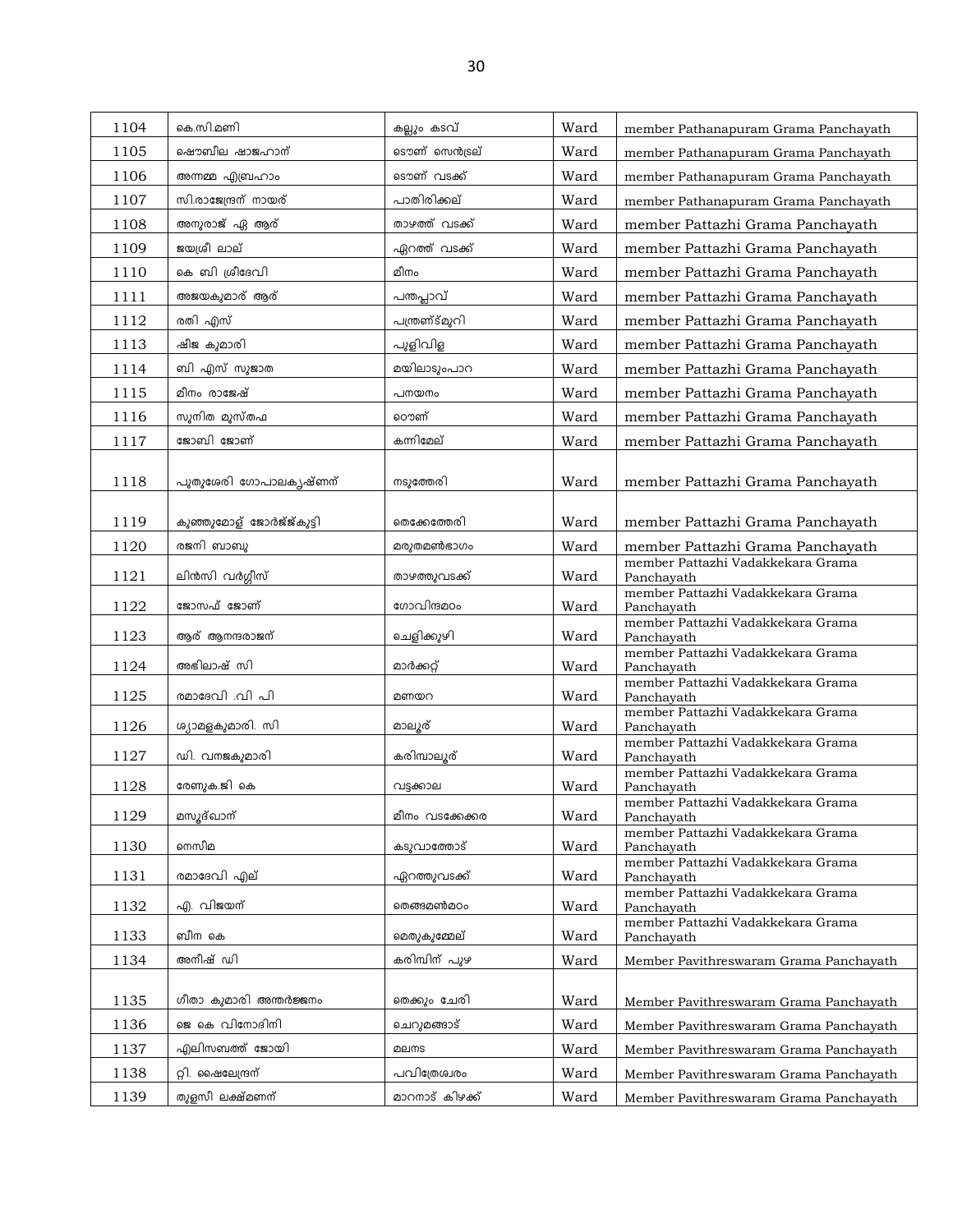| 1140 | എസ് ആര് ഗോപകുമാര്      | മാറനാട് തെക്ക്      | Ward | Member Pavithreswaram Grama Panchayath |
|------|------------------------|---------------------|------|----------------------------------------|
| 1141 | രാധാമണി അമ്മ           | മാറനാട് പടിഞ്ഞാറ്   | Ward | Member Pavithreswaram Grama Panchayath |
| 1142 | ധന്യാ കൃഷ്ണന്          | ഇടവെട്ടം            | Ward | Member Pavithreswaram Grama Panchayath |
| 1143 | ന്ധന്യാ മനോജ്          | കാരുവേലില്          | Ward | Member Pavithreswaram Grama Panchayath |
| 1144 | ഷീജ വിഷുലാല്           | കൈതക്കോട്           | Ward | Member Pavithreswaram Grama Panchayath |
| 1145 | രാജി കുഞ്ഞുമോന്        | കൈതക്കോട് പടിഞ്ഞാറ് | Ward | Member Pavithreswaram Grama Panchayath |
| 1146 | കെ സന്തോഷ് കുമാര്      | കൈതക്കോട് വടക്ക്    | Ward | Member Pavithreswaram Grama Panchayath |
| 1147 | കെ രമേശന്              | ചെറുപൊയ്ക തെക്ക്    | Ward | Member Pavithreswaram Grama Panchayath |
| 1148 | ജീവന് കുമാര് എം        | 620 20o             | Ward | Member Pavithreswaram Grama Panchayath |
| 1149 | ഉഷാ കുമാരി അമ്മ        | ചെറുപൊയ്ക           | Ward | Member Pavithreswaram Grama Panchayath |
| 1150 | ബാബു ലാല്              | ശ്രീനാരായണ പുരം     | Ward | Member Pavithreswaram Grama Panchayath |
| 1151 | <u>വി രാ</u> ധാകൃഷ്ണന് | കാരിക്കല്           | Ward | Member Pavithreswaram Grama Panchayath |
|      |                        |                     |      |                                        |
| 1152 | പത്മകുമാരി എസ്         | കാരിക്കല് ചെറുപൊയ്ക | Ward | Member Pavithreswaram Grama Panchayath |
| 1153 | അനീഷ് കുമാര്           | കുതിരമുനമ്പ്        | Ward | Member Perayam Grama Panchayath        |
| 1154 | സ്റ്റാൻസി യേശുദാസന്    | പടപ്പക്കര           | Ward | Member Perayam Grama Panchayath        |
| 1155 | സുധർമ്മ                | കരിക്കുഴി           | Ward | Member Perayam Grama Panchayath        |
| 1156 | സജിമോന്.പി             | കുമ്പളം             | Ward | Member Perayam Grama Panchayath        |
| 1157 | ജസ്പിൻകുട്ടി വിജയന്    | കുമ്പളം പി.എച്ച്.സി | Ward | Member Perayam Grama Panchayath        |
| 1158 | മേഴ്സി ജെയിംസ്         | പേരയം എ             | Ward | Member Perayam Grama Panchayath        |
| 1159 | ജോണ്.ജെ.എല്            | പള്ളിയറ             | Ward | Member Perayam Grama Panchayath        |
| 1160 | രജിതകുമാരി             | കോട്ടപ്പൂറം         | Ward | Member Perayam Grama Panchayath        |
| 1161 | പി.രമേഷ് കുമാര്        | മുളവന               | Ward | Member Perayam Grama Panchayath        |
| 1162 | ജെ.വിക്ടര്             | പേരയം ബി            | Ward | Member Perayam Grama Panchayath        |
| 1163 | വിജയകുമാര്.എല്         | കാഞ്ഞിരകോട്         | Ward | Member Perayam Grama Panchayath        |
| 1164 | എസ്.സജീവ്              | നീരൊഴിക്കില്        | Ward | Member Perayam Grama Panchayath        |
| 1165 | മേരിസ്റ്റെല്ല.പി.എല്   | എസ്.ജെ.ലൈബ്രറി      | Ward | Member Perayam Grama Panchayath        |
| 1166 | അംബിക                  | ഫാത്തിമ ജംഗ്ഷന്     | Ward | Member Perayam Grama Panchayath        |
| 1167 | ഷൈനിമോള്               | വെള്ളിമണ് വെസ്റ്റ്  | Ward | Member Perinad Grama Panchayath        |
| 1168 | ജി.വിശ്വനാഥന് പിള്ള    | വെള്ളിമണ്           | Ward | Member Perinad Grama Panchayath        |
| 1169 | സോമവല്ലി               | വെള്ളിമണ് ഈസ്റ്റ്   | Ward | Member Perinad Grama Panchayath        |
| 1170 | ഷീന ലോപ്പസ്            | സ്റ്റാർച്ച്         | Ward | Member Perinad Grama Panchayath        |
| 1171 | ശ്രീകുമാരി.എസ്         | ചെറുമുട്            | Ward | Member Perinad Grama Panchayath        |
| 1172 | മുഹമ്മദ് ജാഫി          | നാന്തിരിക്കല്       | Ward | Member Perinad Grama Panchayath        |
| 1173 | ബിന്ദു ജയരാജ്          | ചിറക്കോണം           | Ward | Member Perinad Grama Panchayath        |
| 1174 | ബി.ജ്യോതിർനിവാസ്       | കേരളപുരം            | Ward | Member Perinad Grama Panchayath        |
| 1175 | ശ്രീദേവി.എസ്           | ഇടവട്ടം ഈസ്റ്റ്     | Ward | Member Perinad Grama Panchayath        |
| 1176 | വി.പ്രസന്നകുമാര്       | കേരളപുരം വെസ്റ്റ്   | Ward | Member Perinad Grama Panchayath        |
| 1177 | രാജന്.വി               | ഇടവട്ടം എ           | Ward | Member Perinad Grama Panchayath        |
| 1178 | കുമാരി ജയ.എ            | വറട്ടുചിറ           | Ward | Member Perinad Grama Panchayath        |
| 1179 | ഷൈലജ.എന്               | ഇടവട്ടം ബി          | Ward | Member Perinad Grama Panchayath        |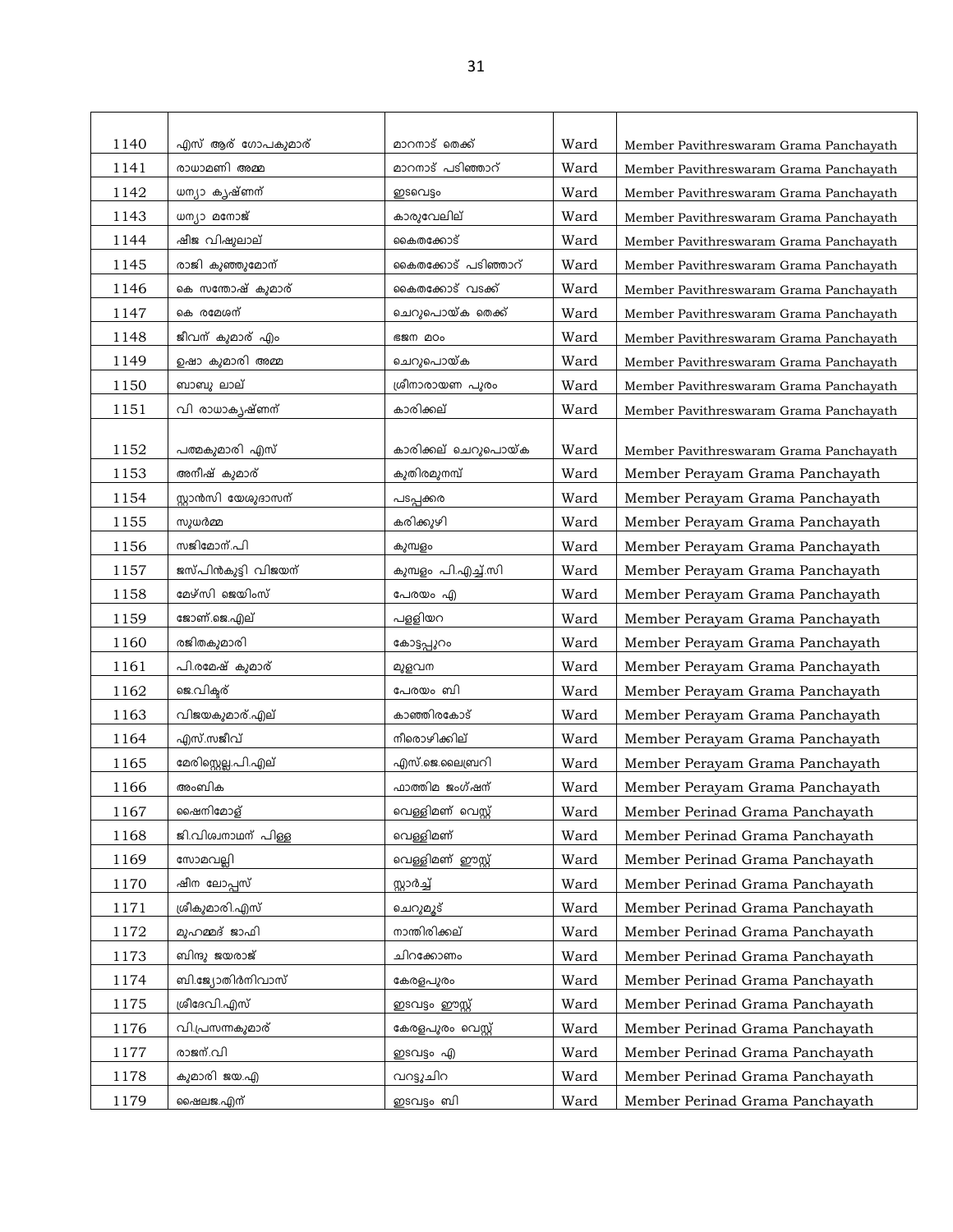| 1180 | വി.മനോജ്           | ഐ.റ്റി.ഐ                    | Ward | Member Perinad Grama Panchayath      |
|------|--------------------|-----------------------------|------|--------------------------------------|
| 1181 | രമ്യാരാജന്         | ചന്ദനത്തോപ്പ്               | Ward | Member Perinad Grama Panchayath      |
| 1182 | വി.ഉമേഷ്ചന്ദ്രന്   | കുഴിയം                      | Ward | Member Perinad Grama Panchayath      |
| 1183 | ഗീത.കെ             | പെരിനാട് എ <u>ച്ച്</u> .എസ് | Ward | Member Perinad Grama Panchayath      |
| 1184 | ലെറ്റസ് ജെറോം      | പെരിനാട്                    | Ward | Member Perinad Grama Panchayath      |
| 1185 | എല്.അനില്          | ചെറുമൂട് ഐ.റ്റി             | Ward | Member Perinad Grama Panchayath      |
| 1186 | റ്റി.സുരേഷ്കുമാര്  | ബ്ലാവേത്ത്                  | Ward | Member Perinad Grama Panchayath      |
| 1187 | ഇ. കെ. നളിനാക്ഷന്  | കടശ്ശേരി                    | Ward | Member Piravanthoor Grama Panchayath |
| 1188 | അമ്പിളി രാജീവ്     | പുന്നല                      | Ward | Member Piravanthoor Grama Panchayath |
| 1189 | റഷീദ്              | ചെമ്പനരുവി                  | Ward | Member Piravanthoor Grama Panchayath |
| 1190 | ബാബുരാജ്. എസ്      | മൈയ്ക്കാമണ്                 | Ward | Member Piravanthoor Grama Panchayath |
| 1191 | രഞ്ജിത്ത്. ആര്     | പെരുന്തോയില്                | Ward | Member Piravanthoor Grama Panchayath |
| 1192 | ശശികല പി. എസ്      | വഴങ്ങോട്                    | Ward | Member Piravanthoor Grama Panchayath |
| 1193 | രതീശന്. ഡി         | കറവൂര്                      | Ward | Member Piravanthoor Grama Panchayath |
| 1194 | സുജാത. എസ്         | വന്മള                       | Ward | Member Piravanthoor Grama Panchayath |
| 1195 | സി. ആര്. രജികുമാര് | അലിമുക്ക്                   | Ward | Member Piravanthoor Grama Panchayath |
| 1196 | ജെസ്സി തോമസ്       | മുക്കടവ്                    | Ward | Member Piravanthoor Grama Panchayath |
| 1197 | ഷേർളി ഗോപിനാഥ്     | ചീവോട്                      | Ward | Member Piravanthoor Grama Panchayath |
| 1198 | ചിത്രജ. എസ്        | പിറവന്തുര്                  | Ward | Member Piravanthoor Grama Panchayath |
| 1199 | സുധാവസന്തന്        | പാവുമ്പ                     | Ward | Member Piravanthoor Grama Panchayath |
| 1200 | അനിൽകുമാര്. സി     | എലിക്കാട്ടൂര്               | Ward | Member Piravanthoor Grama Panchayath |
| 1201 | കൃഷ്ണകുമാരി        | കമുകുംചേരി                  | Ward | Member Piravanthoor Grama Panchayath |
| 1202 | നിഖില്. എസ്        | ചേകം                        | Ward | Member Piravanthoor Grama Panchayath |
| 1203 | മഞ്ചു. ഡി. നായര്   | കിഴക്കേമുറി                 | Ward | Member Piravanthoor Grama Panchayath |
| 1204 | വനജാക്ഷി . പി      | കടയ്ക്കാമണ്                 | Ward | Member Piravanthoor Grama Panchayath |
| 1205 | ചിത്ര. പി          | കരിമ്പാലൂര്                 | Ward | Member Piravanthoor Grama Panchayath |
| 1206 | റഷീജാമ്മാള്        | കണിയാംപടിയ്ക്കല്            | Ward | Member Piravanthoor Grama Panchayath |
| 1207 | ലതാ സോമരാജന്       | ചാച്ചിപ്പുന്ന               | Ward | Member Piravanthoor Grama Panchayath |
| 1208 | സജീവ്.വി           | കോട്ടുവൻക്കോണം              | Ward | Member Poothakulam Grama Panchayath  |
| 1209 | വി.ജി.ജയ           | മുക്കട                      | Ward | Member Poothakulam Grama Panchayath  |
| 1210 | ദീപ.വി             | കുനംകുളം                    | Ward | Member Poothakulam Grama Panchayath  |
| 1211 | വി.കെ.സുനിൽകുമാര്  | പുത്തൻകുളം                  | Ward | Member Poothakulam Grama Panchayath  |
| 1212 | വി.ജോയി            | ഊന്നിൻമൂട്                  | Ward | Member Poothakulam Grama Panchayath  |
| 1213 | ചിത്രലേഖ.സി        | ഈഴംവിള                      | Ward | Member Poothakulam Grama Panchayath  |
| 1214 | ശോഭ.ആര്            | പുതക്കുളം                   | Ward | Member Poothakulam Grama Panchayath  |
| 1215 | എം.സന്തോഷ് കുമാര്  | എച്ച്.എസ്.വാർഡ്             | Ward | Member Poothakulam Grama Panchayath  |
| 1216 | ഷീല.എസ്            | പുന്നേക്കുളം                | Ward | Member Poothakulam Grama Panchayath  |
| 1217 | വിദ്യ              | ഇടയാടി                      | Ward | Member Poothakulam Grama Panchayath  |
| 1218 | എം.കെ.ശ്രീകുമാര്   | സ്റ്റേഡിയം                  | Ward | Member Poothakulam Grama Panchayath  |
| 1219 | <b>200.623</b>     | നെല്ലേറ്റില്                | Ward | Member Poothakulam Grama Panchayath  |
| 1220 | ശ്രീരശ്മി,ജി.എസ്   | മാവിള                       | Ward | Member Poothakulam Grama Panchayath  |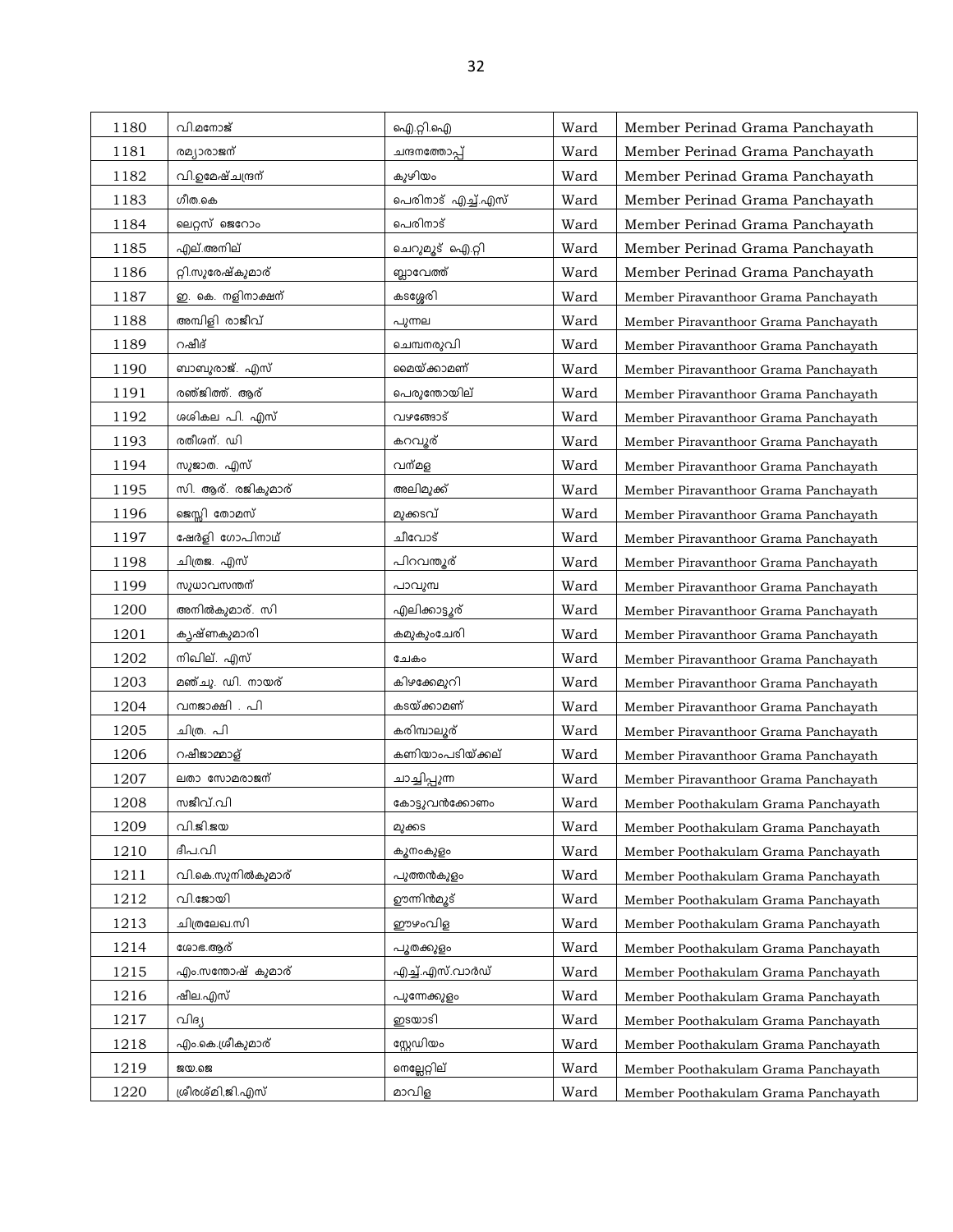| 1221 | ശ്രീലത                      | ഇടവട്ടം              | Ward | Member Poothakulam Grama Panchayath |
|------|-----------------------------|----------------------|------|-------------------------------------|
| 1222 | സുനിൽകുമാര്                 | കലയ്ക്കോട്           | Ward | Member Poothakulam Grama Panchayath |
| 1223 | ജി.പരമേശ്വരന്               | പി.എച്ച്.സി          | Ward | Member Poothakulam Grama Panchayath |
| 1224 | വി.അശോകന് പിള്ള             | പെരുംകുളം            | Ward | Member Poothakulam Grama Panchayath |
| 1225 | രത്നമ്മ അമ്മ                | ഞാറോഡ്               | Ward | Member Poothakulam Grama Panchayath |
| 1226 | രാജശേഖരൻപിള്ള എന്           | കൊട്ടറ               | Ward | Member Pooyappally Grama Panchayath |
| 1227 | ശോഭ മധു                     | കുന്നുംവാരം          | Ward | Member Pooyappally Grama Panchayath |
| 1228 | പി ചന്ദ്രവതി                | തച്ചക്കോട്           | Ward | Member Pooyappally Grama Panchayath |
| 1229 | സൂസന് മാണി                  | പൂയപ്പള്ളി           | Ward | Member Pooyappally Grama Panchayath |
| 1230 | റ്റി എസ് പത്മകുമാര്         | കാഞ്ഞിരംപാറ          | Ward | Member Pooyappally Grama Panchayath |
| 1231 | മായ എസ്                     | മൈലോട്               | Ward | Member Pooyappally Grama Panchayath |
| 1232 | ഷീല എം                      | നെല്ലിപ്പറമ്പ്       | Ward | Member Pooyappally Grama Panchayath |
| 1233 | ഷാജി മാത്യു                 | വേങ്കോട്             | Ward | Member Pooyappally Grama Panchayath |
| 1234 | വൃന്ദ സത്യന്                | കോഴിക്കോട്           | Ward | Member Pooyappally Grama Panchayath |
| 1235 | എം വിഷ്ണു നമ്പൂതിരി         | കാറ്റാടി             | Ward | Member Pooyappally Grama Panchayath |
| 1236 | ഹംസ റാവുത്തന് എസ് എം        | പയ്യക്കോട്           | Ward | Member Pooyappally Grama Panchayath |
| 1237 | ഏലിക്കുട്ടി സാമുവേല്        | കുരിശുംമൂട്          | Ward | Member Pooyappally Grama Panchayath |
| 1238 | ജെസ്സി റോയി                 | ചെങ്കുളം             | Ward | Member Pooyappally Grama Panchayath |
| 1239 | ആര് അനിൽകുമാര്              | മരുതമൺപള്ളി          | Ward | Member Pooyappally Grama Panchayath |
| 1240 | ഫിലിപ്പ് മാത്യൂ             | പുന്നക്കോട്          | Ward | Member Pooyappally Grama Panchayath |
| 1241 | രാജു മത്തായി                | നാല്ക്കവല            | Ward | Member Pooyappally Grama Panchayath |
| 1242 | റ്റി.മണി                    | ചാത്താകുളം           | Ward | Member Poruvazhy Grama Panchayath   |
| 1243 | രാധ                         | മലനട                 | Ward | Member Poruvazhy Grama Panchayath   |
| 1244 | അജിത                        | മുവക്കോട്            | Ward | Member Poruvazhy Grama Panchayath   |
| 1245 | രാജന്                       | മണ്ണാറോഡ്            | Ward | Member Poruvazhy Grama Panchayath   |
| 1246 | ജയ പ്രസന്നന്                | ഇടയ്ക്കാട്           | Ward | Member Poruvazhy Grama Panchayath   |
|      |                             |                      |      |                                     |
| 1247 | നമ്പൂരേത്ത് തുളസീധരന് പിള്ള | കോളേജ് വാർഡ്         | Ward | Member Poruvazhy Grama Panchayath   |
| 1248 | ബിനീഷ്                      | വായനശാല വാർഡ്        | Ward | Member Poruvazhy Grama Panchayath   |
| 1249 | അഡ്വ.രമ്യ                   | അമ്പലത്തുംഭാഗം       | Ward | Member Poruvazhy Grama Panchayath   |
| 1250 | ഗീത                         | ചാങ്ങയിൽകാവ്         | Ward | Member Poruvazhy Grama Panchayath   |
| 1251 | അനിതാ കുമാരി                | ബ്ലോക്ക് ആഫീസ് വാർഡ് | Ward | Member Poruvazhy Grama Panchayath   |
| 1252 | ശ്രീദേവി                    | ശാസ്താംനട            | Ward | Member Poruvazhy Grama Panchayath   |
| 1253 | ഷംസൂദ്ദീന്                  | കമ്പലടി              | Ward | Member Poruvazhy Grama Panchayath   |
| 1254 | ഷിബു                        | മൈലാടുംകുന്ന്        | Ward | Member Poruvazhy Grama Panchayath   |
| 1255 | ഫിറോസ് ഖാന്(ഫിറോസ് കെ.പി)   | കമ്പലടി വടക്ക്       | Ward | Member Poruvazhy Grama Panchayath   |
| 1256 | പി.കെ.രവി                   | മയ്യത്തുംകര          | Ward | Member Poruvazhy Grama Panchayath   |
| 1257 | വിനോദ്കുമാര്.ഇ.വി           | പള്ളിമുറി            | Ward | Member Poruvazhy Grama Panchayath   |
|      |                             |                      |      |                                     |
| 1258 | സഹദേവന് പിള്ള.വിമ്രധു)      | നടുവിലേമുറി          | Ward | Member Poruvazhy Grama Panchayath   |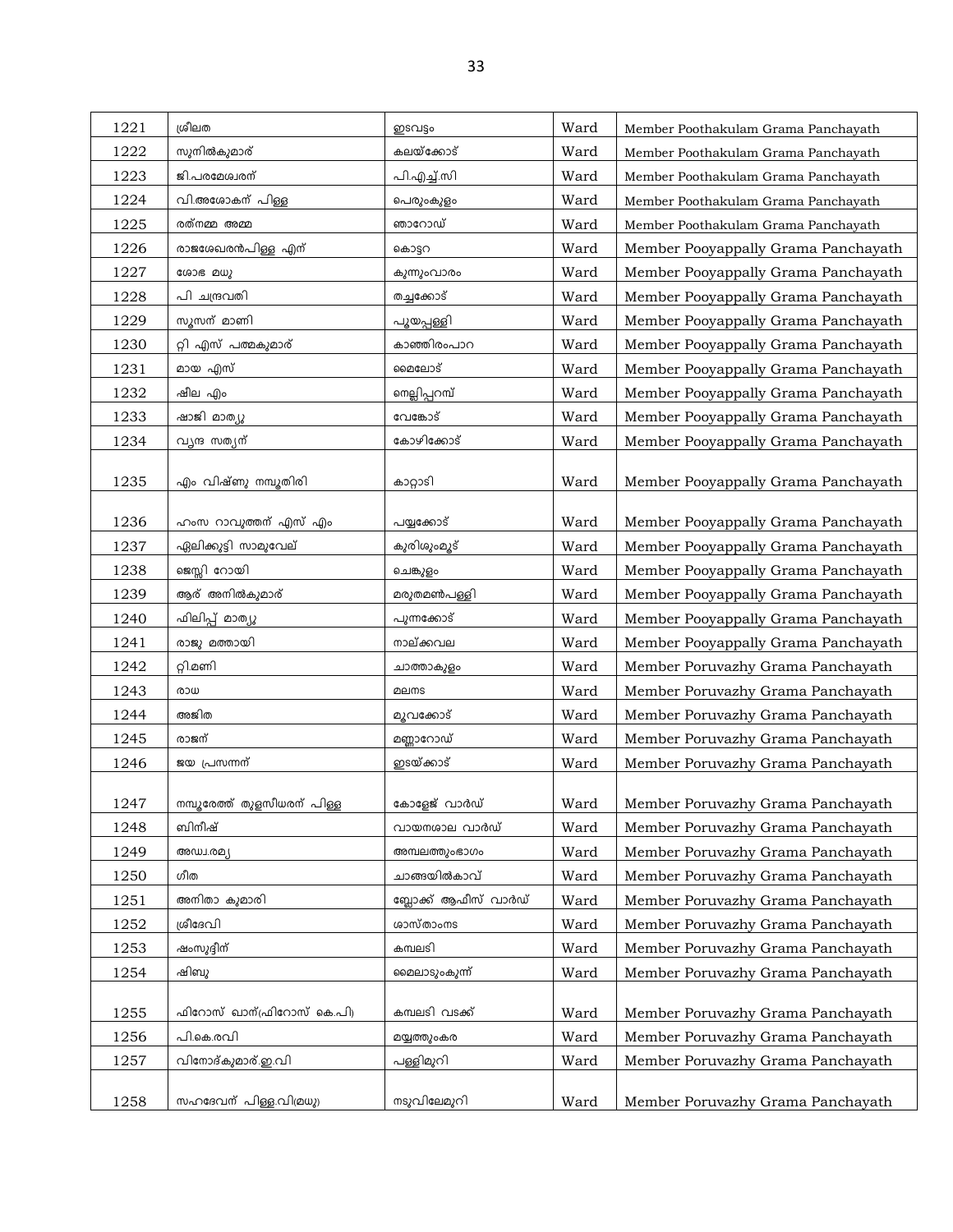| 1259         | ഷീജ,എസ്                    | വടക്കേമുറി                           | Ward         | Member Poruvazhy Grama Panchayath                                                |
|--------------|----------------------------|--------------------------------------|--------------|----------------------------------------------------------------------------------|
| 1260         | അനില് പനപ്പെട്ടി           | പനപ്പെട്ടി                           | Ward         | Member Sasthamcottah Grama Panchayath                                            |
| 1261         | സഫീന                       | പനപ്പെട്ടി കിഴക്ക്                   | Ward         | Member Sasthamcottah Grama Panchayath                                            |
| 1262         | സിനി പി                    | സിനിമാപറമ്പ്                         | Ward         | Member Sasthamcottah Grama Panchayath                                            |
| 1263         | മായാദേവി എസ്               | മുതുപിലാക്കാട് കിഴക്ക്               | Ward         | Member Sasthamcottah Grama Panchayath                                            |
| 1264         | അനിയന് റ്റി                | മുതുപിലാക്കാട്                       | Ward         | Member Sasthamcottah Grama Panchayath                                            |
| 1265         | ബി ബിനോയ്                  | കരിന്തോട്ടുവ                         | Ward         | Member Sasthamcottah Grama Panchayath                                            |
| 1266         | സൂസന് വർഗ്ഗീസ്             | പെരുവേലിക്കര                         | Ward         | Member Sasthamcottah Grama Panchayath                                            |
| 1267         | ബിജു ലൂക്കോസ്              | പുന്നമൂട്                            | Ward         | Member Sasthamcottah Grama Panchayath                                            |
|              |                            |                                      |              |                                                                                  |
| 1268         | റ്റി ആര് ശങ്കരപ്പിള്ള      | മുതുപിലാക്കാട് പടിഞ്ഞാറ്             | Ward         | Member Sasthamcottah Grama Panchayath                                            |
| 1269         | റ്റി ആര് ബിന               | മനക്കര കിഴക്ക്                       | Ward         | Member Sasthamcottah Grama Panchayath                                            |
| 1270         | ദിലീപ് കുമാര് എസ്          | ശാസ്താംകോട്ട റൌണ്                    | Ward         | Member Sasthamcottah Grama Panchayath                                            |
| 1271         | ലോറൻസ് ബി                  | രാജഗിരി                              | Ward         | Member Sasthamcottah Grama Panchayath                                            |
| 1272         | നിഷ സജീവ്                  | മനക്കര പടിഞ്ഞാറ്                     | Ward         | Member Sasthamcottah Grama Panchayath                                            |
| 1273         | ജുമൈലത്ത്                  | പള്ളിശ്ശേരിക്കല് തെക്ക്              | Ward         | Member Sasthamcottah Grama Panchayath                                            |
| 1274         | തസ്നി എ                    | പള്ളിശ്ശേരിക്കല്                     | Ward         | Member Sasthamcottah Grama Panchayath                                            |
|              |                            |                                      |              |                                                                                  |
| 1275         | കൃഷ്ണ കുമാര്. ആര്          | പള്ളിശ്ശേരിക്കല് പടിഞ്ഞാറ്           | Ward         | Member Sasthamcottah Grama Panchayath                                            |
| 1276         | ഐ നൌഷാദ്                   | പള്ളിശ്ശേരിക്കല് കിഴക്ക്             | Ward         | Member Sasthamcottah Grama Panchayath                                            |
| 1277         | ബിജു ജി                    | മനക്കര                               | Ward         | Member Sasthamcottah Grama Panchayath                                            |
|              |                            |                                      |              |                                                                                  |
| 1278         | അനുജാ കുമാരി സി എസ്        | ഭരണിക്കാവ്                           |              |                                                                                  |
| 1279         | ബി.രമാദേവി                 |                                      | Ward<br>Ward | Member Sasthamcottah Grama Panchayath                                            |
| 1280         | പി.രമ്യ                    | പുലിക്കുളം<br>സംഗമം                  | Ward         | Member Sooranad North Grama Panchayath                                           |
| 1281         | ഗംഗാദേവി                   | വയ്യാങ്കര                            | Ward         | Member Sooranad North Grama Panchayath                                           |
| 1282         | അഖില്.കെ                   | ആനയടി                                | Ward         | Member Sooranad North Grama Panchayath<br>Member Sooranad North Grama Panchayath |
| 1283         | ഷീല.എന്                    | പാതിരിയ്ക്കല്                        | Ward         |                                                                                  |
| 1284         | ശശികല.എസ്                  | കണ്ണമം                               | Ward         | Member Sooranad North Grama Panchayath<br>Member Sooranad North Grama Panchayath |
| 1285         | ആലീസ്                      | കുന്നിരാടം                           | Ward         | Member Sooranad North Grama Panchayath                                           |
| 1286         | ഹാരിസ്                     | നടുവിലേമുറി                          | Ward         | Member Sooranad North Grama Panchayath                                           |
| 1287         | മൻസൂര്                     | പുളിമൂട്                             | Ward         | Member Sooranad North Grama Panchayath                                           |
| 1288         | ഷീജാബീഗം                   | തെക്കേമുറി                           | Ward         | Member Sooranad North Grama Panchayath                                           |
| 1289         | ലത്തീഫ്                    | ചക്കുവള്ളി                           | Ward         | Member Sooranad North Grama Panchayath                                           |
| 1290         | രജനീസന്തോഷ്                | പടിഞ്ഞാറ്റകിഴക്ക്                    | Ward         |                                                                                  |
| 1291         | അനിതാപ്രസാദ്               | പള്ളിച്ചന്ത                          | Ward         | Member Sooranad North Grama Panchayath<br>Member Sooranad North Grama Panchayath |
| 1292         | കെ വി അഭിലാഷ്              |                                      |              |                                                                                  |
|              |                            | ഹൈസ്ക്കൂള് വാർഡ്<br>പഞ്ചായത്ത് ഓഫീസ് | Ward         | Member Sooranad North Grama Panchayath                                           |
| 1293         | വി.ഗിരീഷ്                  | വാർഡ്                                | Ward         | Member Sooranad North Grama Panchayath                                           |
|              |                            | അഴകിയകാവ് എല് പി                     |              |                                                                                  |
| 1294         | ഇ.വിജയലക്ഷ്മി              | എസ്സ് വാർഡ്                          | Ward         | Member Sooranad North Grama Panchayath                                           |
| 1295<br>1296 | ഷീജാ.എസ്<br>എന്.കൃഷ്ണപിള്ള | പടിഞ്ഞാറ്റംമുറി<br>പാറക്കടവ്         | Ward<br>Ward | Member Sooranad North Grama Panchayath<br>Member Sooranad North Grama Panchayath |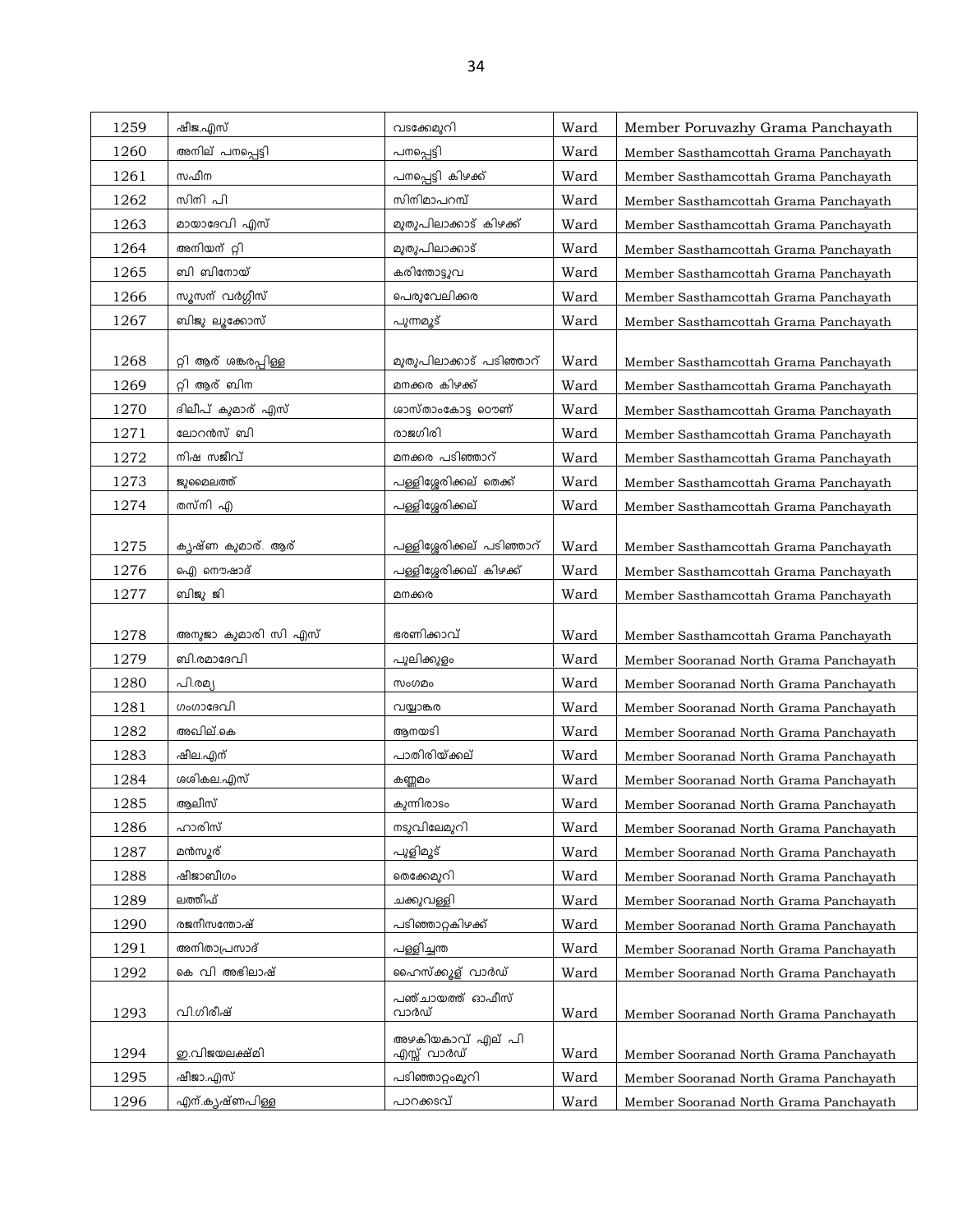| 1297 | കലേഷ്.എസ്              | ഇരവിച്ചിറ പടിഞ്ഞാറ്    | Ward | Member Sooranad South Grama Panchayath |
|------|------------------------|------------------------|------|----------------------------------------|
| 1298 | തങ്കമണി.കെ             | ഇരവിച്ചിറ              | Ward | Member Sooranad South Grama Panchayath |
| 1299 | ഗീതാകുമാരി             | ഇരവിച്ചിറ നടുവില്      | Ward | Member Sooranad South Grama Panchayath |
| 1300 | ശിവപ്രസാദന് പിള്ള      | ത്യക്കുന്നപ്പുഴ വടക്ക് | Ward | Member Sooranad South Grama Panchayath |
| 1301 | റീന                    | ഇരവിച്ചിറ കിഴക്ക്      | Ward | Member Sooranad South Grama Panchayath |
| 1302 | സുനിത പ്രസാദ്          | ഇഞ്ചക്കാട് വടക്ക്      | Ward | Member Sooranad South Grama Panchayath |
| 1303 | പുഷ്പകുമാരി.പി         | ത്യക്കുന്നപ്പുഴ        | Ward | Member Sooranad South Grama Panchayath |
| 1304 | അനീഷ സജീവ്             | ഇഞ്ചക്കാട്             | Ward | Member Sooranad South Grama Panchayath |
| 1305 | എം.ദർശനന് പിളള         | ആയിക്കുന്നം            | Ward | Member Sooranad South Grama Panchayath |
| 1306 | സലീന.എ                 | ത്യക്കുന്നപ്പുഴ തെക്ക് | Ward | Member Sooranad South Grama Panchayath |
| 1307 | എ.വി ശശിധരകുറുപ്പ്     | ഇരവിച്ചിറ തെക്ക്       | Ward | Member Sooranad South Grama Panchayath |
| 1308 | ചന്ദ്രബാബു             | പതാരം                  | Ward | Member Sooranad South Grama Panchayath |
| 1309 | ദീപ.ഡി                 | കുമരഞ്ചിറ              | Ward | Member Sooranad South Grama Panchayath |
| 1310 | മായാവേണുഗോപാല്         | കിടങ്ങയം കന്നിമേല്     | Ward | Member Sooranad South Grama Panchayath |
| 1311 | പ്രസാദ്.കെ             | കിടങ്ങയം നടുവില്       | Ward | Member Sooranad South Grama Panchayath |
| 1312 | രാജി.വി.സി             | കിടങ്ങയം വടക്ക്        | Ward | Member Sooranad South Grama Panchayath |
|      |                        |                        |      |                                        |
| 1313 | അനു സേവ്യര് കടകംപളളി   | പാണ്ടിത്തിട്ട          | Ward | Member Thalavoor Grama Panchayath      |
| 1314 | രാജേഷ് വി              | അമ്പലത്തിന് നിരപ്പ്    | Ward | Member Thalavoor Grama Panchayath      |
| 1315 | ഷിനു                   | തത്തമംഗലം              | Ward | Member Thalavoor Grama Panchayath      |
| 1316 | അന്നമ്മ ഫിലിപ്പ്       | മേലേപ്പുര              | Ward | Member Thalavoor Grama Panchayath      |
| 1317 | വത്സല എ                | പറങ്കിമാംമുകള്         | Ward | Member Thalavoor Grama Panchayath      |
| 1318 | ഓ പൊന്നച്ചന്           | പഴഞ്ഞിക്കടവ്           | Ward | Member Thalavoor Grama Panchayath      |
| 1319 | ടി.എം ബിജു             | പനമ്പറ്റ               | Ward | Member Thalavoor Grama Panchayath      |
| 1320 | ജി രാധാമോഹനന്          | പിടവൂര്                | Ward | Member Thalavoor Grama Panchayath      |
| 1321 | എന് രാധാകൃഷ്ണന്        | അരുവിത്തറ              | Ward | Member Thalavoor Grama Panchayath      |
| 1322 | കെ. ആര് സന്തോഷ് കുമാര് | കമുകുംചേരി             | Ward | Member Thalavoor Grama Panchayath      |
|      |                        |                        |      |                                        |
| 1323 | കെ. ആര് സുരേഷ് കുമാര്  | ചിറ്റാശ്ശേരി           | Ward | Member Thalavoor Grama Panchayath      |
| 1324 | ഷീനാ മുരളി             | നെടുവന്നുര്            | Ward | Member Thalavoor Grama Panchayath      |
| 1325 | ഗീതാ കുമാരി            | മഞ്ഞക്കാല              | Ward | Member Thalavoor Grama Panchayath      |
| 1326 | വിജയലക്ഷ്മി അമ്മ       | നടുത്തേരി              | Ward | Member Thalavoor Grama Panchayath      |
| 1327 | ജ്യോതിലക്ഷ്മി          | രണ്ടാലുംമൂട്           | Ward | Member Thalavoor Grama Panchayath      |
| 1328 | എസ് രാകേഷ്             | ഞാറക്കാട്              | Ward | Member Thalavoor Grama Panchayath      |
| 1329 | ദീപ ആര്                | അരിങ്ങട                | Ward | Member Thalavoor Grama Panchayath      |
| 1330 | അമ്പിളി ദാസപ്പന്       | വടകോട്                 | Ward | Member Thalavoor Grama Panchayath      |
| 1331 | ആര് വിജയകുമാര്         | അലക്കുഴി               | Ward | Member Thalavoor Grama Panchayath      |
| 1332 | ജലജാ ഗോപിനാഥ്          | കുരാ                   | Ward | Member Thalavoor Grama Panchayath      |
| 1333 | സലീം എസ്               | കുതിരപ്പന്തി           | Ward | Member Thazhava Grama Panchayath       |
| 1334 | ബിജു വി                | വടക്കുംമുറി            | Ward | Member Thazhava Grama Panchayath       |
| 1335 | മധു എം                 | വടക്കുംമുറി കിഴക്ക്    | Ward | Member Thazhava Grama Panchayath       |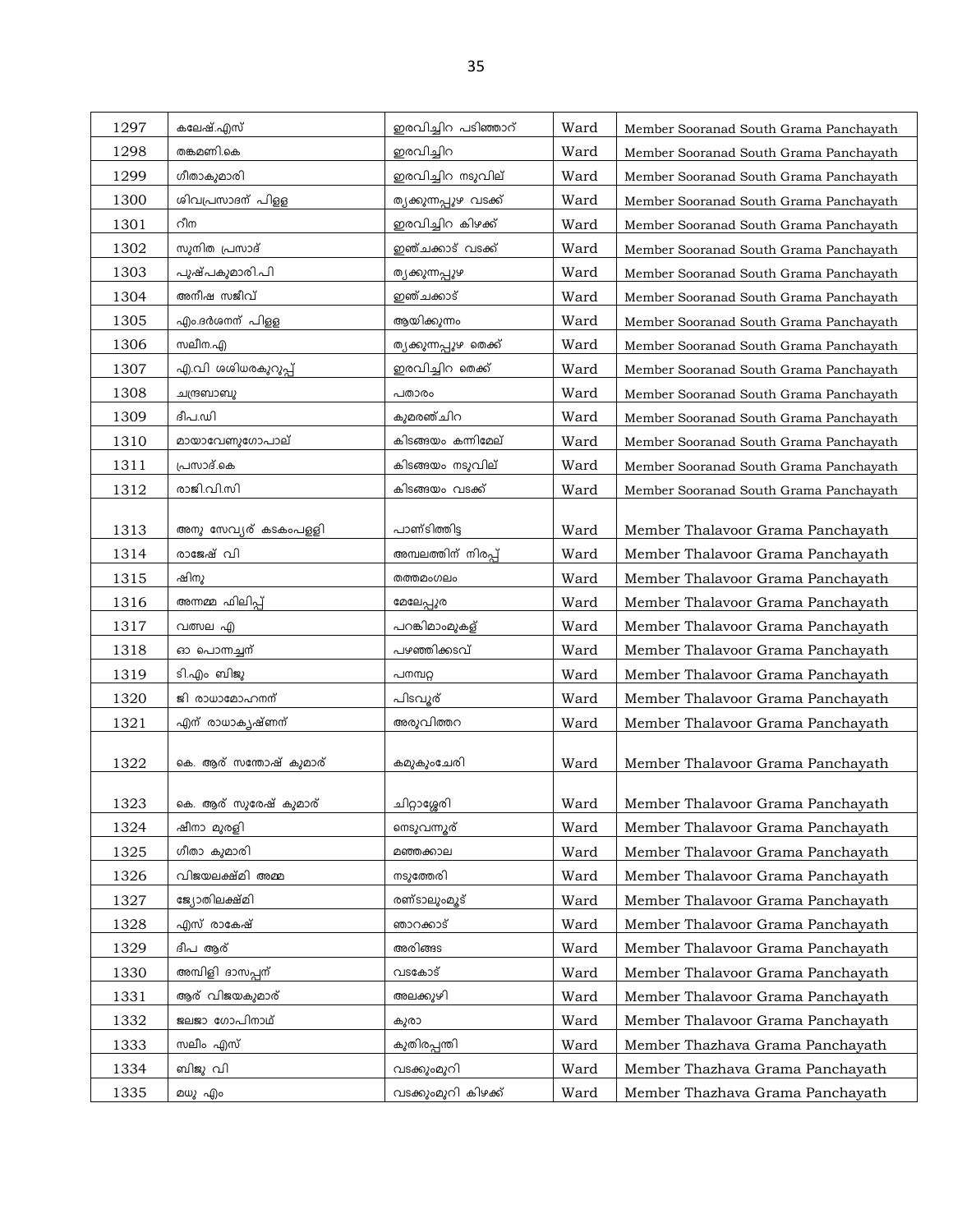| 1336 | താജിറ                      | മണപ്പളളി വടക്ക്          | Ward | Member Thazhava Grama Panchayath      |
|------|----------------------------|--------------------------|------|---------------------------------------|
| 1337 | അശ്വതി                     | പാവുമ്പ ക്ഷേത്രം         | Ward | Member Thazhava Grama Panchayath      |
| 1338 | ജയകുമാരി                   | ചിറയ്ക്കല്               | Ward | Member Thazhava Grama Panchayath      |
| 1339 | ശരത് കുമാര്                | പാവുമ്പ വടക്ക്           | Ward | Member Thazhava Grama Panchayath      |
| 1340 | കവിത മാധവന്                | കാളിയൻചന്ത               | Ward | Member Thazhava Grama Panchayath      |
| 1341 | ലത കെ                      | പാലമൂട്                  | Ward | Member Thazhava Grama Panchayath      |
| 1342 | കൃഷ്ണകുമാര്                | പാവുമ്പ തെക്ക്           | Ward | Member Thazhava Grama Panchayath      |
| 1343 | സുനില് കുമാര്              | മണപ്പളളി                 | Ward | Member Thazhava Grama Panchayath      |
| 1344 | ജയലക്ഷ്മി എസ്              | അഴകിയകാവ്                | Ward | Member Thazhava Grama Panchayath      |
| 1345 | അനുപമ ആര്                  | കുറ്റിപ്പുറം             | Ward | Member Thazhava Grama Panchayath      |
| 1346 | ആനി പൊന്                   | ഗേൾസ് എച്ച് എസ്          | Ward | Member Thazhava Grama Panchayath      |
| 1347 | ശ്രീലത എസ്                 | തഴവ                      | Ward | Member Thazhava Grama Panchayath      |
|      |                            |                          |      |                                       |
| 1348 | അഡ്വ. ആര് അമ്പിളിക്കുട്ടന് | കറുത്തേരി                | Ward | Member Thazhava Grama Panchayath      |
| 1349 | വിപിന് എസ്                 | ബോയ്സ് എച്ച്എസ്<br>വാർഡ് | Ward | Member Thazhava Grama Panchayath      |
| 1350 | ദേവി വി                    | കടത്തൂര് കിഴക്ക്         | Ward | Member Thazhava Grama Panchayath      |
| 1351 | വാലേല് ഷൌക്കത്ത്           | ചിറ്റുമൂല                | Ward | Member Thazhava Grama Panchayath      |
| 1352 | റാഷിദ് എ വാഹിദ്            | കടത്തുര്                 | Ward | Member Thazhava Grama Panchayath      |
|      |                            | സാംസ്കാരിക നിലയം         |      |                                       |
| 1353 | സിംല ദേവി                  | വാർഡ്                    | Ward | Member Thazhava Grama Panchayath      |
| 1354 | രത്നകുമാരി ആര്             | മുല്ലശ്ശേരില് വാർഡ്      | Ward | Member Thazhava Grama Panchayath      |
| 1355 | നിർമ്മല                    | മുട്ടത്ത്                | Ward | Member Thekkumbhagom Grama Panchayath |
| 1356 | സുജാകുമാരി                 | അമ്മയാര്നട               | Ward | Member Thekkumbhagom Grama Panchayath |
| 1357 | പി.ഓമനക്കുട്ടക്കുറുപ്പ്    | ദേശക്കല്ല്               | Ward | Member Thekkumbhagom Grama Panchayath |
| 1358 | എ.യേശുദാസന്                | തോലുകടവ്                 | Ward | Member Thekkumbhagom Grama Panchayath |
| 1359 | കെ.സുശീല                   | തെക്കുംവിള               | Ward | Member Thekkumbhagom Grama Panchayath |
|      |                            |                          |      |                                       |
| 1360 | കെ.പ്രതീപകുമാരന് പിള്ള     | ഉദയാദിത്യപുരം            | Ward | Member Thekkumbhagom Grama Panchayath |
| 1361 | എല്.സിന്ധി                 | ഞാറമ്മൂട്                | Ward | Member Thekkumbhagom Grama Panchayath |
| 1362 | എസ്.എയിഞ്ചല്               | പള്ളിക്കോടി              | Ward | Member Thekkumbhagom Grama Panchayath |
| 1363 | എസ്.ബിന്ദു                 | ദളവാപുരം                 | Ward | Member Thekkumbhagom Grama Panchayath |
| 1364 | പി.അനില് കുമാര്            | ഗുഹാനന്ദപുരം             | Ward | Member Thekkumbhagom Grama Panchayath |
| 1365 | കെ.സുരേഷ് ബാബു             | കുടവൂര്                  | Ward | Member Thekkumbhagom Grama Panchayath |
| 1366 | സതീശന്                     | അഴകത്ത്                  | Ward | Member Thekkumbhagom Grama Panchayath |
| 1367 | തങ്കച്ചി                   | നടയ്ക്കാവ്               | Ward | Member Thekkumbhagom Grama Panchayath |
| 1368 | ലൈസി                       | ചെറുകടവ്                 | Ward | Member Thenmala Grama Panchayath      |
| 1369 | ശകുന്തള ചന്ദ്രശേഖരി        | നാഗമല                    | Ward | Member Thenmala Grama Panchayath      |
| 1370 | സുജാത എസ്                  | തെന്മല                   | Ward | Member Thenmala Grama Panchayath      |
| 1371 | സുരേഷ്<br>ആ                | പത്തേക്ക $\mathbb I$     | Ward | Member Thenmala Grama Panchayath      |
| 1372 | കെ ശശിധര $\mathbb I$       | ഒറ്റക്കല്                | Ward | Member Thenmala Grama Panchayath      |
| 1373 | ആരിഫാബീവി അഷറഫ്            | ഉറുകുന്ന്                | Ward | Member Thenmala Grama Panchayath      |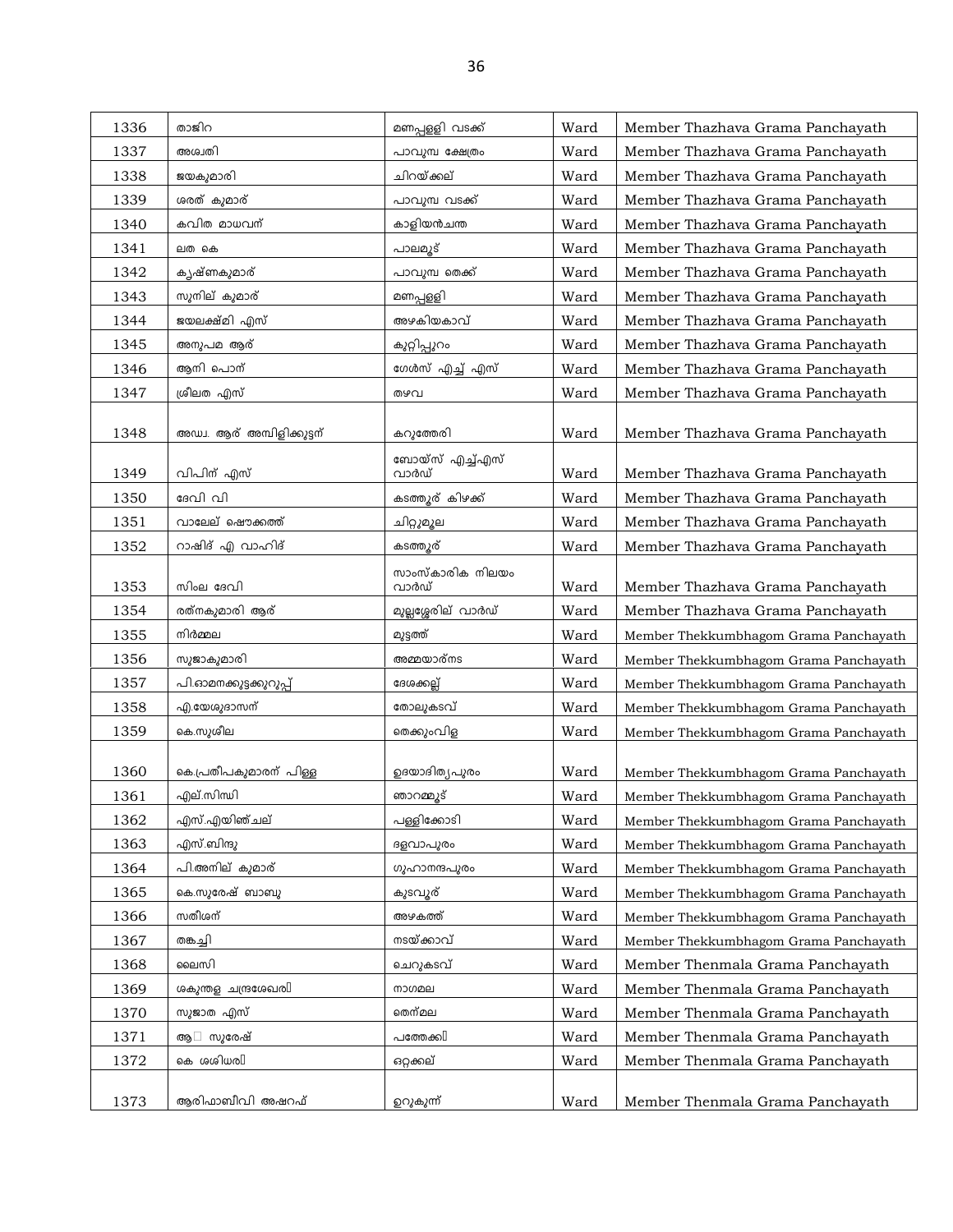| 1374 | ബി സി കുഞ്ഞുമോ $\mathbb I$ റെജി | ഇന്ദിരാനഗി             | Ward | Member Thenmala Grama Panchayath     |
|------|---------------------------------|------------------------|------|--------------------------------------|
| 1375 | എസ് സുനിൽകുമാ $\mathbb I$       | ആനപെട്ടകോങ്കല്         | Ward | Member Thenmala Grama Panchayath     |
| 1376 | സജികുമാരി സുഗതി                 | അണ്ടൂ പച്ച             | Ward | Member Thenmala Grama Panchayath     |
| 1377 | എ ജോസഫ്                         | തേക്കി കൂപ്പ്          | Ward | Member Thenmala Grama Panchayath     |
| 1378 | രഞ്ജിത് പുല്ലരിമല               | ഉദയഗിരി                | Ward | Member Thenmala Grama Panchayath     |
| 1379 | എല് ഗോപിനാഥപിള്ള                | ഇsമ[                   | Ward | Member Thenmala Grama Panchayath     |
| 1380 | മുംതാസ് ഷാജഹാ $\mathbb I$       | തേവ കുന്ന്             | Ward | Member Thenmala Grama Panchayath     |
| 1381 | ജെയിംസ് മാത്യൂസ്                | വെള്ളിമല               | Ward | Member Thenmala Grama Panchayath     |
| 1382 | രാജീവ് തേക്കുവിള                | ചെറുതന്നു $[]$         | Ward | Member Thenmala Grama Panchayath     |
| 1383 | ലൈലജ ആ $\mathbb I$              | ചാലിയക്കര              | Ward | Member Thenmala Grama Panchayath     |
| 1384 | സുനിത ഓമനക്കുട്ടന്              | പടിഞ്ഞാറ്റക്കര വടക്ക്  | Ward | Member Thevalakkara Grama Panchayath |
| 1385 | എസ്.രാജേഷ്കുമാര്                | പടിഞ്ഞാറ്റക്കര കിഴക്ക് | Ward | Member Thevalakkara Grama Panchayath |
| 1386 | ബിന്ദിയ അജയന്                   | നടുവിലക്കര             | Ward | Member Thevalakkara Grama Panchayath |
| 1387 | ഷൈനാ സുമേഷ്                     | മുള്ളിക്കാല            | Ward | Member Thevalakkara Grama Panchayath |
| 1388 | അഖില.വി                         | അരിനല്ലൂര് പടിഞ്ഞാറ്   | Ward | Member Thevalakkara Grama Panchayath |
| 1389 | ജോസ് ആൻണി                       | അരിനല്ലൂര് വടക്ക്      | Ward | Member Thevalakkara Grama Panchayath |
| 1390 | അജിതകുമാരി.വി                   | അരിനല്ലൂര്             | Ward | Member Thevalakkara Grama Panchayath |
| 1391 | ബിജി പീറ്റര്                    | അരിനല്ലൂര് തെക്ക്      | Ward | Member Thevalakkara Grama Panchayath |
| 1392 | പ്രിയങ്കാ സലീം                  | പടപ്പനാല്              | Ward | Member Thevalakkara Grama Panchayath |
| 1393 | ഷബീനനിസാര്                      | മുള്ളിക്കാല തെക്ക്     | Ward | Member Thevalakkara Grama Panchayath |
| 1394 | ജോസ് ഹെൻട്രി                    | കോയിവിള കിഴക്ക്        | Ward | Member Thevalakkara Grama Panchayath |
| 1395 | സേവ്യര്                         | കോയിവിള തെക്ക്         | Ward | Member Thevalakkara Grama Panchayath |
| 1396 | പി.ഓമനക്കുട്ടന്                 | കോയിവിള പടിഞ്ഞാറ്      | Ward | Member Thevalakkara Grama Panchayath |
| 1397 | ഐ.ഷിഹാബ്                        | പുത്തൻസങ്കേതം തെക്ക്   | Ward | Member Thevalakkara Grama Panchayath |
| 1398 | രഘു                             | പയ്യംകുളം              | Ward | Member Thevalakkara Grama Panchayath |
| 1399 | പ്രസന്നകുമാരി                   | പുത്തൻസങ്കേതം വടക്ക്   | Ward | Member Thevalakkara Grama Panchayath |
| 1400 | എം.ഇസ്മായിൽകുഞ്ഞ്               | കോയിവിള വടക്ക്         | Ward | Member Thevalakkara Grama Panchayath |
| 1401 | റഷീദാ നാസ്സര്                   | പാലയ്ക്കല്             | Ward | Member Thevalakkara Grama Panchayath |
| 1402 | ഇസ്മായിൽകുഞ്ഞ്.എം               | പാലയ്ക്കല് തെക്ക്      | Ward | Member Thevalakkara Grama Panchayath |
| 1403 | സുനിൽകുമാര്                     | മൊട്ടയ്ക്കല്           | Ward | Member Thevalakkara Grama Panchayath |
| 1404 | രാധാലക്ഷ്മി.ജി                  | നടുവിലക്കര തെക്ക്      | Ward | Member Thevalakkara Grama Panchayath |
| 1405 | അബുബക്കർകുഞ്ഞ്                  | പാലയ്ക്കല് വടക്ക്      | Ward | Member Thevalakkara Grama Panchayath |
| 1406 | സുജാത രാജേന്ദ്രന്               | പടിഞ്ഞാറ്റക്കര തെക്ക്  | Ward | Member Thevalakkara Grama Panchayath |
|      |                                 | പുലിയൂർവഞ്ചി           |      |                                      |
| 1407 | സുജാത കെ                        | പടിഞ്ഞാറ്              | Ward | Member Thodiyoor Grama Panchayath    |
| 1408 | റഹ്മത്ത് ഷാജി                   | ചിറ്റുമൂല              | Ward | Member Thodiyoor Grama Panchayath    |
| 1409 | ബിജി സുനിൽകുമാര്                | പുലിയൂർവഞ്ചി വടക്ക്    | Ward | Member Thodiyoor Grama Panchayath    |
| 1410 | കെ സുരേഷ് കുമാര്                | ഇടകുളങ്ങര വടക്ക്       | Ward | Member Thodiyoor Grama Panchayath    |
|      |                                 | വെളുത്തമണല്            |      |                                      |
| 1411 | ബിന്ദു രാമചന്ദ്രന്              | പടുിഞ്ഞാറ്             | Ward | Member Thodiyoor Grama Panchayath    |
| 1412 | എല് ഗംഗകുമാര്                   | പുലിയൂർവഞ്ചി തെക്ക്    | Ward | Member Thodiyoor Grama Panchayath    |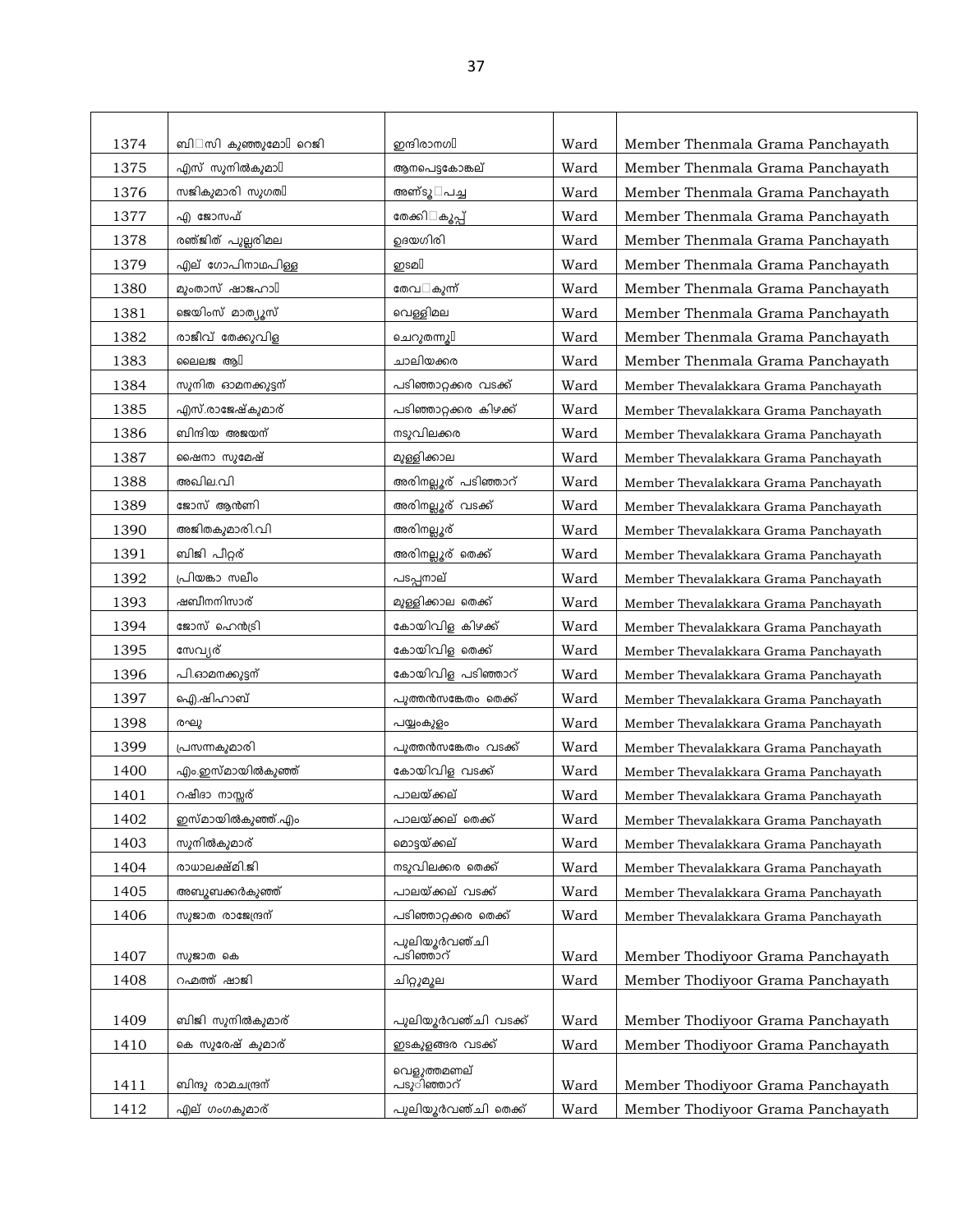| 1413 | ബിന്ദുദേവി അമ്മ       | പുലിയൂർവഞ്ചി കിഴക്ക്     | Ward | Member Thodiyoor Grama Panchayath        |
|------|-----------------------|--------------------------|------|------------------------------------------|
| 1414 | അജിത മോഹനന്           | <u>എച്ച്.എ</u> സ് വാർഡ്  | Ward | Member Thodiyoor Grama Panchayath        |
| 1415 | ഭാസുര                 | അരമത്ത്മഠം               | Ward | Member Thodiyoor Grama Panchayath        |
| 1416 | ഷഹനാസ് എ              | തൊടിയൂര്                 | Ward | Member Thodiyoor Grama Panchayath        |
| 1417 | മിനി സജിത്ത്          | മാലുമേല്                 | Ward | Member Thodiyoor Grama Panchayath        |
| 1418 | ഗീത ഭീതീഹരൻപിള്ള      | വേങ്ങറ                   | Ward | Member Thodiyoor Grama Panchayath        |
| 1419 | നാസര് പാട്ടകണ്ടത്തില് | വെളുത്തമണല്              | Ward | Member Thodiyoor Grama Panchayath        |
| 1420 | രാധാകൃഷ്ണപിള്ള        | മുഴങ്ങോടി കിഴക്ക്        | Ward | Member Thodiyoor Grama Panchayath        |
| 1421 | ഒ അംബികദേവി           | മുഴങ്ങോടി                | Ward | Member Thodiyoor Grama Panchayath        |
|      |                       |                          |      |                                          |
| 1422 | രാഗേഷ് കുമാര് ആര്     | മുഴങ്ങോടി തെക്ക് കിഴക്ക് | Ward | Member Thodiyoor Grama Panchayath        |
| 1423 | എം.എം സലീം            | മാരാരിത്തോട്ടം വടക്ക്    | Ward | Member Thodiyoor Grama Panchayath        |
| 1424 | ഷീജ ബാബുരാജ്          | മാരാരിത്തോട്ടം           | Ward | Member Thodiyoor Grama Panchayath        |
| 1425 | കടവിക്കാട്ട് മോഹനന്   | ചാമ്പക്കടവ്              | Ward | Member Thodiyoor Grama Panchayath        |
| 1426 | രോഹിണി ആര്            | കല്ലേലിഭാഗം തെക്ക്       | Ward | Member Thodiyoor Grama Panchayath        |
| 1427 | കെ ഓമനക്കുട്ടന്       | കല്ലേലിഭാഗം              | Ward | Member Thodiyoor Grama Panchayath        |
| 1428 | സൂര്യ                 | കല്ലേലിഭാഗം വടക്ക്       | Ward | Member Thodiyoor Grama Panchayath        |
| 1429 | ബി പത്മകുമാരി         | ഇടകുളങ്ങര                | Ward | Member Thodiyoor Grama Panchayath        |
| 1430 | പ്രീയ.എസ്             | അഷ്ടമുടി                 | Ward | Member Thrikkaruva Grama Panchayath      |
| 1431 | പെരിനാട് തുളസി        | വടക്കേക്കര               | Ward | Member Thrikkaruva Grama Panchayath      |
| 1432 | കെ.ചന്ദ്രശേഖരൻപിള്ള   | നടുവിലച്ചേരി             | Ward | Member Thrikkaruva Grama Panchayath      |
| 1433 | രാധാകൃഷ്ണന്.വി        | ഇഞ്ചവിള                  | Ward | Member Thrikkaruva Grama Panchayath      |
| 1434 | എസ്.ശ്രീദേവി          | സ്റ്റേഡിയം               | Ward | Member Thrikkaruva Grama Panchayath      |
| 1435 | അനിൽകുമാര്.പി.ആര്     | കാഞ്ഞിരംകുഴി             | Ward | Member Thrikkaruva Grama Panchayath      |
| 1436 | പുന്തല മോഹനന്         | ഞാറയ്ക്കല്               | Ward | Member Thrikkaruva Grama Panchayath      |
| 1437 | സിദ്ദിക്ക് ലാല്       | വന്മള                    | Ward | Member Thrikkaruva Grama Panchayath      |
| 1438 | സുധാമണി.റ്റി          | കാഞ്ഞാവെളി               | Ward | Member Thrikkaruva Grama Panchayath      |
| 1439 | എം.അനിൽകുമാര്         | മധുരശ്ശേരില്             | Ward | Member Thrikkaruva Grama Panchayath      |
| 1440 | തങ്കന്                | സാമ്പ്രാണിക്കോടി         | Ward | Member Thrikkaruva Grama Panchayath      |
| 1441 | ജയശ്രീ                | ഫ്രണ്ട്സ്                | Ward | Member Thrikkaruva Grama Panchayath      |
| 1442 | നന്ദിനി.ജി            | പ്രാക്കുളം               | Ward | Member Thrikkaruva Grama Panchayath      |
| 1443 | എസ്.ശോഭനകുമാരി        | തെക്കേച്ചേരി             | Ward | Member Thrikkaruva Grama Panchayath      |
| 1444 | ജെസ്സി                | മണലിക്കട                 | Ward | Member Thrikkaruva Grama Panchayath      |
| 1445 | ശിവശൈല.എസ്            | ഹൈസ്കൂള്                 | Ward | Member Thrikkaruva Grama Panchayath      |
| 1446 | അജിത്കുമാര്.കെ        | തട്ടാർക്കോണം             | Ward | Member Thrikkovilvattom Grama Panchayath |
| 1447 | ജലജകുമാരി.എല്         | ചെറിയേല                  | Ward | Member Thrikkovilvattom Grama Panchayath |
| 1448 | ബിനിതോമസ്             | ആലുംമൂട്                 | Ward | Member Thrikkovilvattom Grama Panchayath |
| 1449 | ആശാ ചന്ദ്രന്          | കുരീപ്പള്ളി              | Ward | Member Thrikkovilvattom Grama Panchayath |
| 1450 | ബീനാറാണി              | നടുവിലക്കര               | Ward | Member Thrikkovilvattom Grama Panchayath |
| 1451 | എസ്.സുനിത് ദാസ്       | ചേരിക്കോണം               | Ward | Member Thrikkovilvattom Grama Panchayath |
| 1452 | ലാലാ ആറാട്ടുവിള       | കണ്ണനല്ലൂര് നോർത്ത്      | Ward | Member Thrikkovilvattom Grama Panchayath |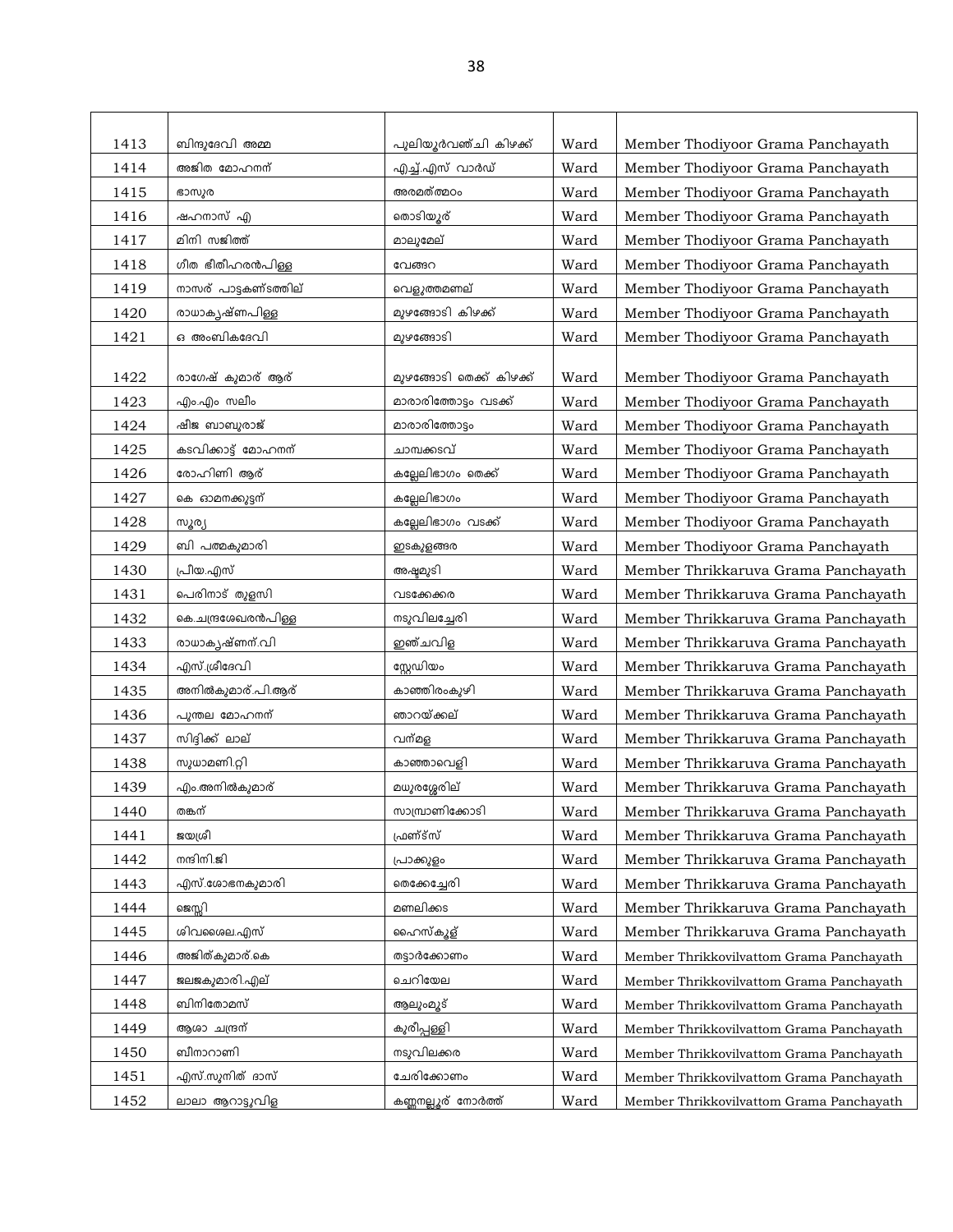| 1453 | ഷൈലജ.എം                          | കണ്ണനല്ലൂര്          | Ward | Member Thrikkovilvattom Grama Panchayath |
|------|----------------------------------|----------------------|------|------------------------------------------|
| 1454 | ഷീല.എസ്                          | പാങ്കോണം             | Ward | Member Thrikkovilvattom Grama Panchayath |
| 1455 | ഡി.ബീന                           | തൃക്കോവിൽവട്ടം       | Ward | Member Thrikkovilvattom Grama Panchayath |
| 1456 | സതീഷ് കുമാര്.ആര്                 | കുറുമണ്ണ             | Ward | Member Thrikkovilvattom Grama Panchayath |
| 1457 | ബിന്ദു.ജി.ഡി                     | മുഖത്തല              | Ward | Member Thrikkovilvattom Grama Panchayath |
| 1458 | തുളസീഭായി                        | കിഴവൂര്              | Ward | Member Thrikkovilvattom Grama Panchayath |
| 1459 | പുത്തൂര് രാജന്                   | തഴുത്തല              | Ward | Member Thrikkovilvattom Grama Panchayath |
| 1460 | വിജയരാജു.പി                      | കണ്ണനല്ലൂര് സൌത്ത്   | Ward | Member Thrikkovilvattom Grama Panchayath |
| 1461 | സീനത്ത ഹമീദ്                     | കമ്പിവിള             | Ward | Member Thrikkovilvattom Grama Panchayath |
| 1462 | വസന്താ ബാലചന്ദ്രന്               | പേരയം                | Ward | Member Thrikkovilvattom Grama Panchayath |
|      |                                  |                      |      |                                          |
| 1463 | പുത്തേഴം ഹസീന കബീർകുട്ടി         | പേരയം നോർത്ത്        | Ward | Member Thrikkovilvattom Grama Panchayath |
| 1464 | സുലോചന                           | മൈലാപ്പൂര്           | Ward | Member Thrikkovilvattom Grama Panchayath |
| 1465 | മാജിത ഷാജഹാന്                    | പുതുച്ചിറ            | Ward | Member Thrikkovilvattom Grama Panchayath |
| 1466 | എ.സുകു                           | ഡീസന്റ് ജംഗ്ഷന്      | Ward | Member Thrikkovilvattom Grama Panchayath |
| 1467 | ജി.ജയപ്രകാശ്                     | വെട്ടിലത്താഴം        | Ward | Member Thrikkovilvattom Grama Panchayath |
| 1468 | വി.സുരേഷ് ബാബു                   | ചെന്താപ്പൂര്         | Ward | Member Thrikkovilvattom Grama Panchayath |
| 1469 | ആ $\mathbb{I}$ .സുലോചന           | നെല്ലിക്കുന്നം       | Ward | Member Ummannoor Grama Panchayath        |
| 1470 | ഗീതാകസ്തൂ[]                      | പ്ലാപ്പള്ളി          | Ward | Member Ummannoor Grama Panchayath        |
| 1471 | എ സമ്മ ജോണി                      | നെടുമ കാവ്           | Ward | Member Ummannoor Grama Panchayath        |
| 1472 | ബെ സ<br>താമരക്കുളം               | പനയറ                 | Ward | Member Ummannoor Grama Panchayath        |
| 1473 | ലിസിജോസ്                         | അമ്പലക്കര വെസ്റ്റ്   | Ward | Member Ummannoor Grama Panchayath        |
| 1474 | ഗീതാകേശവ കൂട്ടി                  | അമ്പലക്കര            | Ward | Member Ummannoor Grama Panchayath        |
| 1475 | ജോ കുട്ടി ജോ ജ്ജ്                | വാളകം നോ ത്ത്        | Ward | Member Ummannoor Grama Panchayath        |
| 1476 | ജലജ ശ്രീകുമാ $\mathbb I$         | വാളകം സൗത്ത്         | Ward | Member Ummannoor Grama Panchayath        |
| 1477 | സി.മാധവി                         | പൊലിക്കോട്           | Ward | Member Ummannoor Grama Panchayath        |
| 1478 | ജി.മുരളീധര<br>പിള്ള              | വയയ്ക്കി             | Ward | Member Ummannoor Grama Panchayath        |
| 1479 | അഖി<br>മധു                       | കമ്പംകോട്            | Ward | Member Ummannoor Grama Panchayath        |
| 1480 | പത്മകുമാരി                       | തേവന്നു $\mathbb I$  | Ward | Member Ummannoor Grama Panchayath        |
| 1481 | മഞ്ജുമോഹി                        | മേ ക്കുളങ്ങര         | Ward | Member Ummannoor Grama Panchayath        |
| 1482 | തങ്കമ്മ ശാമുവേ[                  | അണ്ടു $\mathbb I$    | Ward | Member Ummannoor Grama Panchayath        |
| 1483 | സബി<br>ആനപ്പാറ                   | ഉമ്മന്നൂ $\mathbb I$ | Ward | Member Ummannoor Grama Panchayath        |
| 1484 | മോളമ്മ                           | പഴിഞ്ഞം              | Ward | Member Ummannoor Grama Panchayath        |
|      |                                  |                      |      |                                          |
| 1485 | ആ $\mathbb L$ ബാലചന്ദ്ര<br>പിള്ള | വടകോട്               | Ward | Member Ummannoor Grama Panchayath        |
| 1486 | അമ്പിളി ശിവി                     | പിണറ്റി മൂകി         | Ward | Member Ummannoor Grama Panchayath        |
| 1487 | പി.എി.മാത്യൂ                     | വിലയന്തു $\mathbb I$ | Ward | Member Ummannoor Grama Panchayath        |
| 1488 | എം.ഉഷ                            | വിലങ്ങറ              | Ward | Member Ummannoor Grama Panchayath        |
| 1489 | ജി സനില്                         | അമ്പലംകുന്ന്         | Ward | Member Velinalloor Grama Panchayath      |
| 1490 | എ നിസാര്                         | ചെങ്കൂര്             | Ward | Member Velinalloor Grama Panchayath      |
| 1491 | ഷീജ നൌഷാദ്                       | മുളയറച്ചാല്          | Ward | Member Velinalloor Grama Panchayath      |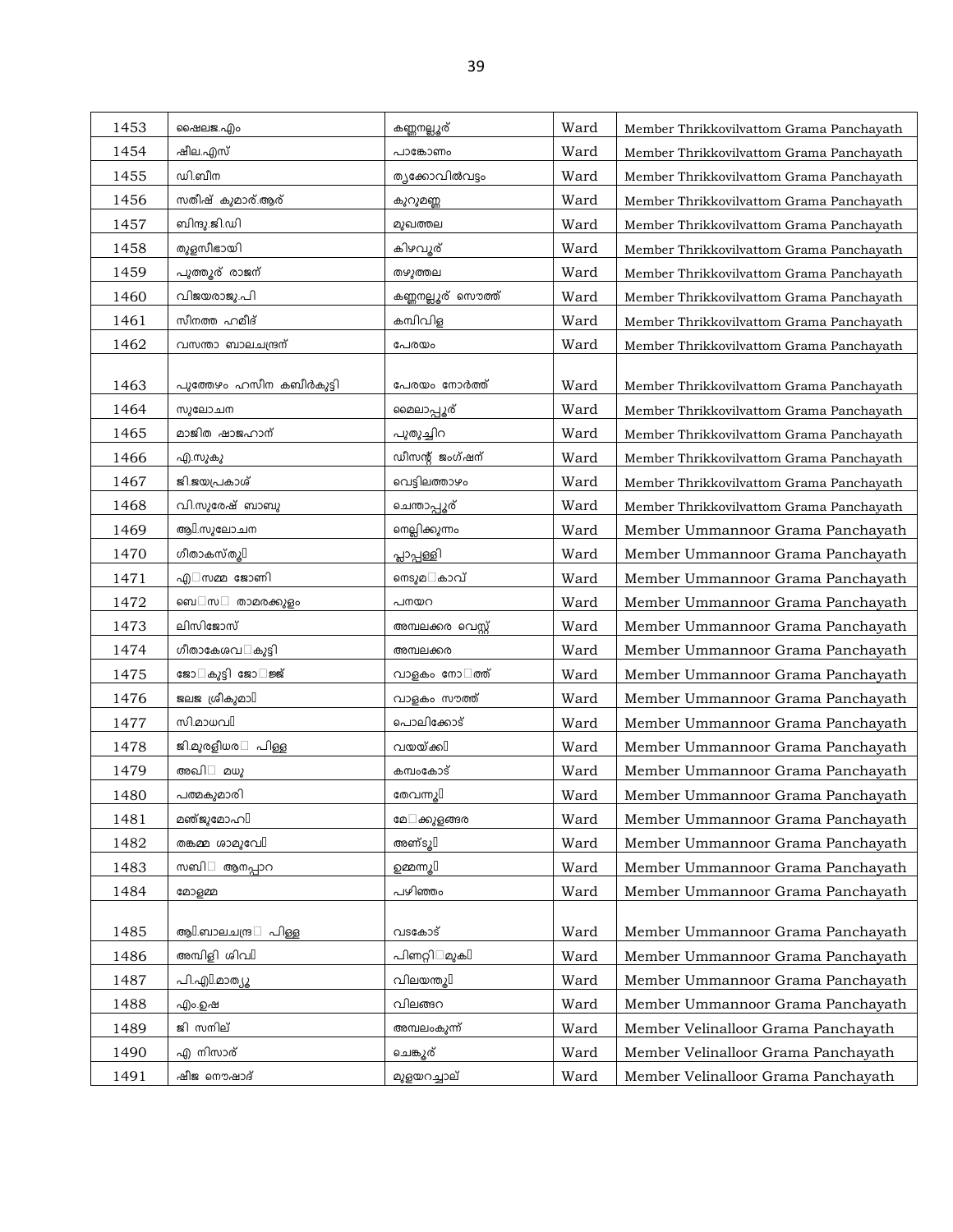| 1492 | ജെയിംസ് എന് ചാക്കോ     | ചെറിയ വെളിനല്ലൂര് | Ward | Member Velinalloor Grama Panchayath |
|------|------------------------|-------------------|------|-------------------------------------|
| 1493 | ബി ശ്രീധരന്            | റോഡുവിള           | Ward | Member Velinalloor Grama Panchayath |
| 1494 | നസിയ നാഷാദ്            | അഞ്ഞൂറ്റിനാല്     | Ward | Member Velinalloor Grama Panchayath |
| 1495 | എം.കെ.നിർമ്മല          | ആലുംമൂട്          | Ward | Member Velinalloor Grama Panchayath |
| 1496 | പി എം സുഹറാബീവി        | മോട്ടോർകുന്ന്     | Ward | Member Velinalloor Grama Panchayath |
| 1497 | അബ്ദുള് ഹക്കിം എസ്     | ആക്കല്            | Ward | Member Velinalloor Grama Panchayath |
| 1498 | ആര് രജനി               | ആറ്റ്യൂർകോണം      | Ward | Member Velinalloor Grama Panchayath |
| 1499 | സിമി മനോജ്             | പുതുശ്ശേരി        | Ward | Member Velinalloor Grama Panchayath |
| 1500 | പി ആര് സന്തോഷ്         | കരിങ്ങന്നൂര്      | Ward | Member Velinalloor Grama Panchayath |
| 1501 | രുഗ്മിണി പ്രകാശ്       | ഉഗ്രംകുന്ന്       | Ward | Member Velinalloor Grama Panchayath |
| 1502 | സുനിത ഗോപാല്           | കാളവയല്           | Ward | Member Velinalloor Grama Panchayath |
| 1503 | ബി രേഖ                 | ഓയ്യൂര്           | Ward | Member Velinalloor Grama Panchayath |
| 1504 | എസ് നൌഷാദ്             | വട്ടപ്പാറ         | Ward | Member Velinalloor Grama Panchayath |
| 1505 | സുനിൽകുമാര് കെ         | മീയന              | Ward | Member Velinalloor Grama Panchayath |
|      |                        |                   |      |                                     |
| 1506 | രാജു മേക്കോണം മേക്കോണം | മുട്ടറ            | Ward | Member Veliyam Grama Panchayath     |
| 1507 | ധ്യര്വാ ധജയന്          | മണികണ്ഠേശ്വരം     | Ward | Member Veliyam Grama Panchayath     |
| 1508 | എം.എസ് പീറ്റര്         | ഓടനാവട്ടം         | Ward | Member Veliyam Grama Panchayath     |
| 1509 | ഷൈല സലീം ലാല്          | വാപ്പാല           | Ward | Member Veliyam Grama Panchayath     |
| 1510 | രഞ്ജിത്ത് യു           | ചെപ്ര             | Ward | Member Veliyam Grama Panchayath     |
| 1511 | മനോഹരന് ആര്            | കളപ്പില           | Ward | Member Veliyam Grama Panchayath     |
| 1512 | ലതാ രാജന്              | മാലയില്           | Ward | Member Veliyam Grama Panchayath     |
| 1513 | വസന്ത കുമാരി.ജി        | കായില             | Ward | Member Veliyam Grama Panchayath     |
| 1514 | അനുരൂപ് ജെ             | വെളിയം റൌണ്       | Ward | Member Veliyam Grama Panchayath     |
| 1515 | കവിത വി                | വെളിയം കോളനി      | Ward | Member Veliyam Grama Panchayath     |
| 1516 | പവിഴവല്ലി കെ           | ആരുർക്കോണം        | Ward | Member Veliyam Grama Panchayath     |
| 1517 | അജീഷ ബി                | പടിഞ്ഞാറ്റിന്കര   | Ward | Member Veliyam Grama Panchayath     |
| 1518 | ബെൻസി കുഞ്ഞച്ചന്       | കൊട്ടറ            | Ward | Member Veliyam Grama Panchayath     |
| 1519 | ഓമന ശ്രീധരന്           | കലയക്കോട്         | Ward | Member Veliyam Grama Panchayath     |
| 1520 | അജയകുമാര് ആര്          | പരുത്തിയറ         | Ward | Member Veliyam Grama Panchayath     |
|      |                        |                   |      |                                     |
| 1521 | വിജയപ്രകാശ് ഓണാവട്ടം   | കട്ടയില്          | Ward | Member Veliyam Grama Panchayath     |
| 1522 | രമണി                   | കുടവട്ടൂര്        | Ward | Member Veliyam Grama Panchayath     |
| 1523 | രജനി രാജീവ്            | അമ്പലത്തുംകാല     | Ward | Member Veliyam Grama Panchayath     |
| 1524 | അനിരുദ്ധന് കെ          | മാരൂര്            | Ward | Member Veliyam Grama Panchayath     |
| 1525 | സജി യോഹന്നാന്          | ഉളിയനാട്          | Ward | Member Vettikavala Grama Panchayath |
| 1526 | സിനി റെജി              | ഉളിയനാട് ഈസ്റ്റ്  | Ward | Member Vettikavala Grama Panchayath |
| 1527 | കൊച്ചനിയന് ബി          | വെട്ടിക്കവല       | Ward | Member Vettikavala Grama Panchayath |
| 1528 | ധന്യ സുരേഷ്            | കണ്ണംങ്കോട്       | Ward | Member Vettikavala Grama Panchayath |
| 1529 | സിന്ധു സുരേഷ്          | പച്ചൂര്           | Ward | Member Vettikavala Grama Panchayath |
| 1530 | പ്രീത സൂദർശനന്         | ചിരട്ടക്കോണം      | Ward | Member Vettikavala Grama Panchayath |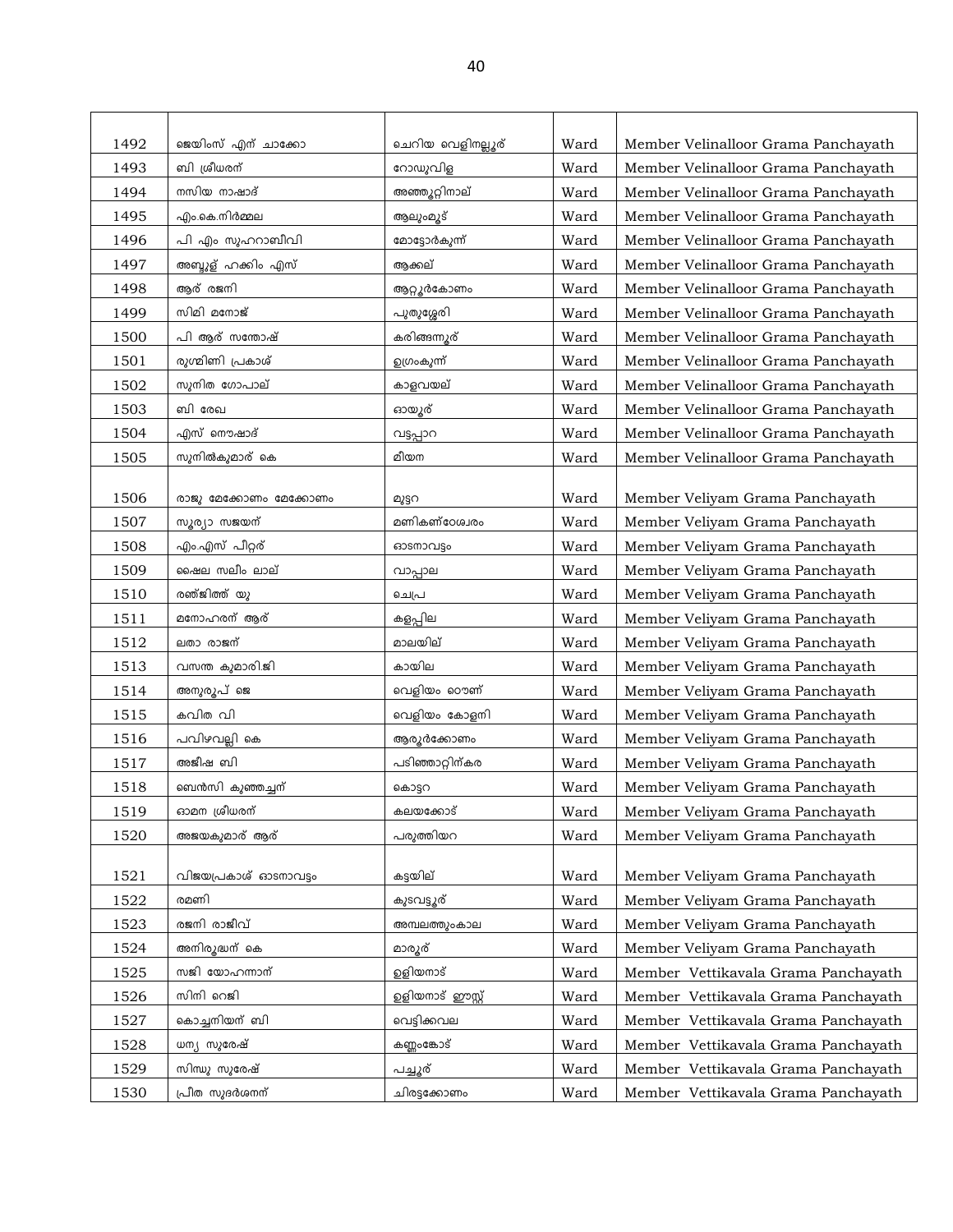| 1531 | സജിത ഷാജി            | തലച്ചിറ                       | Ward | Member Vettikavala Grama Panchavath  |
|------|----------------------|-------------------------------|------|--------------------------------------|
| 1532 | റെജീന റഹീം           | തലച്ചിറ ഈസ്റ്റ്               | Ward | Member Vettikavala Grama Panchayath  |
|      |                      |                               |      |                                      |
| 1533 | ഋഷികേശന് പിളള എന്    | ചക്കുവരയ്ക്കല്                | Ward | Member Vettikavala Grama Panchayath  |
| 1534 | മോഹന് കുമാര് ജെ      | ഗാന്ധിഗ്രാം                   | Ward | Member Vettikavala Grama Panchayath  |
| 1535 | ഉജ്വലകുമാര് വി.ജി    | കോട്ടവട്ടം നോർത്ത്            | Ward | Member Vettikavala Grama Panchayath  |
| 1536 | അജി തങ്കച്ചന്        | കോട്ടവട്ടം                    | Ward | Member Vettikavala Grama Panchayath  |
| 1537 | ശ്രീജ വിനോദ്         | കോക്കാട് നോർത്ത്              | Ward | Member Vettikavala Grama Panchayath  |
| 1538 | അഡ്വ.ഡി.സജയ കുമാര്   | കോക്കാട്                      | Ward | Member Vettikavala Grama Panchayath  |
| 1539 | ബിന്ധു ബാബുരാജ്      | കടുവാപ്പാറ                    | Ward | Member Vettikavala Grama Panchayath  |
| 1540 | ജോസ് മാത്യു          | കമുകിൻകോട്                    | Ward | Member Vettikavala Grama Panchayath  |
| 1541 | വത്സല സുരേന്ദ്രന്    | നിരപ്പില്                     | Ward | Member Vettikavala Grama Panchayath  |
| 1542 | പ്രീത മാത്തുക്കുട്ടി | പനവേലി                        | Ward | Member Vettikavala Grama Panchayath  |
| 1543 | ഷീജ സേതുനാഥ്         | മടത്തിയറ                      | Ward | Member Vettikavala Grama Panchayath  |
| 1544 | ജയലക്ഷമി ജി          | ഇരണ്യര്                       | Ward | Member Vettikavala Grama Panchayath  |
| 1545 | എം.പി സജീവ്          | സദാനന്ദപുരം                   | Ward | Member Vettikavala Grama Panchayath  |
| 1546 | സബീന                 | കുന്നിക്കോട് വടക്ക്           | Ward | Member Vilakkudy Gram Panchayath     |
| 1547 | മാജിത.എം             | കുന്നിക്കോട്<br>ഗവ.എല്.പി.എസ് | Ward | Member Vilakkudy Gram Panchayath     |
| 1548 | ജ്യോതി.വി.ആര്        | കുളപ്പുറം                     | Ward | Member Vilakkudy Gram Panchayath     |
| 1549 | സജീദ്.എ              | വിളക്കുടി                     | Ward | Member Vilakkudy Gram Panchayath     |
| 1550 | ശ്രീജ.എസ്            | കാര്യറ അമ്പലം                 | Ward | Member Vilakkudy Gram Panchayath     |
| 1551 | ഷെരീഫ്.ഐ             | കാര്യറ വടക്ക്                 | Ward | Member Vilakkudy Gram Panchayath     |
| 1552 | ബിജു.റ്റി            | കാര്യറ                        | Ward | Member Vilakkudy Gram Panchayath     |
| 1553 | ഗീത                  | പേപ്പർമില്                    | Ward | Member Vilakkudy Gram Panchayath     |
| 1554 | കെ.ജി.വിനു           | മഞ്ഞമൺകാല                     | Ward | Member Vilakkudy Gram Panchayath     |
| 1555 | ജിജി ബിജു            | എലിക്കോട്                     | Ward | Member Vilakkudy Gram Panchayath     |
| 1556 | പി.ശ്രീദേവിഅമ്മ      | മരങ്ങാട്                      | Ward | Member Vilakkudy Gram Panchayath     |
| 1557 | സി.വിജയന്            | തിരുവഴി                       | Ward | Member Vilakkudy Gram Panchayath     |
| 1558 | ആശാ ബിജു             | <u>ഇള</u> മ്പല്               | Ward | Member Vilakkudy Gram Panchayath     |
| 1559 | നാസറുദ്ദീന്.എ.കെ     | ചീയോട്                        | Ward | Member Vilakkudy Gram Panchayath     |
| 1560 | കുന്നിക്കോട് ഷാജഹാന് | വിളക്കുടി സൌത്ത്              | Ward | Member Vilakkudy Gram Panchayath     |
| 1561 | എം.അജിമോഹന്          | ധർമ്മപൂരി                     | Ward | Member Vilakkudy Gram Panchayath     |
| 1562 | ജെ.സജീവ്             | പഞ്ചായത്ത് ഒാഫീസ്             | Ward | Member Vilakkudy Gram Panchayath     |
| 1563 | സുനി സുരേഷ്          | കിണറ്റിൻക്കര                  | Ward | Member Vilakkudy Gram Panchayath     |
| 1564 | പാത്തുമ്മബീവി        | കുന്നിക്കോട് സൌത്ത്           | Ward | Member Vilakkudy Gram Panchayath     |
| 1565 | ഷീജ                  | കുന്നിക്കോട് ഠൌണ്             | Ward | Member Vilakkudy Gram Panchayath     |
| 1566 | ശിവൻകുട്ടി           | കാരാളി ഠൗണ്                   | Ward | Member West Kallada Grama Panchayath |
| 1567 | അബ്ദുള് സമദ്         | കണത്താർകുന്നം                 | Ward | Member West Kallada Grama Panchayath |
| 1568 | സി.ഉഷ                | വലിയപാടം പടിഞ്ഞാറ്            | Ward | Member West Kallada Grama Panchayath |
| 1569 | പ്രീത ഗോപന്          | വിളന്തറ                       | Ward | Member West Kallada Grama Panchayath |
| 1570 | രുഭ .ജെ              | വലിയപാടം കിഴക്ക്              | Ward | Member West Kallada Grama Panchayath |